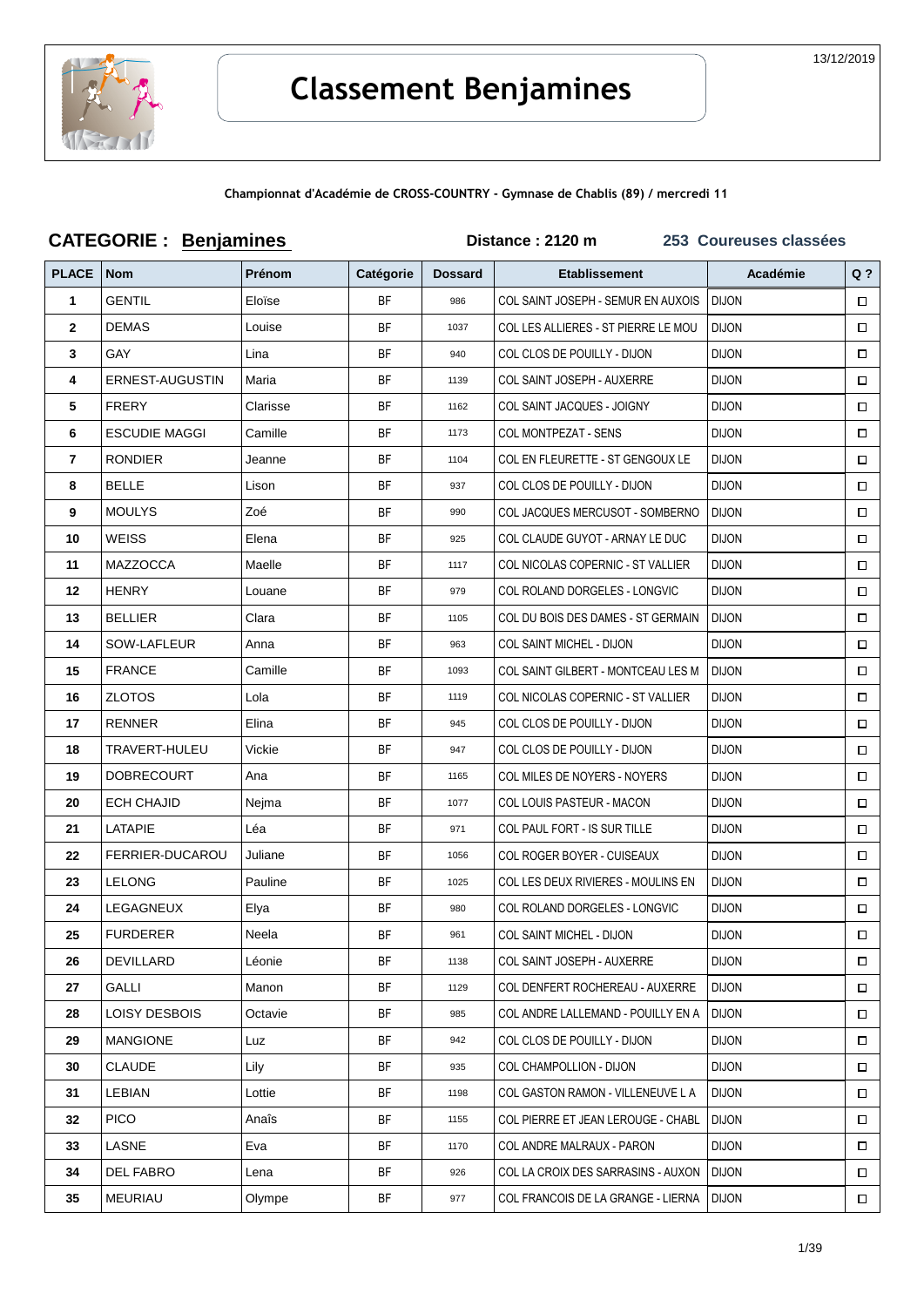|              | <b>CATEGORIE: Benjamines</b> |               |           | Distance: 2120 m<br>253 Coureuses classées |                                     |              |        |  |  |
|--------------|------------------------------|---------------|-----------|--------------------------------------------|-------------------------------------|--------------|--------|--|--|
| <b>PLACE</b> | <b>Nom</b>                   | <b>Prénom</b> | Catégorie | <b>Dossard</b>                             | <b>Etablissement</b>                | Académie     | $Q$ ?  |  |  |
| 36           | <b>RAINON</b>                | Emma          | <b>BF</b> | 1041                                       | COL LES ALLIERES - ST PIERRE LE MOU | <b>DIJON</b> | $\Box$ |  |  |
| 37           | <b>DROUHIN</b>               | Malyna        | <b>BF</b> | 929                                        | <b>COL GASTON BACHELARD - DIJON</b> | <b>DIJON</b> | $\Box$ |  |  |
| 38           | <b>GOFFIN</b>                | Anouck        | <b>BF</b> | 1169                                       | COL ANDRE MALRAUX - PARON           | <b>DIJON</b> | $\Box$ |  |  |
| 39           | <b>BENOIT</b>                | Erine         | <b>BF</b> | 982                                        | COL ANDRE LALLEMAND - POUILLY EN A  | <b>DIJON</b> | $\Box$ |  |  |
| 40           | <b>PINSON</b>                | Melissa       | BF        | 1156                                       | COL PIERRE ET JEAN LEROUGE - CHABL  | <b>DIJON</b> | $\Box$ |  |  |
| 41           | <b>MESSAGER</b>              | Ambre         | <b>BF</b> | 943                                        | COL CLOS DE POUILLY - DIJON         | <b>DIJON</b> | $\Box$ |  |  |
| 42           | <b>DINH</b>                  | Ha miên       | <b>BF</b> | 939                                        | COL CLOS DE POUILLY - DIJON         | <b>DIJON</b> | $\Box$ |  |  |
| 43           | <b>BELLON</b>                | Maud          | <b>BF</b> | 1010                                       | COL SAINTE MARIE - DECIZE           | <b>DIJON</b> | $\Box$ |  |  |
| 44           | LAIVIER                      | Marie         | <b>BF</b> | 1029                                       | COL ADAM BILLAUT - NEVERS           | <b>DIJON</b> | $\Box$ |  |  |
| 45           | <b>DROMBRY CANAT</b>         | Edmée         | BF        | 1188                                       | COL ABEL MINARD - TONNERRE          | <b>DIJON</b> | $\Box$ |  |  |
| 46           | <b>INVERNIZZI</b>            | Elise         | BF        | 1176                                       | COL SAINT ETIENNE - SENS            | <b>DIJON</b> | $\Box$ |  |  |
| 47           | <b>BRAGA</b>                 | Lena          | <b>BF</b> | 1073                                       | COL CENTRE - LE CREUSOT             | <b>DIJON</b> | $\Box$ |  |  |
| 48           | <b>ROY</b>                   | Judith        | <b>BF</b> | 1035                                       | COL ARSENE FIE - ST AMAND EN PUISA  | <b>DIJON</b> | $\Box$ |  |  |
| 49           | PAIS                         | Victoria      | <b>BF</b> | 1171                                       | COL ANDRE MALRAUX - PARON           | <b>DIJON</b> | $\Box$ |  |  |
| 50           | <b>LAPORTE</b>               | Malou         | <b>BF</b> | 952                                        | COL JEAN PHILIPPE RAMEAU - DIJON    | <b>DIJON</b> | $\Box$ |  |  |
| 51           | PRUNEL-THOMAS                | Ema           | <b>BF</b> | 1101                                       | COL ROGER VAILLAND - SANVIGNES LE   | <b>DIJON</b> | $\Box$ |  |  |
| 52           | <b>RATTON</b>                | Margot        | BF        | 928                                        | COL FONTAINE DES DUCS - CHATILLON   | <b>DIJON</b> | $\Box$ |  |  |
| 53           | <b>MORIN</b>                 | Ludmila       | <b>BF</b> | 1196                                       | COL ANDRE LEROI GOURHAN - VERMEN    | <b>DIJON</b> | $\Box$ |  |  |
| 54           | <b>MIGNARD</b>               | Clementine    | <b>BF</b> | 1153                                       | COL PIERRE ET JEAN LEROUGE - CHABL  | <b>DIJON</b> | $\Box$ |  |  |
| 55           | <b>GRUDZIEN</b>              | Angèle        | <b>BF</b> | 1130                                       | COL DENFERT ROCHEREAU - AUXERRE     | <b>DIJON</b> | $\Box$ |  |  |
| 56           | ALAMPI                       | Romane        | <b>BF</b> | 1109                                       | COL VIVANT DENON - ST MARCEL        | <b>DIJON</b> | $\Box$ |  |  |
| 57           | COCO                         | Camille       | BF        | 1146                                       | COL MAURICE CLAVEL - AVALLON        | <b>DIJON</b> | $\Box$ |  |  |
| 58           | LABRUYERE                    | Victoire      | BF        | 1088                                       | COL NOTRE DAME - MACON              | <b>DIJON</b> | $\Box$ |  |  |
| 59           | <b>CARON</b>                 | Margot        | <b>BF</b> | 959                                        | COL SAINT MICHEL - DIJON            | <b>DIJON</b> | $\Box$ |  |  |
| 60           | <b>FALCON</b>                | Ines          | <b>BF</b> | 1114                                       | COL NICOLAS COPERNIC - ST VALLIER   | <b>DIJON</b> | $\Box$ |  |  |
| 61           | MADAOUI                      | Maissa        | BF        | 1095                                       | COL RENE CASSIN - PARAY LE MONIAL   | <b>DIJON</b> | $\Box$ |  |  |
| 62           | CHAUFFERT-YVART              | Sibylle       | <b>BF</b> | 960                                        | COL SAINT MICHEL - DIJON            | <b>DIJON</b> | $\Box$ |  |  |
| 63           | <b>MOYEMONT</b>              | Sasha         | BF        | 998                                        | COL ALESIA - VENAREY LES LAUMES     | <b>DIJON</b> | $\Box$ |  |  |
| 64           | CAVORY                       | Lea           | BF        | 1108                                       | COL DU BOIS DES DAMES - ST GERMAIN  | <b>DIJON</b> | $\Box$ |  |  |
| 65           | LETHIAIS                     | Aelia         | <b>BF</b> | 972                                        | COL PAUL FORT - IS SUR TILLE        | <b>DIJON</b> | $\Box$ |  |  |
| 66           | LAMBOROT                     | Nomena        | BF        | 1116                                       | COL NICOLAS COPERNIC - ST VALLIER   | <b>DIJON</b> | $\Box$ |  |  |
| 67           | <b>CHARLON</b>               | Juliette      | BF        | 1032                                       | <b>COL FENELON - NEVERS</b>         | <b>DIJON</b> | $\Box$ |  |  |
| 68           | <b>BOURGEOIS</b>             | Manon         | <b>BF</b> | 1107                                       | COL DU BOIS DES DAMES - ST GERMAIN  | <b>DIJON</b> | $\Box$ |  |  |
| 69           | DEHU                         | Loane         | BF        | 1151                                       | COL PIERRE ET JEAN LEROUGE - CHABL  | <b>DIJON</b> | $\Box$ |  |  |
| 70           | LENEUF                       | Léonie        | BF        | 962                                        | COL SAINT MICHEL - DIJON            | <b>DIJON</b> | $\Box$ |  |  |
| 71           | <b>PONTHONNE</b>             | Mahaut        | <b>BF</b> | 1495                                       | COL DOCTEUR KUHN - VITTEAUX         | <b>DIJON</b> | $\Box$ |  |  |
| 72           | JULIEN                       | Noelie        | BF        | 930                                        | COL GASTON BACHELARD - DIJON        | <b>DIJON</b> | $\Box$ |  |  |
| 73           | ABBADIE                      | Celeste       | BF        | 1023                                       | COL LES DEUX RIVIERES - MOULINS EN  | <b>DIJON</b> | $\Box$ |  |  |
| 74           | GADY                         | Constance     | BF        | 1045                                       | COL DU VALLON - AUTUN               | <b>DIJON</b> | $\Box$ |  |  |
| 75           | <b>UNY</b>                   | Léane         | BF        | 1057                                       | COL ROGER BOYER - CUISEAUX          | <b>DIJON</b> | $\Box$ |  |  |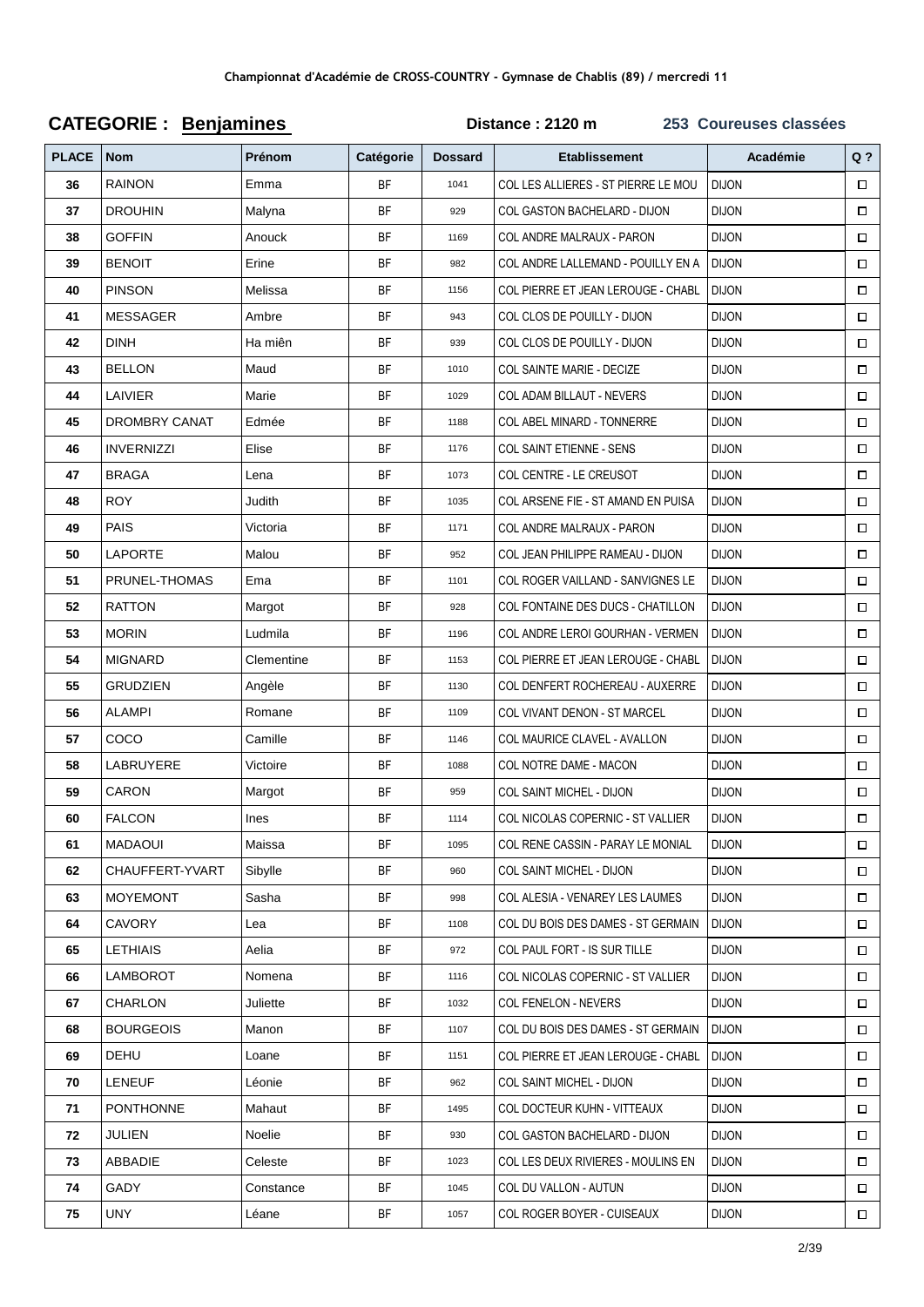| <b>PLACE</b> | <b>Nom</b>          | Prénom      | Catégorie | <b>Dossard</b> | <b>Etablissement</b>                | Académie     | Q <sub>2</sub> |
|--------------|---------------------|-------------|-----------|----------------|-------------------------------------|--------------|----------------|
| 76           | <b>CORTIER</b>      | Eline       | <b>BF</b> | 1121           | COL LA CROIX DE L'ORME - AILLANT SU | <b>DIJON</b> | $\Box$         |
| 77           | <b>MASSON</b>       | Prune       | BF        | 989            | COL JACQUES MERCUSOT - SOMBERNO     | <b>DIJON</b> | $\Box$         |
| 78           | <b>BOURTOURAULT</b> | Judith      | <b>BF</b> | 1102           | COL EN FLEURETTE - ST GENGOUX LE    | <b>DIJON</b> | $\Box$         |
| 79           | LANDRY              | Cloé        | <b>BF</b> | 1122           | COL LA CROIX DE L'ORME - AILLANT SU | <b>DIJON</b> | $\Box$         |
| 80           | PROMONET            | Lili        | <b>BF</b> | 1084           | COL SAINT EXUPERY - MACON           | <b>DIJON</b> | $\Box$         |
| 81           | <b>PITOT</b>        | Sara        | <b>BF</b> | 974            | COL PAUL FORT - IS SUR TILLE        | <b>DIJON</b> | $\Box$         |
| 82           | <b>GOMES</b>        | Mathilda    | BF        | 1152           | COL PIERRE ET JEAN LEROUGE - CHABL  | <b>DIJON</b> | $\Box$         |
| 83           | LEGRAND             | Valentine   | BF        | 1049           | COL ROBERT DOISNEAU - CHALON SUR    | <b>DIJON</b> | $\Box$         |
| 84           | RAMBERT             | Ana         | <b>BF</b> | 1026           | COL LES DEUX RIVIERES - MOULINS EN  | <b>DIJON</b> | $\Box$         |
| 85           | <b>BOEUF</b>        | Agathe      | <b>BF</b> | 923            | COL CLAUDE GUYOT - ARNAY LE DUC     | <b>DIJON</b> | $\Box$         |
| 86           | <b>MATHIOT</b>      | Ombeline    | <b>BF</b> | 1166           | COL MILES DE NOYERS - NOYERS        | <b>DIJON</b> | $\Box$         |
| 87           | <b>GRIFFITHS</b>    | Arwen       | <b>BF</b> | 1147           | COL MAURICE CLAVEL - AVALLON        | <b>DIJON</b> | $\Box$         |
| 88           | <b>STEINFORT</b>    | Axelle      | BF        | 1085           | COL SAINT EXUPERY - MACON           | <b>DIJON</b> | $\Box$         |
| 89           | <b>DEGUIN</b>       | Julie       | <b>BF</b> | 983            | COL ANDRE LALLEMAND - POUILLY EN A  | <b>DIJON</b> | $\Box$         |
| 90           | <b>MARCHAUDON</b>   | Lea         | <b>BF</b> | 1179           | <b>COL STEPHANE MALLARME - SENS</b> | <b>DIJON</b> | $\Box$         |
| 91           | DE ARAUJO           | Léa         | <b>BF</b> | 978            | COL ROLAND DORGELES - LONGVIC       | <b>DIJON</b> | $\Box$         |
| 92           | LAVEAU              | Lalie       | <b>BF</b> | 1193           | COL PIERRE LAROUSSE - TOUCY         | <b>DIJON</b> | $\Box$         |
| 93           | <b>PROTET</b>       | Betty       | <b>BF</b> | 1131           | COL DENFERT ROCHEREAU - AUXERRE     | <b>DIJON</b> | $\Box$         |
| 94           | <b>CHATEIGNER</b>   | Victorine   | BF        | 1191           | COL PIERRE LAROUSSE - TOUCY         | <b>DIJON</b> | $\Box$         |
| 95           | <b>DUTRONC</b>      | Zoe         | BF        | 1081           | COL SAINT EXUPERY - MACON           | <b>DIJON</b> | $\Box$         |
| 96           | <b>NASSOUR</b>      | Syrine      | <b>BF</b> | 1186           | COL JEAN BERTIN - ST GEORGES SUR B  | <b>DIJON</b> | $\Box$         |
| 97           | <b>RICHE</b>        | Mila        | BF        | 1078           | COL LOUIS PASTEUR - MACON           | <b>DIJON</b> | $\Box$         |
| 98           | <b>CORMERAIS</b>    | Alice       | BF        | 1087           | COL NOTRE DAME - MACON              | <b>DIJON</b> | $\Box$         |
| 99           | <b>DEVOUCOUX</b>    | Meline      | <b>BF</b> | 1058           | COL HUBERT REEVES - EPINAC          | <b>DIJON</b> | $\Box$         |
| 100          | <b>BIDOLET</b>      | Alice       | <b>BF</b> | 1048           | COL FERDINAND SARRIEN - BOURBON L   | <b>DIJON</b> |                |
| 101          | <b>LORANT</b>       | Lucie       | BF        | 1190           | <b>COL ABEL MINARD - TONNERRE</b>   | <b>DIJON</b> | $\Box$         |
| 102          | <b>DEGUT</b>        | Laurette    | <b>BF</b> | 1070           | COL LES BRUYERES - LA CLAYETTE      | <b>DIJON</b> | $\Box$         |
| 103          | <b>PAIN</b>         | Amandine    | BF        | 1500           | COL JEANNE D'ARC - PARAY LE MONIAL  | <b>DIJON</b> | $\Box$         |
| 104          | <b>LIODENOT</b>     | Léa         | BF        | 1103           | COL EN FLEURETTE - ST GENGOUX LE    | <b>DIJON</b> | $\Box$         |
| 105          | <b>VILLADIER</b>    | Manon       | <b>BF</b> | 1060           | COL HUBERT REEVES - EPINAC          | <b>DIJON</b> | $\Box$         |
| 106          | FADEL               | Jenane      | BF        | 934            | COL CARNOT - DIJON                  | <b>DIJON</b> | $\Box$         |
| 107          | COLLET              | Hortense    | BF        | 964            | COL ANDRE MALRAUX - DIJON           | <b>DIJON</b> | $\Box$         |
| 108          | <b>BERTIN</b>       | Malvina     | <b>BF</b> | 1164           | COL MILES DE NOYERS - NOYERS        | <b>DIJON</b> | $\Box$         |
| 109          | VOANSQER            | Louane      | BF        | 1079           | COL LOUIS PASTEUR - MACON           | <b>DIJON</b> | $\Box$         |
| 110          | <b>BIGOT</b>        | Constance   | <b>BF</b> | 1024           | COL LES DEUX RIVIERES - MOULINS EN  | <b>DIJON</b> | $\Box$         |
| 111          | GERARD              | Romy        | <b>BF</b> | 1115           | COL NICOLAS COPERNIC - ST VALLIER   | <b>DIJON</b> | $\Box$         |
| 112          | <b>NOE</b>          | Monica      | BF        | 1180           | <b>COL STEPHANE MALLARME - SENS</b> | <b>DIJON</b> | $\Box$         |
| 113          | <b>PESCHEUX</b>     | Clementine  | BF        | 927            | COL FONTAINE DES DUCS - CHATILLON   | <b>DIJON</b> | $\Box$         |
| 114          | CANUTO              | Shana       | BF        | 1175           | COL SAINT ETIENNE - SENS            | <b>DIJON</b> | $\Box$         |
| 115          | <b>GAUTHIER</b>     | Jeanne-lise | BF        | 1052           | COL JEAN VILAR - CHALON SUR SAONE   | <b>DIJON</b> | $\Box$         |

#### **CATEGORIE: Benjamines** Distance: 2120 m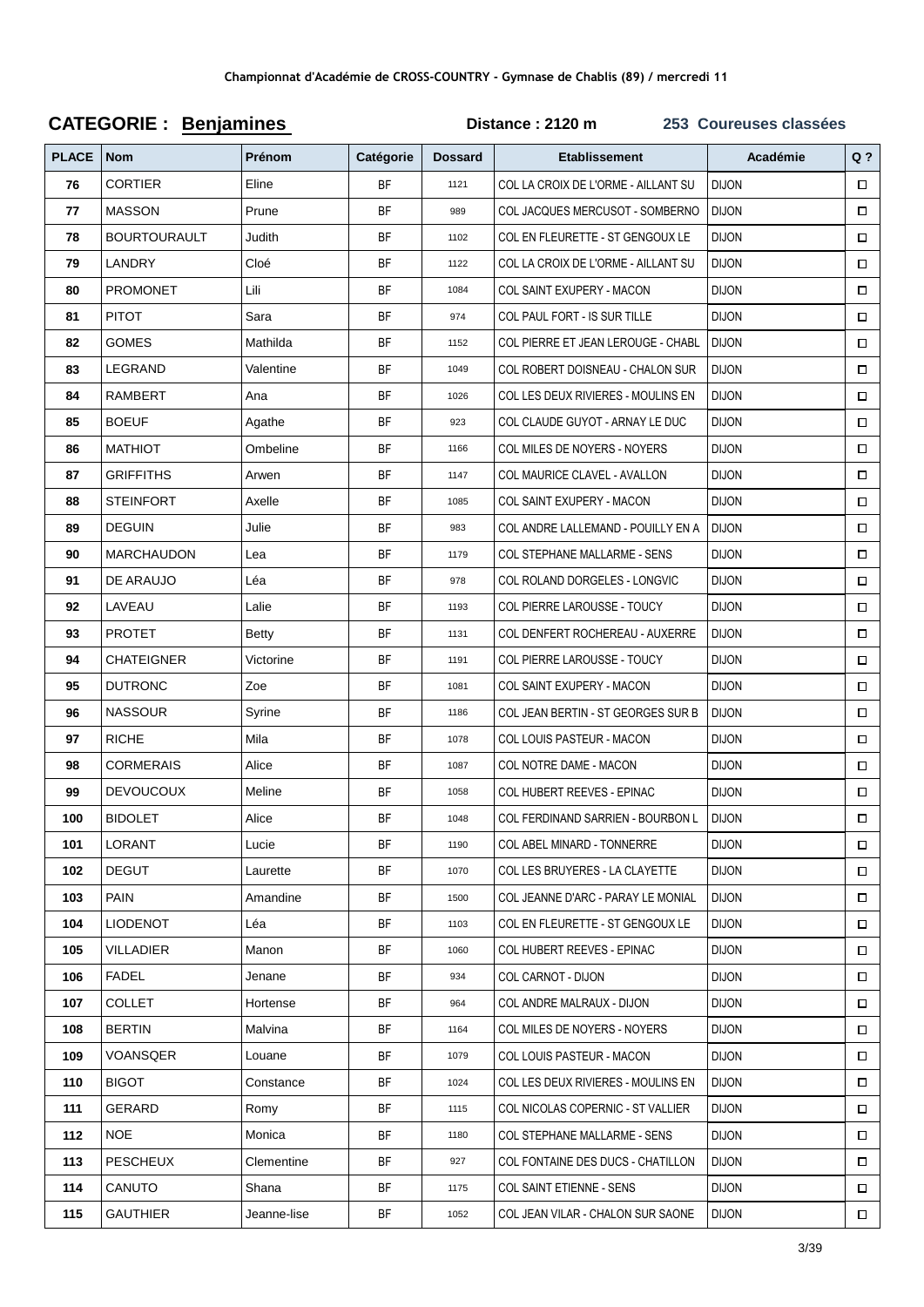| <b>PLACE</b> | <b>Nom</b>            | Prénom    | Catégorie | <b>Dossard</b> | <b>Etablissement</b>                | Académie     | $Q$ ?  |
|--------------|-----------------------|-----------|-----------|----------------|-------------------------------------|--------------|--------|
| 116          | <b>FAURE</b>          | Arlane    | <b>BF</b> | 1192           | COL PIERRE LAROUSSE - TOUCY         | <b>DIJON</b> | $\Box$ |
| 117          | <b>PETRIGNET</b>      | Otylie    | BF        | 1154           | COL PIERRE ET JEAN LEROUGE - CHABL  | <b>DIJON</b> | $\Box$ |
| 118          | <b>OLID</b>           | Leanore   | <b>BF</b> | 931            | COL GASTON BACHELARD - DIJON        | <b>DIJON</b> | $\Box$ |
| 119          | <b>ROCHELET</b>       | Julie     | <b>BF</b> | 968            | COL ANDRE MALRAUX - DIJON           | <b>DIJON</b> | $\Box$ |
| 120          | GARNIER               | Charlène  | <b>BF</b> | 966            | COL ANDRE MALRAUX - DIJON           | <b>DIJON</b> | $\Box$ |
| 121          | <b>HABIBI</b>         | Aicha     | <b>BF</b> | 1083           | COL SAINT EXUPERY - MACON           | <b>DIJON</b> | $\Box$ |
| 122          | <b>MENDES</b>         | Louane    | BF        | 1127           | COL ALBERT CAMUS - AUXERRE          | <b>DIJON</b> | $\Box$ |
| 123          | PONSOT-CUZ            | Armelle   | BF        | 1006           | COL RENE CASSIN - COSNE COURS SUR   | <b>DIJON</b> | $\Box$ |
| 124          | CARRE                 | Eleonore  | <b>BF</b> | 957            | COL SAINT JOSEPH - DIJON            | <b>DIJON</b> | $\Box$ |
| 125          | <b>MASSOT</b>         | Zoe       | <b>BF</b> | 1143           | COL SAINT JOSEPH - AUXERRE          | <b>DIJON</b> | $\Box$ |
| 126          | <b>ROYER</b>          | Marie     | <b>BF</b> | 1125           | COL LA CROIX DE L'ORME - AILLANT SU | <b>DIJON</b> | $\Box$ |
| 127          | <b>BOISSON</b>        | Chloe     | <b>BF</b> | 1106           | COL DU BOIS DES DAMES - ST GERMAIN  | <b>DIJON</b> | $\Box$ |
| 128          | LAMBERT               | Charlotte | BF        | 1195           | COL ANDRE LEROI GOURHAN - VERMEN    | <b>DIJON</b> | $\Box$ |
| 129          | PIANA-KARDJANA        | Ysaline   | BF        | 1110           | COL VIVANT DENON - ST MARCEL        | <b>DIJON</b> | $\Box$ |
| 130          | <b>AUDOIN</b>         | Ebene     | BF        | 993            | COL BORIS VIAN - TALANT             | <b>DIJON</b> | $\Box$ |
| 131          | <b>BOGGIO</b>         | Blandine  | <b>BF</b> | 1050           | COL JEAN VILAR - CHALON SUR SAONE   | <b>DIJON</b> | $\Box$ |
| 132          | VAXILLAIRE            | Nolwenn   | <b>BF</b> | 969            | COL ANDRE MALRAUX - DIJON           | <b>DIJON</b> | $\Box$ |
| 133          | <b>DUPONT</b>         | Juline    | <b>BF</b> | 1054           | COL GUILLAUME DES AUTELS - CHAROL   | <b>DIJON</b> | $\Box$ |
| 134          | LARCHER               | Victorine | BF        | 997            | COL ALESIA - VENAREY LES LAUMES     | <b>DIJON</b> | $\Box$ |
| 135          | <b>DOS SANTOS</b>     | Lola      | BF        | 1161           | COL SAINT JACQUES - JOIGNY          | <b>DIJON</b> | $\Box$ |
| 136          | <b>GRES DESFORGES</b> | Ellen     | <b>BF</b> | 1082           | COL SAINT EXUPERY - MACON           | <b>DIJON</b> | $\Box$ |
| 137          | <b>BAJARD</b>         | Leonie    | BF        | 1080           | COL SAINT EXUPERY - MACON           | <b>DIJON</b> | $\Box$ |
| 138          | GARNIER               | Coline    | <b>BF</b> | 1019           | COL JEAN JAURES - GUERIGNY          | <b>DIJON</b> | $\Box$ |
| 139          | ALLARD                | Philine   | <b>BF</b> | 936            | COL CLOS DE POUILLY - DIJON         | <b>DIJON</b> | $\Box$ |
| 140          | <b>COMTE</b>          | Abygaël   | <b>BF</b> | 1086           | COL NOTRE DAME - MACON              | <b>DIJON</b> | $\Box$ |
| 141          | <b>DEVELAY</b>        | Anaelle   | <b>BF</b> | 1044           | COL DU VALLON - AUTUN               | <b>DIJON</b> | $\Box$ |
| 142          | <b>DAL MASO</b>       | Léa       | <b>BF</b> | 1197           | COL GASTON RAMON - VILLENEUVE L A   | <b>DIJON</b> | $\Box$ |
| 143          | <b>ROZIER</b>         | Chloé     | BF        | 946            | COL CLOS DE POUILLY - DIJON         | <b>DIJON</b> | $\Box$ |
| 144          | <b>MACAREZ</b>        | Margot    | <b>BF</b> | 995            | COL BORIS VIAN - TALANT             | <b>DIJON</b> | $\Box$ |
| 145          | <b>DUMONT</b>         | Ileana    | <b>BF</b> | 1033           | COL FENELON - NEVERS                | <b>DIJON</b> | $\Box$ |
| 146          | LARIQUE               | Anna      | BF        | 941            | COL CLOS DE POUILLY - DIJON         | <b>DIJON</b> | $\Box$ |
| 147          | SABRI                 | Aya       | BF        | 953            | COL JEAN PHILIPPE RAMEAU - DIJON    | <b>DIJON</b> | $\Box$ |
| 148          | CHAREAU               | Julianna  | <b>BF</b> | 1002           | COL CLAUDE TILLIER - COSNE COURS S  | <b>DIJON</b> | $\Box$ |
| 149          | <b>BAUDON</b>         | Cléa      | BF        | 987            | COL JACQUES MERCUSOT - SOMBERNO     | <b>DIJON</b> | $\Box$ |
| 150          | <b>COMBRIS</b>        | Camille   | <b>BF</b> | 1062           | COL JULES FERRY - GENELARD          | <b>DIJON</b> | $\Box$ |
| 151          | <b>OUASSEL</b>        | Rihanna   | <b>BF</b> | 1059           | COL HUBERT REEVES - EPINAC          | <b>DIJON</b> | $\Box$ |
| 152          | ARTHAUD               | Tina      | BF        | 954            | COL GASTON ROUPNEL - DIJON          | <b>DIJON</b> | $\Box$ |
| 153          | <b>AUFRANC</b>        | Léonie    | BF        | 1479           | COL PIERRE PAUL PRUD'HON - CLUNY    | <b>DIJON</b> | $\Box$ |
| 154          | <b>DOUARD</b>         | Camille   | BF        | 1053           | COL GUILLAUME DES AUTELS - CHAROL   | <b>DIJON</b> | $\Box$ |
| 155          | LEFORT                | Jade      | BF        | 1137           | COL PAUL BERT - AUXERRE             | <b>DIJON</b> | $\Box$ |

#### **CATEGORIE: Benjamines** Distance: 2120 m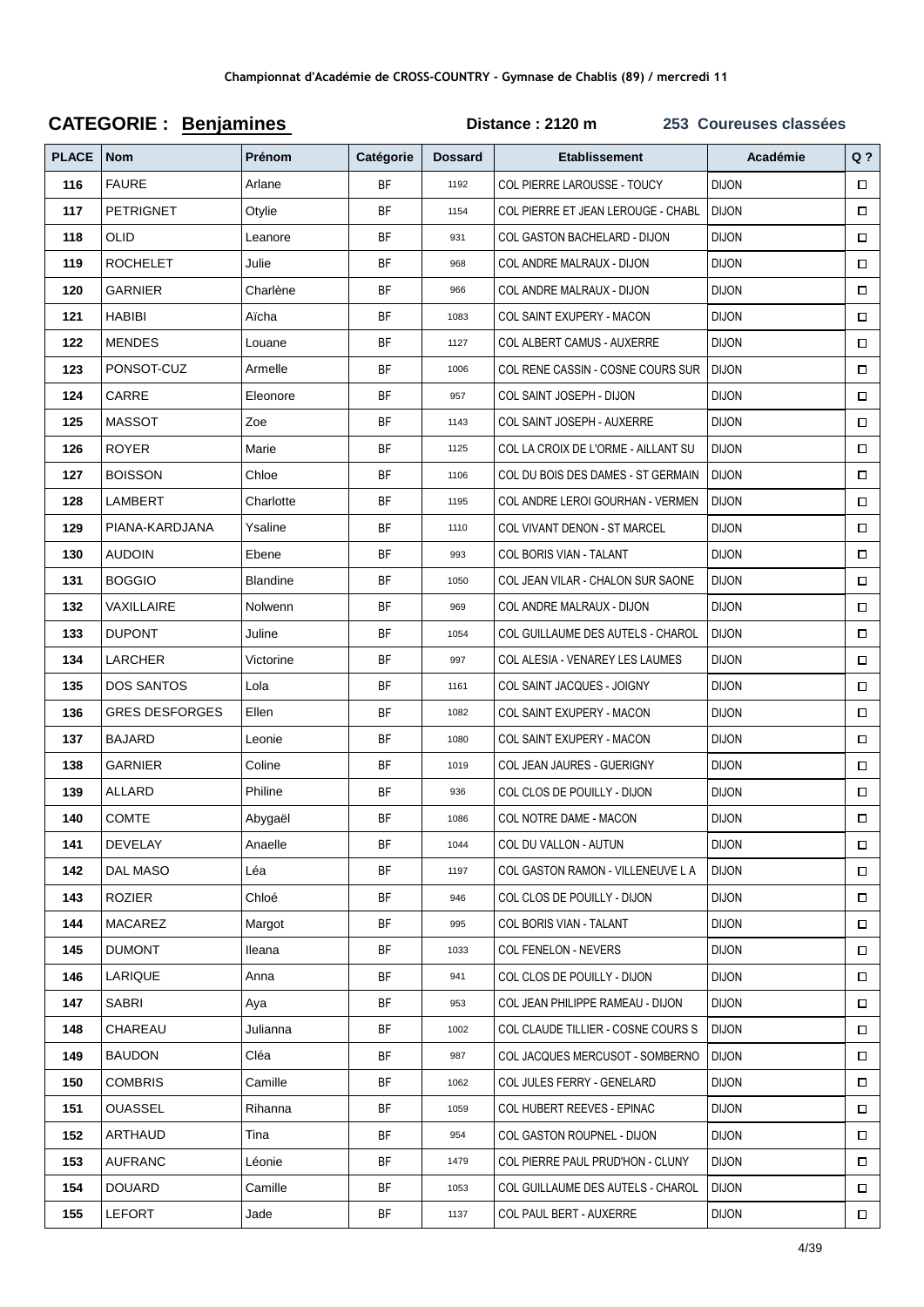| <b>PLACE</b> | <b>Nom</b>            | Prénom    | Catégorie | <b>Dossard</b> | <b>Etablissement</b>                | Académie     | $Q$ ?  |
|--------------|-----------------------|-----------|-----------|----------------|-------------------------------------|--------------|--------|
| 156          | SOMMER DE GELIC       | Sabine    | <b>BF</b> | 1066           | COL JULES FERRY - GENELARD          | <b>DIJON</b> | $\Box$ |
| 157          | LEGRAND               | Marion    | <b>BF</b> | 1142           | COL SAINT JOSEPH - AUXERRE          | <b>DIJON</b> | $\Box$ |
| 158          | <b>BIGER</b>          | Emmy      | BF        | 1120           | COL LA CROIX DE L'ORME - AILLANT SU | <b>DIJON</b> | $\Box$ |
| 159          | <b>OLIVERIO</b>       | Lena      | <b>BF</b> | 1046           | COL DU VALLON - AUTUN               | <b>DIJON</b> | $\Box$ |
| 160          | <b>MACABEY</b>        | Zoe       | <b>BF</b> | 958            | COL SAINT JOSEPH - DIJON            | <b>DIJON</b> | $\Box$ |
| 161          | <b>PENNING</b>        | Emily     | <b>BF</b> | 944            | COL CLOS DE POUILLY - DIJON         | <b>DIJON</b> | $\Box$ |
| 162          | LALLEMENT             | Eva       | BF        | 1189           | COL ABEL MINARD - TONNERRE          | <b>DIJON</b> | $\Box$ |
| 163          | <b>DARNET</b>         | Elena     | <b>BF</b> | 1017           | COL JEAN JAURES - GUERIGNY          | <b>DIJON</b> | $\Box$ |
| 164          | <b>BILLAUT</b>        | Maelle    | BF        | 1027           | COL ADAM BILLAUT - NEVERS           | <b>DIJON</b> | $\Box$ |
| 165          | <b>RACHADI</b>        | Josselyne | <b>BF</b> | 1031           | COL LES COURLIS - NEVERS            | <b>DIJON</b> | $\Box$ |
| 166          | <b>MICHELOT</b>       | Agathe    | <b>BF</b> | 1040           | COL LES ALLIERES - ST PIERRE LE MOU | <b>DIJON</b> | $\Box$ |
| 167          | LANVIN                | Thais     | BF        | 1136           | <b>COL PAUL BERT - AUXERRE</b>      | <b>DIJON</b> | $\Box$ |
| 168          | <b>ROBIN</b>          | Léa       | BF        | 1092           | COL SAINT CYR - MATOUR              | <b>DIJON</b> | $\Box$ |
| 169          | <b>TETARD</b>         | Mélissa   | <b>BF</b> | 1076           | COL HENRI VINCENOT - LOUHANS        | <b>DIJON</b> | $\Box$ |
| 170          | <b>SAUVAGE LECOUR</b> | Louisa    | BF        | 992            | COL JACQUES MERCUSOT - SOMBERNO     | <b>DIJON</b> | $\Box$ |
| 171          | <b>MOUREAUX</b>       | Lilou     | <b>BF</b> | 1097           | COL RENE CASSIN - PARAY LE MONIAL   | <b>DIJON</b> | $\Box$ |
| 172          | <b>BARRAUD</b>        | Imane     | <b>BF</b> | 1111           | COL NICOLAS COPERNIC - ST VALLIER   | <b>DIJON</b> | $\Box$ |
| 173          | <b>LETORT</b>         | Clara     | BF        | 1042           | LP LE MONT CHATELET - VARZY         | <b>DIJON</b> | $\Box$ |
| 174          | <b>FAGGION</b>        | Mathilde  | BF        | 1113           | COL NICOLAS COPERNIC - ST VALLIER   | <b>DIJON</b> | $\Box$ |
| 175          | CORAGGIA              | Maeva     | <b>BF</b> | 1036           | COL LES ALLIERES - ST PIERRE LE MOU | <b>DIJON</b> | $\Box$ |
| 176          | <b>FOUCHER</b>        | Elena     | BF        | 1140           | COL SAINT JOSEPH - AUXERRE          | <b>DIJON</b> | $\Box$ |
| 177          | <b>DETRAVE</b>        | Mahee     | <b>BF</b> | 1112           | COL NICOLAS COPERNIC - ST VALLIER   | <b>DIJON</b> | $\Box$ |
| 178          | LEROY                 | Berenice  | <b>BF</b> | 1184           | COL JEAN BERTIN - ST GEORGES SUR B  | <b>DIJON</b> | $\Box$ |
| 179          | <b>JARDIN</b>         | Lina      | BF        | 967            | COL ANDRE MALRAUX - DIJON           | <b>DIJON</b> | $\Box$ |
| 180          | <b>COUDRON</b>        | Inès      | <b>BF</b> | 1157           | COL JEAN ROCH COIGNET - COURSON L   | <b>DIJON</b> | $\Box$ |
| 181          | <b>DELIN</b>          | Lorine    | BF        | 1018           | <b>COL JEAN JAURES - GUERIGNY</b>   | <b>DIJON</b> | $\Box$ |
| 182          | <b>COCHELIN</b>       | Alizé     | BF        | 1013           | COL LE RIMORIN - DORNES             | <b>DIJON</b> | $\Box$ |
| 183          | YANDA                 | Stephie   | BF        | 950            | COL CLOS DE POUILLY - DIJON         | <b>DIJON</b> | $\Box$ |
| 184          | MASSE                 | Léane     | <b>BF</b> | 1055           | COL GUILLAUME DES AUTELS - CHAROL   | <b>DIJON</b> | $\Box$ |
| 185          | <b>DJERASSOUBA</b>    | Maryam    | BF        | 1022           | <b>COL LOUIS ARAGON - IMPHY</b>     | <b>DIJON</b> | $\Box$ |
| 186          | <b>MARINGUE</b>       | Maud      | BF        | 1064           | COL JULES FERRY - GENELARD          | <b>DIJON</b> | $\Box$ |
| 187          | ARHAB                 | Yasmine   | BF        | 1012           | COL LE RIMORIN - DORNES             | <b>DIJON</b> | $\Box$ |
| 188          | <b>HERVE</b>          | Axelle    | BF        | 1194           | COL ANDRE LEROI GOURHAN - VERMEN    | <b>DIJON</b> | $\Box$ |
| 189          | <b>BINET</b>          | Claire    | BF        | 1144           | COL JEANNE D'ARC - AVALLON          | <b>DIJON</b> | $\Box$ |
| 190          | <b>DUROVRAY</b>       | Cléo      | <b>BF</b> | 988            | COL JACQUES MERCUSOT - SOMBERNO     | <b>DIJON</b> | $\Box$ |
| 191          | <b>BILLET</b>         | Chloé     | BF        | 1498           | COL JEANNE D'ARC - PARAY LE MONIAL  | <b>DIJON</b> | $\Box$ |
| 192          | <b>BILLEBAULT</b>     | Louise    | BF        | 1187           | COL COLETTE - ST SAUVEUR PUISAYE    | <b>DIJON</b> | $\Box$ |
| 193          | NICOLARDOT            | Iris      | BF        | 1047           | COL SAINT SACREMENT - AUTUN         | <b>DIJON</b> | $\Box$ |
| 194          | <b>GRUSON BESNARD</b> | Louna     | BF        | 984            | COL ANDRE LALLEMAND - POUILLY EN A  | <b>DIJON</b> | $\Box$ |
| 195          | HARANCOURT            | Romane    | BF        | 994            | COL BORIS VIAN - TALANT             | <b>DIJON</b> | $\Box$ |

# **CATEGORIE: Benjamines**

Distance: 2120 m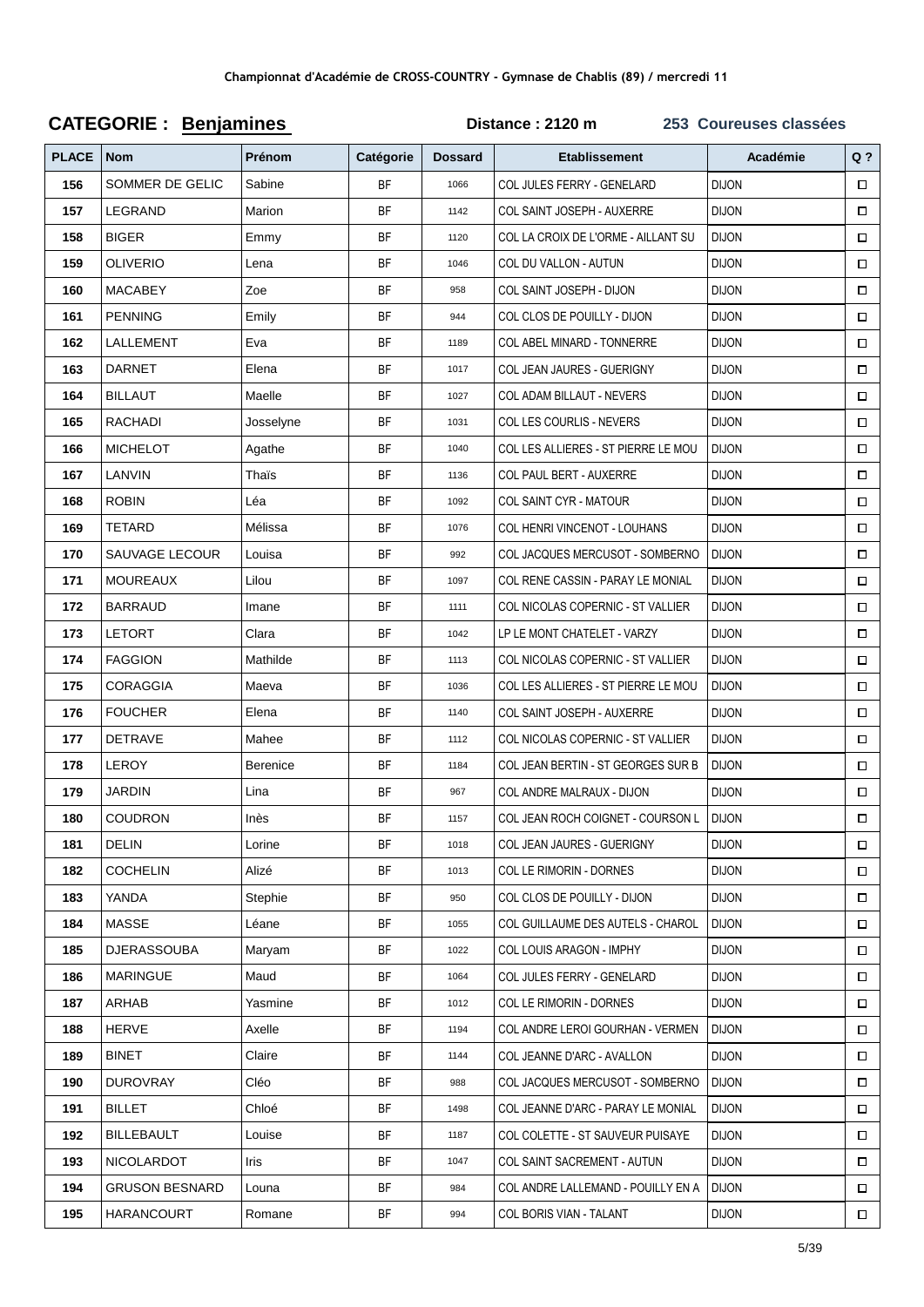| <b>PLACE</b> | <b>Nom</b>             | Prénom    | Catégorie | <b>Dossard</b> | <b>Etablissement</b>                  | Académie     | $Q$ ?  |
|--------------|------------------------|-----------|-----------|----------------|---------------------------------------|--------------|--------|
| 196          | <b>MASSON</b>          | Elise     | <b>BF</b> | 1096           | COL RENE CASSIN - PARAY LE MONIAL     | <b>DIJON</b> | $\Box$ |
| 197          | <b>RONGET</b>          | Apolline  | <b>BF</b> | 991            | COL JACQUES MERCUSOT - SOMBERNO       | <b>DIJON</b> | $\Box$ |
| 198          | <b>MARCHAND</b>        | Coréane   | BF        | 1008           | COL MAURICE GENEVOIX - DECIZE         | <b>DIJON</b> | $\Box$ |
| 199          | <b>BOYE</b>            | Mathilde  | <b>BF</b> | 956            | COL SAINT JOSEPH - DIJON              | <b>DIJON</b> | $\Box$ |
| 200          | <b>DUBIEF</b>          | Louane    | <b>BF</b> | 1051           | COL JEAN VILAR - CHALON SUR SAONE     | <b>DIJON</b> | $\Box$ |
| 201          | <b>MARCHAND</b>        | Célia     | BF        | 1000           | COL BIBRACTE - CHATEAU CHINON VILL    | <b>DIJON</b> | $\Box$ |
| 202          | <b>BOUCHIKH</b>        | Rihana    | <b>BF</b> | 932            | COL CARNOT - DIJON                    | <b>DIJON</b> | $\Box$ |
| 203          | <b>MARTIN</b>          | Jeanne    | BF        | 1185           | COL JEAN BERTIN - ST GEORGES SUR B    | <b>DIJON</b> | $\Box$ |
| 204          | GRÜN                   | Elisa     | <b>BF</b> | 1007           | COL MAURICE GENEVOIX - DECIZE         | <b>DIJON</b> | $\Box$ |
| 205          | <b>CORNIOT</b>         | Félicie   | <b>BF</b> | 1148           | COL PARC DES CHAUMES - AVALLON        | <b>DIJON</b> | $\Box$ |
| 206          | <b>DAL PIVA</b>        | Agathe    | <b>BF</b> | 1158           | COL JEAN ROCH COIGNET - COURSON L     | <b>DIJON</b> | $\Box$ |
| 207          | LENDORMY               | Noëmie    | <b>BF</b> | 1123           | COL LA CROIX DE L'ORME - AILLANT SU   | <b>DIJON</b> | $\Box$ |
| 208          | BARBEY                 | Lea       | <b>BF</b> | 1174           | COL SAINT ETIENNE - SENS              | <b>DIJON</b> | $\Box$ |
| 209          | LOMBARDY               | Emma      | BF        | 1063           | COL JULES FERRY - GENELARD            | <b>DIJON</b> | $\Box$ |
| 210          | <b>DEMIDOVA</b>        | Katia     | BF        | 933            | COL CARNOT - DIJON                    | <b>DIJON</b> | $\Box$ |
| 211          | <b>NAJRIBA</b>         | Neïla     | <b>BF</b> | 1150           | <b>COL PARC DES CHAUMES - AVALLON</b> | <b>DIJON</b> | $\Box$ |
| 212          | <b>CHIROL</b>          | Inès      | <b>BF</b> | 1133           | <b>COL PAUL BERT - AUXERRE</b>        | <b>DIJON</b> | $\Box$ |
| 213          | <b>THOUAN</b>          | Laurine   | <b>BF</b> | 1009           | COL MAURICE GENEVOIX - DECIZE         | <b>DIJON</b> | $\Box$ |
| 214          | BEY                    | Garance   | <b>BF</b> | 1485           | COL PIERRE PAUL PRUD'HON - CLUNY      | <b>DIJON</b> | $\Box$ |
| 215          | <b>PROST</b>           | Celia     | BF        | 1065           | COL JULES FERRY - GENELARD            | <b>DIJON</b> | $\Box$ |
| 216          | <b>MONTHEZIN</b>       | Olympe    | <b>BF</b> | 1480           | COL PIERRE PAUL PRUD'HON - CLUNY      | <b>DIJON</b> | $\Box$ |
| 217          | LAVOYER                | Louanne   | <b>BF</b> | 1071           | COL LES BRUYERES - LA CLAYETTE        | <b>DIJON</b> | $\Box$ |
| 218          | <b>ROTAT</b>           | Lucilia   | <b>BF</b> | 1069           | COL JORGE SEMPRUN - GUEUGNON          | <b>DIJON</b> | $\Box$ |
| 219          | WAHART                 | Célia     | <b>BF</b> | 949            | COL CLOS DE POUILLY - DIJON           | <b>DIJON</b> | $\Box$ |
| 220          | <b>PRESA</b>           | Célia     | <b>BF</b> | 1172           | COL ANDRE MALRAUX - PARON             | <b>DIJON</b> | $\Box$ |
| 221          | AHANDA                 | Maelle    | BF        | 1061           | COL JULES FERRY - GENELARD            | <b>DIJON</b> | $\Box$ |
| 222          | <b>POIDEVIN</b>        | Lea       | BF        | 1030           | COL LES COURLIS - NEVERS              | <b>DIJON</b> | $\Box$ |
| 223          | <b>FAVELIN</b>         | Clemence  | <b>BF</b> | 1034           | <b>COL FENELON - NEVERS</b>           | <b>DIJON</b> | □      |
| 224          | <b>DESSAUNY</b>        | Marie     | BF        | 1038           | COL LES ALLIERES - ST PIERRE LE MOU   | <b>DIJON</b> | $\Box$ |
| 225          | <b>BOUCAUD-GAILLET</b> | Joana     | BF        | 1493           | COL JEAN MERMOZ - CHAUFFAILLES        | <b>DIJON</b> | $\Box$ |
| 226          | BARLERIN               | Laura     | BF        | 1487           | COL JEAN MERMOZ - CHAUFFAILLES        | <b>DIJON</b> | $\Box$ |
| 227          | ZANOLETTI              | Einat     | BF        | 1001           | COL BIBRACTE - CHATEAU CHINON VILL    | <b>DIJON</b> | $\Box$ |
| 228          | PERNEY                 | Louise    | BF        | 973            | COL PAUL FORT - IS SUR TILLE          | <b>DIJON</b> | $\Box$ |
| 229          | LAGARDE                | Anouck    | BF        | 1499           | COL JEANNE D'ARC - PARAY LE MONIAL    | <b>DIJON</b> | □      |
| 230          | BARA NOUGLOI DE        | Jade      | BF        | 1145           | COL MAURICE CLAVEL - AVALLON          | <b>DIJON</b> | $\Box$ |
| 231          | PEURAUD                | Lelia     | BF        | 1124           | COL LA CROIX DE L'ORME - AILLANT SU   | <b>DIJON</b> | $\Box$ |
| 232          | Tupin                  | Clothilde | BF        | 948            | COL CLOS DE POUILLY - DIJON           | <b>DIJON</b> | $\Box$ |
| 233          | ROUVIERE               | Lana      | BF        | 1004           | COL CLAUDE TILLIER - COSNE COURS S    | <b>DIJON</b> | $\Box$ |
| 234          | <b>REGNIER</b>         | Méline    | BF        | 1094           | COL SAINT GILBERT - MONTCEAU LES M    | <b>DIJON</b> | $\Box$ |
| 235          | <b>COUSIN</b>          | Marie     | BF        | 1149           | COL PARC DES CHAUMES - AVALLON        | <b>DIJON</b> | $\Box$ |

#### **CATEGORIE: Benjamines** Distance: 2120 m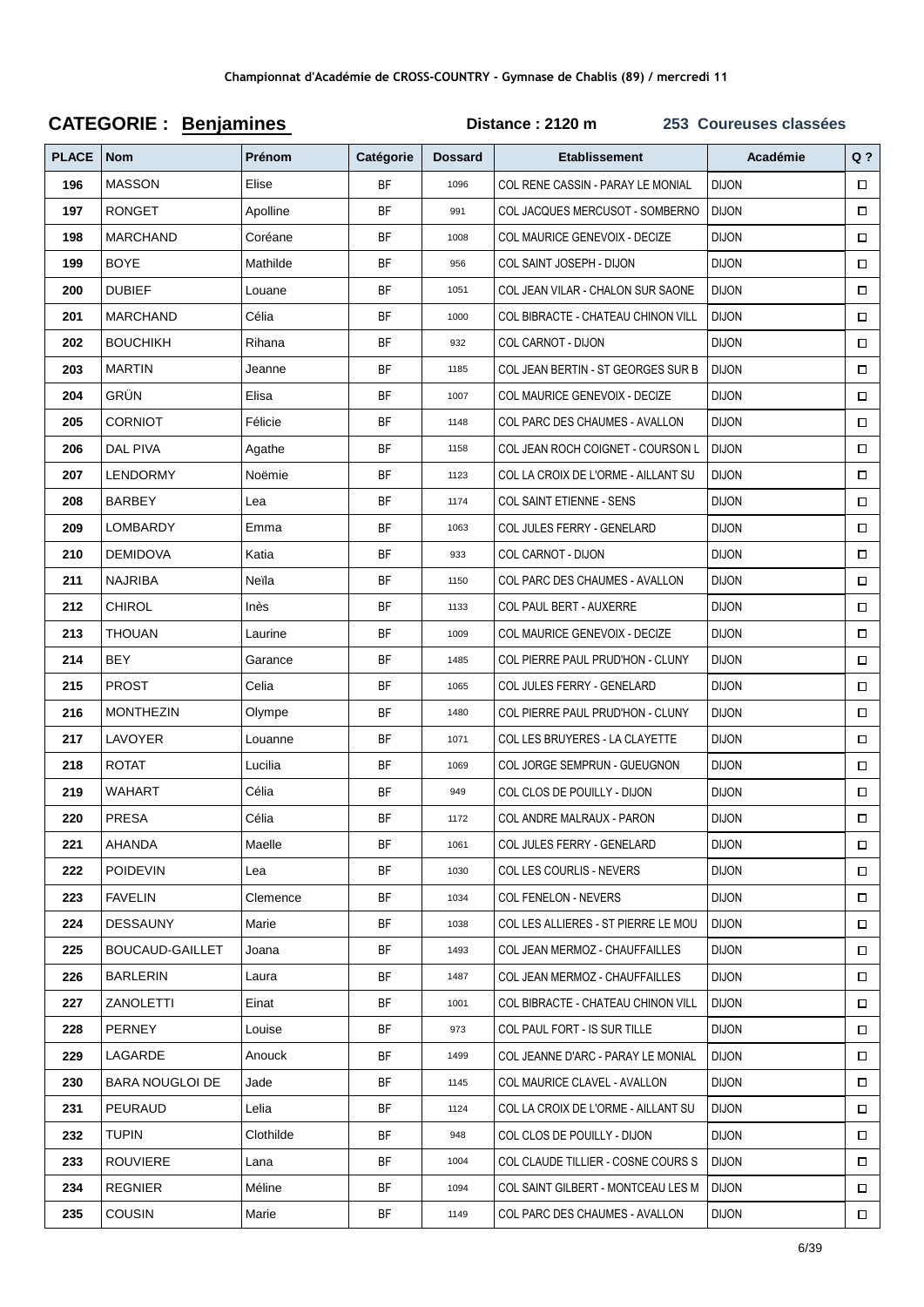| <b>PLACE</b> | <b>Nom</b>        | <b>Prénom</b>  | Catégorie | <b>Dossard</b> | <b>Etablissement</b>                    | Académie     | $Q$ ?  |
|--------------|-------------------|----------------|-----------|----------------|-----------------------------------------|--------------|--------|
| 236          | <b>VEVRES</b>     | Kenza          | <b>BF</b> | 1043           | LP LE MONT CHATELET - VARZY             | <b>DIJON</b> | $\Box$ |
| 237          | <b>ROGNAN</b>     | Louna          | <b>BF</b> | 1003           | COL CLAUDE TILLIER - COSNE COURS S      | <b>DIJON</b> | $\Box$ |
| 238          | <b>DIEUX</b>      | Romane         | <b>BF</b> | 1159           | COL JEAN ROCH COIGNET - COURSON L       | <b>DIJON</b> | $\Box$ |
| 239          | LE RESTE          | Clémence       | <b>BF</b> | 1016           | <b>COL PAUL LANGEVIN - FOURCHAMBAUL</b> | <b>DIJON</b> | 0      |
| 240          | <b>GAINOT</b>     | Louane         | <b>BF</b> | 1090           | <b>COL SAINT CYR - MATOUR</b>           | <b>DIJON</b> | $\Box$ |
| 241          | <b>ROHART</b>     | Eléna          | <b>BF</b> | 1014           | COL LE RIMORIN - DORNES                 | <b>DIJON</b> | $\Box$ |
| 242          | <b>CHAPONNEAU</b> | Eva            | <b>BF</b> | 1067           | COL JORGE SEMPRUN - GUEUGNON            | <b>DIJON</b> | □      |
| 243          | <b>BROUM</b>      | Esma           | <b>BF</b> | 999            | COL BIBRACTE - CHATEAU CHINON VILL      | <b>DIJON</b> | $\Box$ |
| 244          | <b>BOUCHER</b>    | Marylou        | <b>BF</b> | 1020           | <b>COL LOUIS ARAGON - IMPHY</b>         | <b>DIJON</b> | $\Box$ |
| 245          | <b>MEUNIER</b>    | Axelle         | <b>BF</b> | 1074           | <b>COL CENTRE - LE CREUSOT</b>          | <b>DIJON</b> | □      |
| 246          | <b>DHAIBY</b>     | Elena          | <b>BF</b> | 1489           | COL JEAN MERMOZ - CHAUFFAILLES          | <b>DIJON</b> | $\Box$ |
| 247          | ROUX-HURBAIN      | Lylas          | <b>BF</b> | 1075           | COL CENTRE - LE CREUSOT                 | <b>DIJON</b> | □      |
| 248          | <b>DOUCET</b>     | Maely          | <b>BF</b> | 1089           | <b>COL SAINT CYR - MATOUR</b>           | <b>DIJON</b> | $\Box$ |
| 249          | MARCHAL-CONRAD    | <b>Nine</b>    | <b>BF</b> | 1126           | <b>COL ALBERT CAMUS - AUXERRE</b>       | <b>DIJON</b> | о      |
| 250          | <b>BRUERE</b>     | Chloe          | <b>BF</b> | 1021           | <b>COL LOUIS ARAGON - IMPHY</b>         | <b>DIJON</b> | $\Box$ |
| 251          | <b>DEPRI</b>      | <b>Nisrine</b> | <b>BF</b> | 1134           | <b>COL PAUL BERT - AUXERRE</b>          | <b>DIJON</b> | $\Box$ |
| 252          | FAYADAT-REGITZ    | Lanaë          | <b>BF</b> | 1135           | <b>COL PAUL BERT - AUXERRE</b>          | <b>DIJON</b> | $\Box$ |
| 253          | <b>CESCHIN</b>    | Capucine       | <b>BF</b> | 1132           | <b>COL PAUL BERT - AUXERRE</b>          | <b>DIJON</b> | □      |

#### **CATEGORIE: Benjamines** Distance: 2120 m 253 Coureuses classées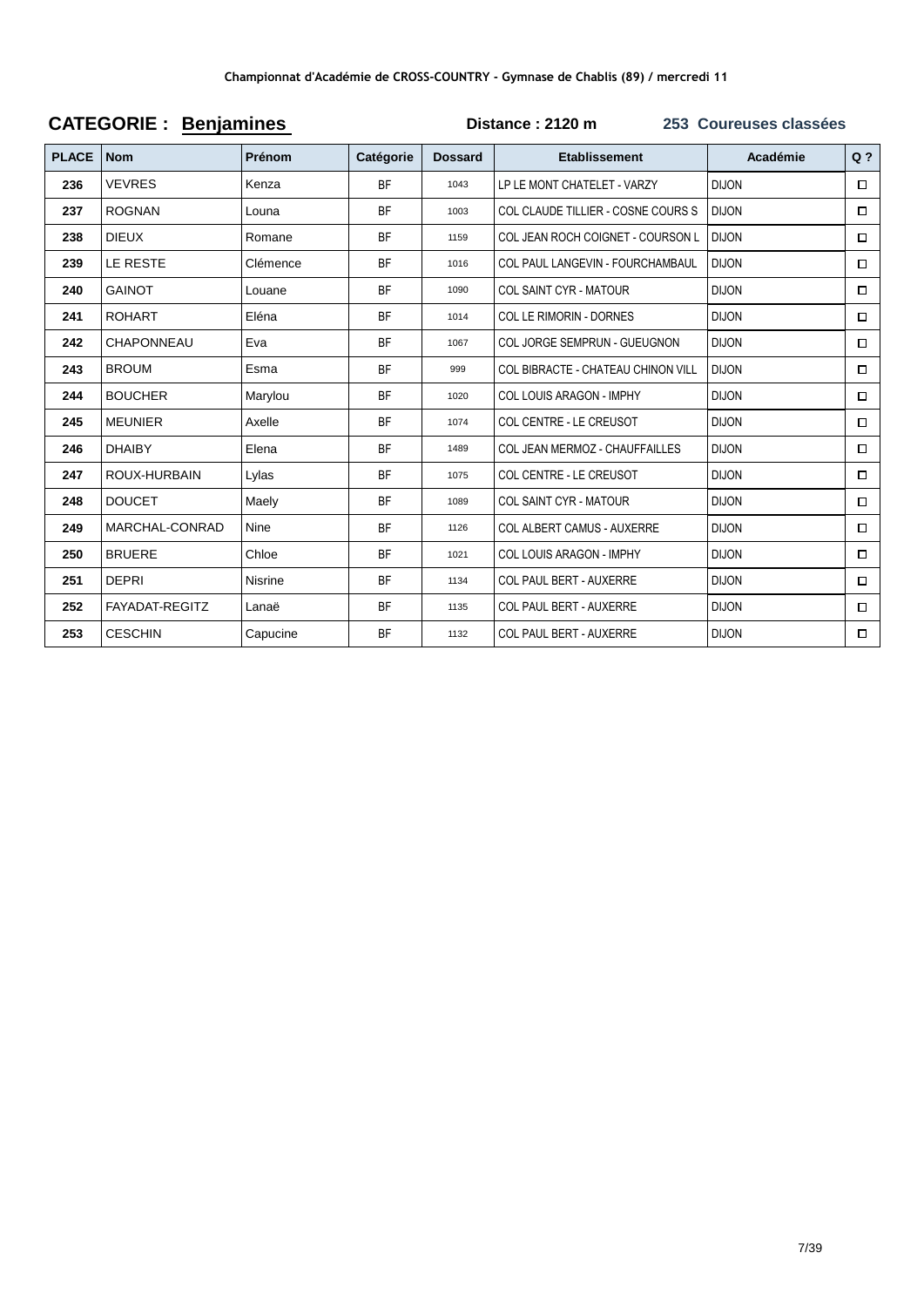| <b>PLACE</b> | <b>Nom</b>        | Prénom    | Catégorie | <b>Dossard</b> | <b>Etablissement</b>                | Académie     | $Q$ ?  |
|--------------|-------------------|-----------|-----------|----------------|-------------------------------------|--------------|--------|
| 1            | PIEAU             | Nathan    | BG        | 1446           | COL ANDRE MALRAUX - PARON           | <b>DIJON</b> | $\Box$ |
| $\mathbf{2}$ | VIDAL-SAVARIAT    | Malo      | ВG        | 1232           | COL JEAN PHILIPPE RAMEAU - DIJON    | <b>DIJON</b> | $\Box$ |
| 3            | <b>EL IDRISSI</b> | Talal     | ВG        | 1411           | COL PAUL BERT - AUXERRE             | <b>DIJON</b> | $\Box$ |
| 4            | ABBADIE           | Gaspard   | ВG        | 1303           | COL LES DEUX RIVIERES - MOULINS EN  | <b>DIJON</b> | $\Box$ |
| 5            | GAUNET            | Raphael   | BG        | 1321           | COL LA CHATAIGNERAIE - AUTUN        | <b>DIJON</b> | $\Box$ |
| 6            | <b>MARTIN</b>     | Tom       | BG        | 1402           | COL LA CROIX DE L'ORME - AILLANT SU | <b>DIJON</b> | $\Box$ |
| 7            | <b>NICOSIA</b>    | Sandro    | BG        | 1396           | COL NICOLAS COPERNIC - ST VALLIER   | <b>DIJON</b> | $\Box$ |
| 8            | TISSIER           | Anthonin  | ВG        | 1307           | COL ADAM BILLAUT - NEVERS           | <b>DIJON</b> | $\Box$ |
| 9            | <b>TALEB</b>      | Sami      | ВG        | 1229           | COL CLOS DE POUILLY - DIJON         | <b>DIJON</b> | $\Box$ |
| 10           | <b>BOUZAIENE</b>  | Jibril    | ВG        | 1374           | COL ANNE FRANK - MONTCHANIN         | <b>DIJON</b> | $\Box$ |
| 11           | <b>MANGONAUX</b>  | Kylian    | BG        | 1269           | COL JACQUES MERCUSOT - SOMBERNO     | <b>DIJON</b> | $\Box$ |
| 12           | <b>GUERREIRO</b>  | Mattéo    | BG        | 1412           | COL PAUL BERT - AUXERRE             | <b>DIJON</b> | $\Box$ |
| 13           | <b>DELAITRE</b>   | Gautier   | ВG        | 1429           | COL PIERRE ET JEAN LEROUGE - CHABL  | <b>DIJON</b> | $\Box$ |
| 14           | <b>CHAMBIN</b>    | Mathis    | ВG        | 1199           | COL CLAUDE GUYOT - ARNAY LE DUC     | <b>DIJON</b> | $\Box$ |
| 15           | MAHDAOUI          | Aylan     | ВG        | 1461           | COL JEAN BERTIN - ST GEORGES SUR B  | <b>DIJON</b> | $\Box$ |
| 16           | <b>GAMRANI</b>    | Ilyas     | ВG        | 1203           | COL JULES FERRY - BEAUNE            | <b>DIJON</b> | $\Box$ |
| 17           | <b>BALACE</b>     | Paul      | BG        | 1311           | COL FENELON - NEVERS                | <b>DIJON</b> | $\Box$ |
| 18           | <b>FERRE</b>      | Lenzo     | BG        | 1313           | COL FENELON - NEVERS                | <b>DIJON</b> | □      |
| 19           | <b>CATINON</b>    | Martin    | ВG        | 1397           | COL EN BAGATELLE - TOURNUS          | <b>DIJON</b> | $\Box$ |
| 20           | <b>DEKEYSER</b>   | Gabin     | ВG        | 1405           | COL ALBERT CAMUS - AUXERRE          | <b>DIJON</b> | $\Box$ |
| 21           | PIEAU             | Ewen      | ВG        | 1447           | COL ANDRE MALRAUX - PARON           | <b>DIJON</b> | $\Box$ |
| 22           | <b>PRESTON</b>    | Rory      | ВG        | 1477           | COL PIERRE PAUL PRUD'HON - CLUNY    | <b>DIJON</b> | $\Box$ |
| 23           | <b>GEORGES</b>    | Kyliann   | BG        | 1441           | COL MILES DE NOYERS - NOYERS        | <b>DIJON</b> | $\Box$ |
| 24           | <b>HENRIETTE</b>  | Leny      | BG        | 1395           | COL NICOLAS COPERNIC - ST VALLIER   | <b>DIJON</b> | $\Box$ |
| 25           | SARMIENTO         | Yannis    | BG        | 1285           | COL RENE CASSIN - COSNE COURS SUR   | <b>DIJON</b> | $\Box$ |
| 26           | <b>BENTALHA</b>   | Yanis     | BG        | 1437           | COL SAINT JACQUES - JOIGNY          | <b>DIJON</b> | $\Box$ |
| 27           | <b>FONFREYDE</b>  | Nohan     | ВG        | 1239           | COL SAINT MICHEL - DIJON            | <b>DIJON</b> | $\Box$ |
| 28           | <b>MOREAU</b>     | Jules     | ВG        | 1341           | COL JULES FERRY - GENELARD          | DIJON        | $\Box$ |
| 29           | COCHARD           | Vivien    | ВG        | 1382           | COL EN FLEURETTE - ST GENGOUX LE    | DIJON        | $\Box$ |
| 30           | MARIE-MAGDELAIN   | Sasha     | ВG        | 1384           | COL EN FLEURETTE - ST GENGOUX LE    | <b>DIJON</b> | $\Box$ |
| 31           | TAPIN             | Louis     | ВG        | 1403           | COL LA CROIX DE L'ORME - AILLANT SU | DIJON        | □      |
| 32           | TETARD            | Jonas     | ВG        | 1244           | <b>COL SAINT MICHEL - DIJON</b>     | DIJON        | $\Box$ |
| 33           | <b>FRERY</b>      | Lucas     | BG        | 1439           | COL SAINT JACQUES - JOIGNY          | DIJON        | $\Box$ |
| 34           | CHOVET            | Mathias   | BG        | 1310           | COL LES LOGES - NEVERS              | DIJON        | □      |
| 35           | <b>GUILLEMIN</b>  | Alexis    | ВG        | 1490           | COL JEAN MERMOZ - CHAUFFAILLES      | DIJON        | $\Box$ |
| 36           | PAIS              | Sebastian | ВG        | 1445           | COL ANDRE MALRAUX - PARON           | DIJON        | $\Box$ |
| 37           | GOAOC             | Ewen      | ВG        | 1450           | COL MONTPEZAT - SENS                | DIJON        | $\Box$ |
| 38           | ROST              | Camille   | ВG        | 1243           | COL SAINT MICHEL - DIJON            | DIJON        | $\Box$ |
| 39           | <b>MOREIRA</b>    | Lucas     | ВG        | 1224           | COL CLOS DE POUILLY - DIJON         | DIJON        | $\Box$ |
| 40           | <b>DURAND</b>     | Tom       | BG        | 1286           | COL MAURICE GENEVOIX - DECIZE       | <b>DIJON</b> | $\Box$ |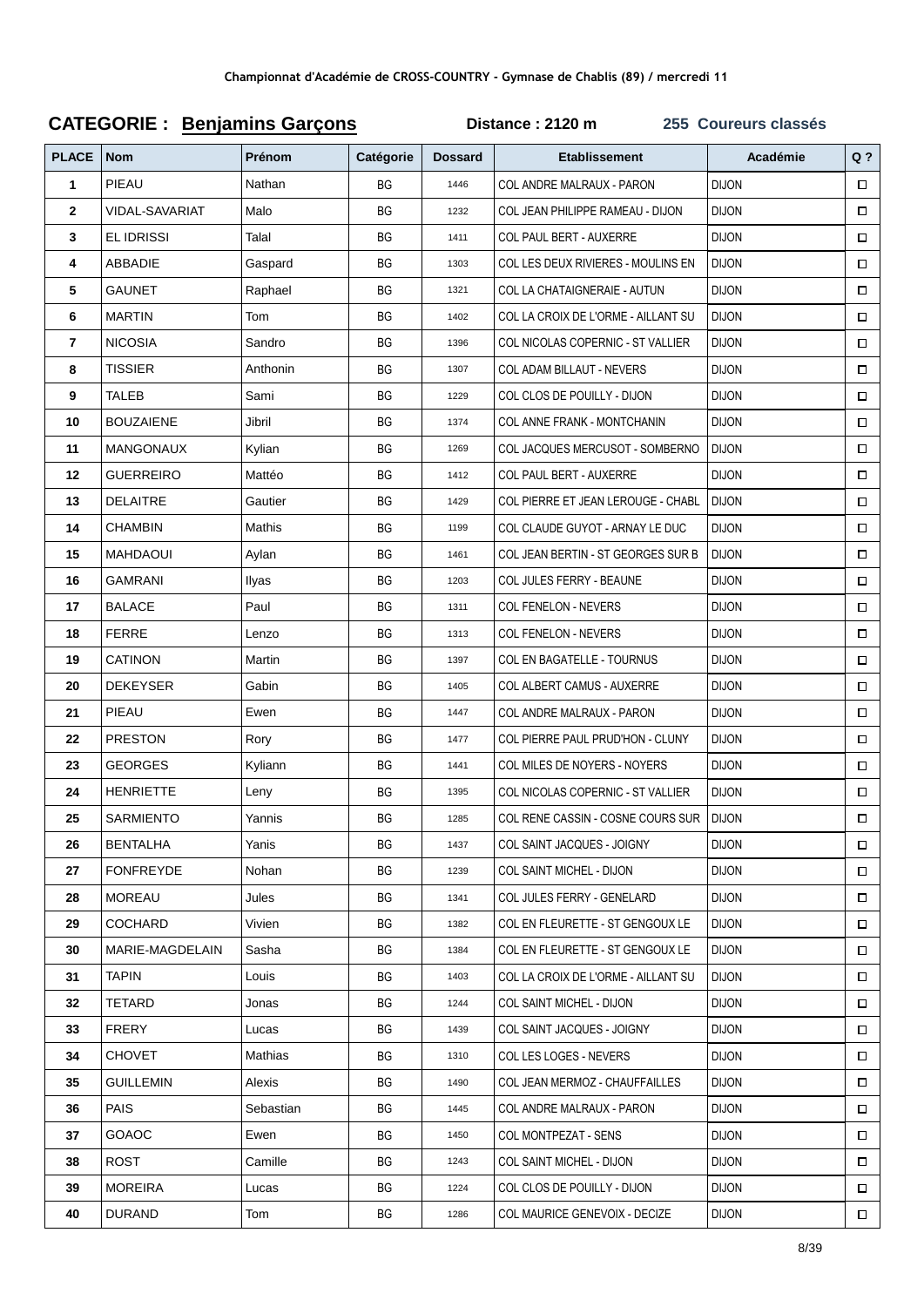#### **PLACE Nom Prénom Catégorie Dossard Etablissement Académie Q ? 41** MAAROUFI Noé BG 1415 COL PAUL BERT - AUXERRE DIJON  $\Box$ **42** DE POMMEREAU Gabin BG 1312 COL FENELON - NEVERS DIJON  $\Box$ **43** DAUVILLAIRE Tom RG 8G 1390 COLNICOLAS COPERNIC - ST VALLIER DIJON  $\Box$ **44** BOURASSET PASCA Paul BG 1398 COL LA CROIX DE L'ORME - AILLANT SU DIJON  $\Box$ **45** CHABIN Lenny I BG 1410 COL PAUL BERT - AUXERRE DIJON  $\Box$ **46** BOURGEOIS Roméo RG 1399 COL LA CROIX DE L'ORME - AILLANT SU DIJON  $\Box$ **47** CHARPY **Enzo** BG 1215 COL CLOS DE POUILLY - DIJON DIJON  $\Box$ **48** DUTARTE Maelan BG 1297 COL JEAN JAURES - GUERIGNY DIJON  $\Box$ **49** CAILLIOD Alexandre **BG** 1207 COL LA CHAMPAGNE - GEVREY CHAMB DIJON  $\Box$ **50** PARRA Solal BG 1358 COL LOUIS PASTEUR - MACON DIJON  $\Box$ **51** DOS SANTOS Alvaro BG 1438 COL SAINT JACQUES - JOIGNY DIJON  $\Box$ **52** ANTUNES Alois BG 1416 COL SAINT JOSEPH - AUXERRE DIJON  $\Box$ **53** CLEVER Adrien BG 1262 COL ANDRE LALLEMAND - POUILLY EN A DIJON  $\Box$ **54** THIBAULT Mathieu **BG** 1280 COL CLAUDE TILLIER - COSNE COURS S DIJON  $\Box$ **55** ODANT Nohlan BG 1284 COL RENE CASSIN - COSNE COURS SUR DIJON  $\Box$ **56** BALLIGAND Kylian BG 1346 COL LES BRUYERES - LA CLAYETTE DIJON  $\Box$ **57** ALABOUVETTE Noam BG 1257 COL ROLAND DORGELES - LONGVIC DIJON  $\Box$ **58** GULAT Marius BG 1426 COL PARC DES CHAUMES - AVALLON DIJON  $\Box$ **59** GUENEZ Loan BG 1423 COL MAURICE CLAVEL - AVALLON DIJON  $\Box$ **60** GLOMMEAU Johan BG 221 COL CLOS DE POUILLY - DIJON DIJON  $\Box$ **61** DERANGERE Solal BG 1391 COL NICOLAS COPERNIC - ST VALLIER DIJON  $\Box$ **62** GARNIER Arsène BG 1305 COL ADAM BILLAUT - NEVERS DIJON  $\Box$ **63** PERRIER Tom BG 1355 COL BREART - MACON DIJON  $\Box$ **64** DARCY Lucas BG 1317 COLLES ALLIERES - ST PIERRE LE MOU DIJON  $\Box$ **65** BRIATTE Jean Jean BG 1316 COL LES ALLIERES - ST PIERRE LE MOU DIJON  $\Box$ **66** BOUCHRI Yaniss Reserves BG 1314 COL LES ALLIERES - ST PIERRE LE MOU DIJON  $\Box$ **67** JEANDOT Léo Result BG 1319 COL LES ALLIERES - ST PIERRE LE MOU DIJON  $\Box$ **68** BLANCHET Luka BG 1289 COL LE RIMORIN - DORNES DIJON  $\Box$ **69** COURTOT Arthur **BG** 1263 COL ANDRE LALLEMAND - POUILLY EN A DIJON  $\Box$ **70** MACKENNEY Scott BG 1365 COL NOTRE DAME - MACON DIJON  $\Box$ **71** VEAUX Romane BG 354 COL HENRI VINCENOT - LOUHANS DIJON  $\Box$ **72** NAOUNOU Ilann BG 1424 COL MAURICE CLAVEL - AVALLON DIJON  $\Box$ **73** CRIAUD Paul BG 1248 COL ANDRE MALRAUX - DIJON DIJON  $\Box$ **74** CHAUSSE Mathis **BG** 1216 COL CLOS DE POUILLY - DIJON DIJON  $\Box$ **75** MIGNARD Valentin BG 1223 COL CLOS DE POUILLY - DIJON DIJON  $\Box$ **76** GAUFFRENET Enoha BG 1420 COL SAINT JOSEPH - AUXERRE DIJON  $\Box$ **77** AUBERT Luca BG 1428 COL PIERRE ET JEAN LEROUGE - CHABL DIJON  $\Box$ **78** BATAILLE Mael BG 1388 COL NICOLAS COPERNIC - ST VALLIER DIJON  $\Box$ **79** TISSERAND Paulin | BG | 1324 COL DU VALLON - AUTUN | DIJON  $\Box$ **80** LOVAT Rafael BG 1222 COL CLOS DE POUILLY - DIJON DIJON  $\Box$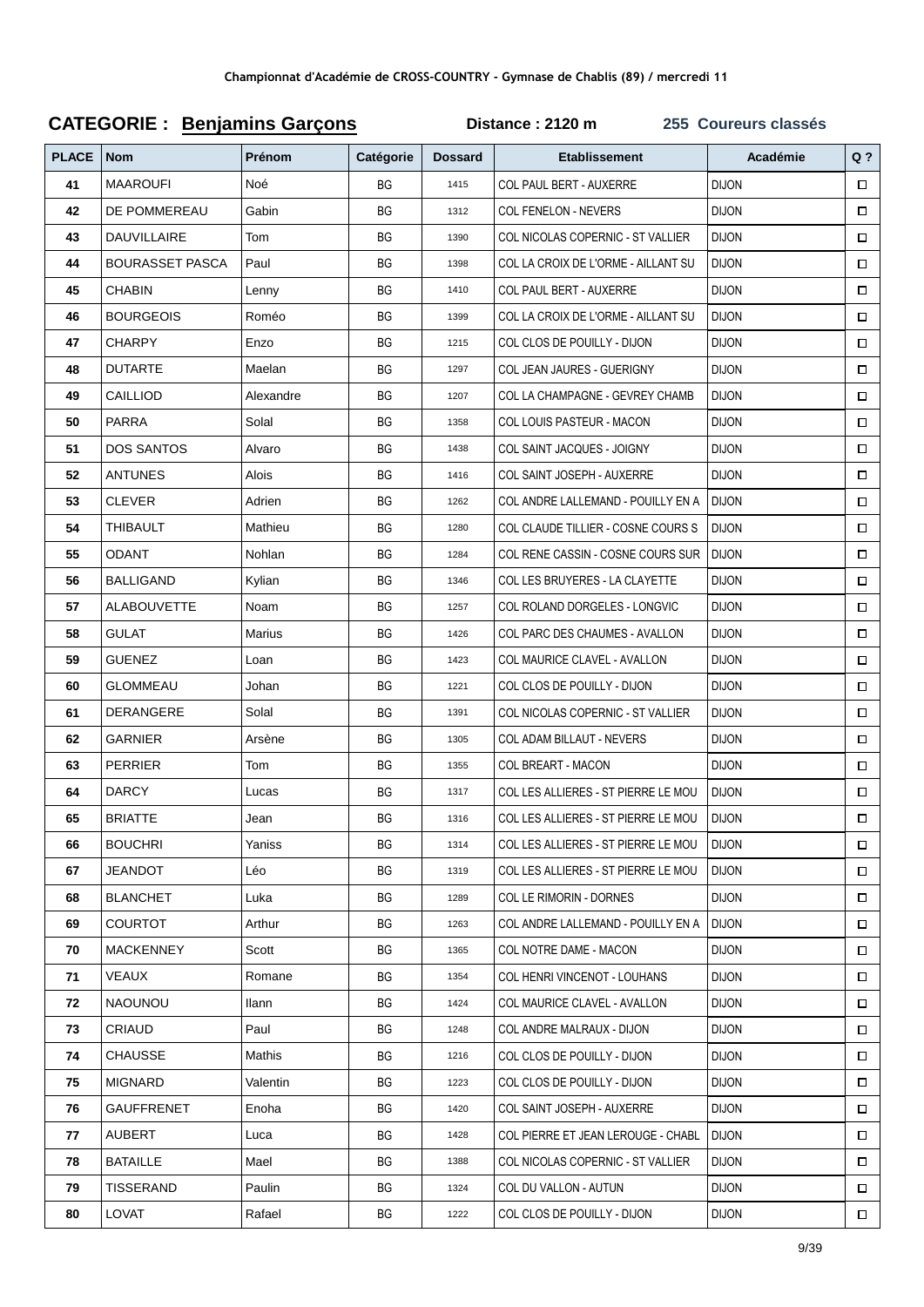#### **Q ? PLACE Nom Prénom Catégorie Dossard Etablissement Académie 81** ANGEBAULT Baptiste BG 1258 COL ROLAND DORGELES - LONGVIC DIJON  $\Box$ **82** PACZEK Hugo RG 8G 1409 COL DENFERT ROCHEREAU - AUXERRE DIJON  $\Box$ **83** CAPLET Florian BG 83 CAPLET BG 1261 COLANDRE LALLEMAND - POUILLY EN A DIJON  $\Box$ **84** BERNARD Maxime BG 1304 COL LES DEUX RIVIERES - MOULINS EN DIJON  $\Box$ **85** KHENNACHE Wassim BG 1456 COL STEPHANE MALLARME - SENS DIJON  $\Box$ **86** GARD Lorenzo I BG 1240 COL SAINT MICHEL - DIJON DIJON  $\Box$ **87** GAILLARD Augustin BG 1274 COL ALESIA - VENAREY LES LAUMES DIJON  $\Box$ **88** ARTUS Marius BG 1464 COL COLETTE - ST SAUVEUR PUISAYE DIJON  $\Box$ **89** ROY Antoine **BG** 1255 COL PAUL FORT - IS SUR TILLE DIJON  $\Box$ **90** BOULAY Pierre BG 1296 COL JEAN JAURES - GUERIGNY DIJON  $\Box$ **91** EL MAKHLOUFI | Ismael BG | 1361 COL SAINT EXUPERY - MACON | DIJON  $\Box$ **92** D'AGOSTO Thomas BG 1265 COL JACQUES MERCUSOT - SOMBERNO DIJON  $\Box$ **93** EUZET Nathan BG 1287 COL MAURICE GENEVOIX - DECIZE DIJON  $\Box$ **94** LEGALL Alban BG 1454 COL SAINT ETIENNE - SENS DIJON  $\Box$ **95** CHAÏBEDRA Noham BG 1404 COL ALBERT CAMUS - AUXERRE DIJON  $\Box$ **96** GARNIER Lorik BG 1220 COL CLOS DE POUILLY - DIJON DIJON  $\Box$ **97** DELAGOUTTE Jules BG 1407 COLDENFERT ROCHEREAU - AUXERRE DIJON  $\Box$ **98** LÉTAIN Paul BG 1253 COL PAUL FORT - IS SUR TILLE DIJON  $\Box$ **99** COUBRICHE Noah BG 1444 COL ANDRE MALRAUX - PARON DIJON  $\Box$ **100** VITEAU NOIROT Hugo **BG** BG 1264 COL SAINT JOSEPH - SEMUR EN AUXOIS DIJON  $\Box$ **101** DESBROSSES Axel BG 1376 COL RENE CASSIN - PARAY LE MONIAL DIJON  $\Box$ **102** LEBAS Mathéo BG 1414 COL PAUL BERT - AUXERRE DIJON  $\Box$ **103** TEIXEIRA Tiago RG 86 1373 COL SAINT GILBERT - MONTCEAU LES M DIJON  $\Box$ **104** SCHEPMAN LASZLO TIII BG 227 COL CLOS DE POUILLY - DIJON DIJON  $\Box$ **105** MERCE GUYOT Timéo BG 1259 COL ROLAND DORGELES - LONGVIC DIJON  $\Box$ **106** RADI Rayan BG 1225 COL CLOS DE POUILLY - DIJON DIJON  $\Box$ **107** NICOLAS Mathèo BG 938 COL CLOS DE POUILLY - DIJON DIJON  $\Box$ **108** RTAM **Hatem BG** 1226 COL CLOS DE POUILLY - DIJON DIJON  $\Box$ **109** BERTOLO Lorenzo BG 1417 COL SAINT JOSEPH - AUXERRE DIJON  $\Box$ **110** VANRYCKEGHEM Pierre BG 1433 COL PIERRE ET JEAN LEROUGE - CHABL DIJON  $\Box$ **111** PUAULT Maxence **BG** 1351 COL CENTRE - LE CREUSOT DIJON  $\Box$ **112** DUSSEAUX Nathanael BG 1455 COL STEPHANE MALLARME - SENS DIJON  $\Box$ **113** VERKYNDEREN Jonah BG 1235 COL GASTON ROUPNEL - DIJON DIJON  $\Box$ **114** GONON Jean BG 1204 COL JULES FERRY - BEAUNE DIJON  $\Box$ **115** BONVALOT NOIROT Côme **BG** 8230 COL JEAN PHILIPPE RAMEAU - DIJON DIJON  $\Box$ **116** BOUCHRI | Ilies | BG | 1315 COL LES ALLIERES - ST PIERRE LE MOU | DIJON  $\Box$ **117** DOS SANTOS Lücca RG 1371 COL SAINT GILBERT - MONTCEAU LES M DIJON  $\Box$ **118** MATINIER Thibo **BG** 1442 COL MILES DE NOYERS - NOYERS DIJON  $\Box$ **119** MEDJEBEUR | Zakaria | BG | 1366 COL NOTRE DAME - MACON | DIJON  $\Box$ **120** HENNIENE Arsene BG 1271 COL BORIS VIAN - TALANT DIJON  $\Box$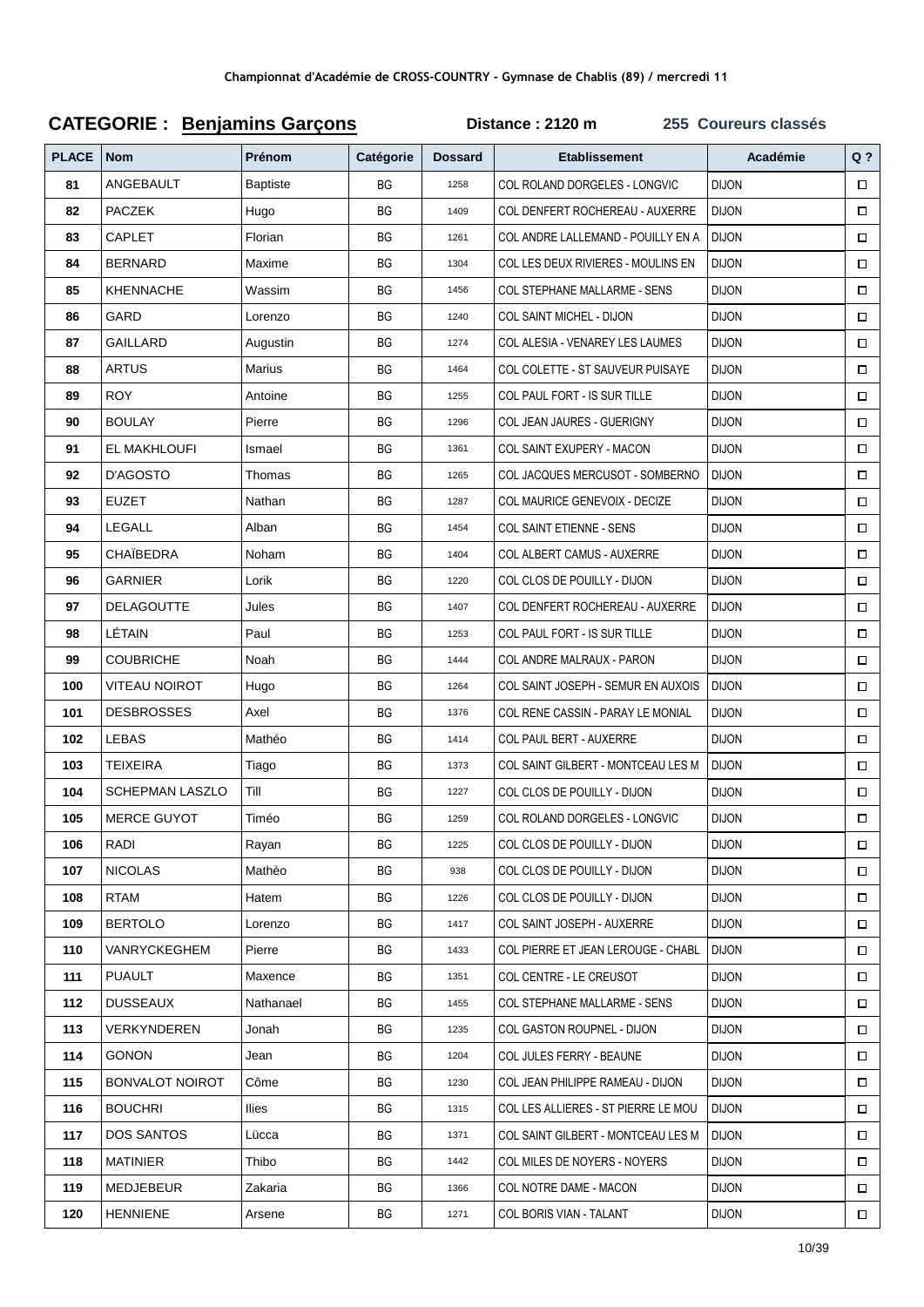| <b>PLACE</b> | <b>Nom</b>             | Prénom          | Catégorie | <b>Dossard</b> | <b>Etablissement</b>                | Académie     | $Q$ ?  |
|--------------|------------------------|-----------------|-----------|----------------|-------------------------------------|--------------|--------|
| 121          | <b>LOBRY</b>           | Elian           | BG        | 1377           | COL RENE CASSIN - PARAY LE MONIAL   | <b>DIJON</b> | $\Box$ |
| 122          | <b>GOURGIN</b>         | Esteban         | ВG        | 1331           | COL GUILLAUME DES AUTELS - CHAROL   | <b>DIJON</b> | $\Box$ |
| 123          | LOVATO                 | Sacha           | ВG        | 1369           | COL SAINT CYR - MATOUR              | <b>DIJON</b> | $\Box$ |
| 124          | <b>DRIOL</b>           | <b>Baptiste</b> | BG        | 1419           | COL SAINT JOSEPH - AUXERRE          | <b>DIJON</b> | $\Box$ |
| 125          | <b>DURAND</b>          | Samuel          | BG        | 1208           | COL GASTON BACHELARD - DIJON        | <b>DIJON</b> | $\Box$ |
| 126          | PALLE                  | Valentin        | ВG        | 1364           | COL SAINT EXUPERY - MACON           | <b>DIJON</b> | $\Box$ |
| 127          | <b>MARTINAT</b>        | Clement         | ВG        | 1462           | COL JEAN BERTIN - ST GEORGES SUR B  | <b>DIJON</b> | $\Box$ |
| 128          | <b>MORIN</b>           | Aurélien        | ВG        | 1277           | COL BIBRACTE - CHATEAU CHINON VILL  | <b>DIJON</b> | $\Box$ |
| 129          | TAILLON                | Mathis          | ВG        | 1294           | COL PAUL LANGEVIN - FOURCHAMBAUL    | <b>DIJON</b> | $\Box$ |
| 130          | <b>LYSIAK</b>          | Charles         | BG        | 1457           | <b>COL STEPHANE MALLARME - SENS</b> | <b>DIJON</b> | $\Box$ |
| 131          | CHATEL                 | Ethan           | ВG        | 1473           | COL ANDRE LEROI GOURHAN - VERMEN    | <b>DIJON</b> | $\Box$ |
| 132          | JUILLARD               | Romain          | ВG        | 1363           | COL SAINT EXUPERY - MACON           | <b>DIJON</b> | $\Box$ |
| 133          | <b>PICARD</b>          | Marceau         | ВG        | 1254           | COL PAUL FORT - IS SUR TILLE        | <b>DIJON</b> | $\Box$ |
| 134          | <b>PARIGOT</b>         | Antonin         | ВG        | 1451           | COL MONTPEZAT - SENS                | <b>DIJON</b> | $\Box$ |
| 135          | <b>MATHIEU MAZOYER</b> | Hippolyte       | ВG        | 1502           | COL JEANNE D'ARC - PARAY LE MONIAL  | <b>DIJON</b> | $\Box$ |
| 136          | SOTTY                  | Antonin         | BG        | 1503           | COL JEANNE D'ARC - PARAY LE MONIAL  | <b>DIJON</b> | $\Box$ |
| 137          | TONDU                  | Nathan          | BG        | 1421           | COL SAINT JOSEPH - AUXERRE          | <b>DIJON</b> | $\Box$ |
| 138          | <b>LOUIS</b>           | Merlin          | BG        | 1353           | COL HENRI VINCENOT - LOUHANS        | <b>DIJON</b> | $\Box$ |
| 139          | <b>DOUILLE</b>         | Simon           | ВG        | 1422           | COL MAURICE CLAVEL - AVALLON        | <b>DIJON</b> | $\Box$ |
| 140          | <b>BLOND BILLET</b>    | Gabin           | ВG        | 1295           | COL JEAN JAURES - GUERIGNY          | <b>DIJON</b> | $\Box$ |
| 141          | <b>METENIER</b>        | Marco           | BG        | 1474           | COL ANDRE LEROI GOURHAN - VERMEN    | <b>DIJON</b> | $\Box$ |
| 142          | GARNIER                | Thibaut         | BG        | 1494           | COL BORIS VIAN - TALANT             | <b>DIJON</b> | $\Box$ |
| 143          | <b>BOUILLOT</b>        | Valentin        | BG        | 1352           | COL HENRI VINCENOT - LOUHANS        | <b>DIJON</b> | $\Box$ |
| 144          | <b>FLAGET</b>          | Charly          | BG        | 1219           | COL CLOS DE POUILLY - DIJON         | <b>DIJON</b> | $\Box$ |
| 145          | <b>ROINEL</b>          | Titouan         | BG        | 1332           | COL GUILLAUME DES AUTELS - CHAROL   | <b>DIJON</b> | $\Box$ |
| 146          | <b>CHIPPINGTON</b>     | Nathan          | ВG        | 1368           | COL SAINT CYR - MATOUR              | <b>DIJON</b> | $\Box$ |
| 147          | <b>SCAPPATICCI</b>     | Lény            | ВG        | 1329           | COL LE DEVOIR - CHALON SUR SAONE    | <b>DIJON</b> | $\Box$ |
| 148          | LEBLOND-CONVERT        | Louison         | ВG        | 1241           | COL SAINT MICHEL - DIJON            | <b>DIJON</b> | □      |
| 149          | <b>COULIBALY</b>       | Mohamed         | ВG        | 1460           | COL JEAN BERTIN - ST GEORGES SUR B  | <b>DIJON</b> | □      |
| 150          | <b>LEFORT BEAUFEIS</b> | Loup            | ВG        | 1435           | COL JEAN ROCH COIGNET - COURSON L   | <b>DIJON</b> | $\Box$ |
| 151          | <b>TERRIER</b>         | Nathan          | BG        | 1492           | COL JEAN MERMOZ - CHAUFFAILLES      | <b>DIJON</b> | □      |
| 152          | <b>LIPPENS</b>         | Simon           | ВG        | 1350           | COL CENTRE - LE CREUSOT             | <b>DIJON</b> | $\Box$ |
| 153          | <b>BACHA</b>           | Ismael          | ВG        | 1458           | COL JEAN BERTIN - ST GEORGES SUR B  | <b>DIJON</b> | $\Box$ |
| 154          | <b>DARCY</b>           | Jules           | ВG        | 1251           | COL PAUL FORT - IS SUR TILLE        | <b>DIJON</b> | □      |
| 155          | <b>CESCHIN COTTE</b>   | Dorian          | ВG        | 1472           | COL ANDRE LEROI GOURHAN - VERMEN    | <b>DIJON</b> | $\Box$ |
| 156          | <b>MOSCATELLI</b>      | Samuel          | ВG        | 1463           | COL JEAN BERTIN - ST GEORGES SUR B  | <b>DIJON</b> | $\Box$ |
| 157          | <b>PERNIN</b>          | Paul            | ВG        | 1238           | COL SAINT JOSEPH - DIJON            | <b>DIJON</b> | $\Box$ |
| 158          | RAVASSON               | Louis baptiste  | ВG        | 1448           | COL ANDRE MALRAUX - PARON           | <b>DIJON</b> | $\Box$ |
| 159          | <b>GIRARDET</b>        | Hugues          | ВG        | 1325           | COL CAMILLE CHEVALIER - CHALON SU   | <b>DIJON</b> | $\Box$ |
| 160          | REGNARD                | Maé             | BG        | 1270           | COL JACQUES MERCUSOT - SOMBERNO     | <b>DIJON</b> | $\Box$ |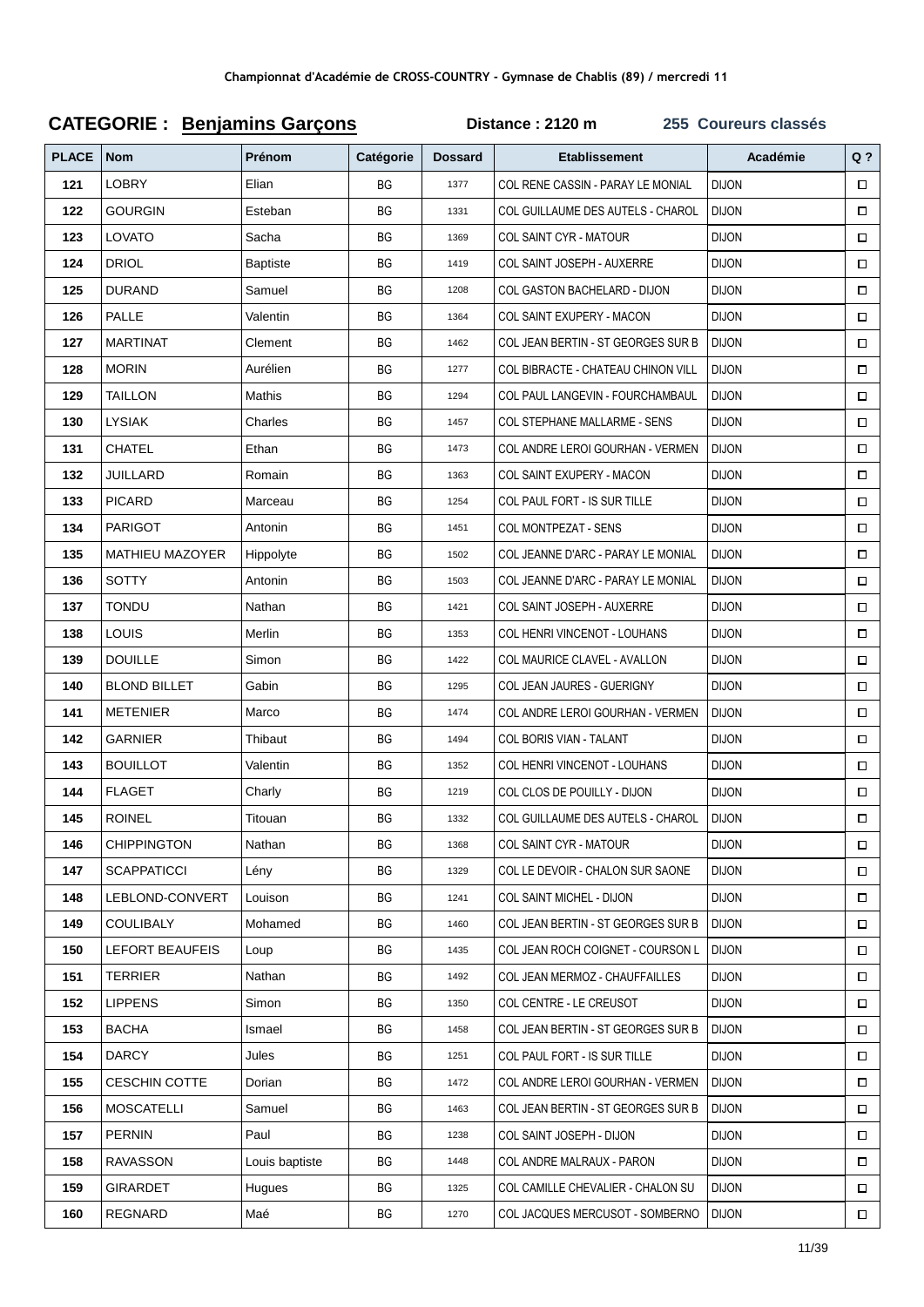#### **PLACE Nom** Académie  $Q<sub>2</sub>$ Prénom Catégorie **Dossard Ftablissement** 161 DEFOIS-PERNOT COL JEAN VILAR - CHALON SUR SAONE ועטו וט Oscar  $RG$ 1328  $\Box$ 162 **GRAND.IFAN**  $RG$ COLLES COURLIS - NEVERS DI.ION  $\Box$ Lois 1309 163 CARROUGE **Noe**  $RG$ COL.JULES FERRY - GENELARD **DI ION**  $\Box$ 1337 **RICHARD** Titouan COL ALESIA - VENAREY LES LAUMES 164  $RG$ 1275 **DIJON**  $\Box$ CHANLIDET Mathéo COL ANDRE MALRALIX - PARON וחרו וח 165 **RG**  $1113$  $\Box$ 166 COUVE Gael **BG** 1282 COL RENE CASSIN - COSNE COURS SUR **DIJON**  $\Box$ 167 **ODABAS** Efe **BG** 1431 COL PIERRE ET JEAN LEROUGE - CHABL **DIJON**  $\Box$ HADDAD 168 Adrien  $RG$ 1236 COL SAINT JOSEPH - DLION **DIJON**  $\Box$ 169 **GENEVOIS Baptiste BG** 1381 COL ROGER VAILLAND - SANVIGNES LE **DIJON**  $\Box$ **MARIE** 170 Noah **BG** 1292 COL PAUL LANGEVIN - FOURCHAMBAUL **DIJON**  $\Box$ 171 **BLANC** Paul **BG** COL JEAN MERMOZ - CHAUFFAILLES **DIJON** 1491  $\Box$ LECOUR 172 Loic **BG** 1268 COL JACQUES MERCUSOT - SOMBERNO **DIJON**  $\Box$ 173 **SURMELY** BG 1205 COL JULES FERRY - BEAUNE **DIJON**  $\Box$ Ambroise 174 **ENGENGI Ihordan BG** 1218 COL CLOS DE POULLY-DIJON **DIJON**  $\Box$ 175 GOUX Adrien  $RG$ 1252 COL PAUL FORT - IS SUR TILLE **DIJON**  $\Box$ 176 **CROONENBROECK** Paul  $RG$ 1452 COL SAINT FTIFNNF - SENS DI.ION  $\Box$ GIROD Quentin **DIJON**  $\Box$ 177 **BG** 1372 COL SAINT GILBERT - MONTCEAULES M 178 **DUCLAUX-MICHAUD** Helios  $RG$ 1392 COL NICOLAS COPERNIC - ST VALLIER DI.ION  $\Box$ 179  $\Box$ **JACQUET BG** 1478 COL PIERRE PAUL PRUD'HON - CLUNY **DI ION** Anthony **DUBOIS** Gahin 180 **BG** 1453 **COL SAINT ETIENNE - SENS DIJON**  $\Box$ LE GUERNIGOU Alhin  $RC$ COL RENE CASSIN - COSNE COURS SUR וחרו וח 181  $1283$  $\Box$ 182 **MARY** Antonin **BG**  $1406$ COL ALBERT CAMUS - AUXERRE DI.ION  $\Box$ **TARDIVALID** 183 Maxime **BG** 1370 COL SAINT CYR - MATOUR **DIJON**  $\Box$ PETITRON 184 Matys **BG** 1367 COL NOTRE DAME - MACON **DIJON**  $\Box$ 185 **MASBAH** Anas **BG** 1213 COL CARNOT - DIJON **DIJON**  $\Box$ **SAPOR** COL MAURICE GENEVOIX - DECIZE **DIJON** 186 Hugolin  $RG$ 1288  $\Box$ 187 **FOLDYNA** Alexis **BG** 1200 COL CLAUDE GUYOT - ARNAY LE DUC **DIJON**  $\Box$ **BOURHANO** COL PIERRE LAROUSSE - TOUCY 188 Noam  $RG$ 1469 DI.ION  $\Box$ 189 **BAUDRAND** Alex  $RG$ 1334 COL HUBERT REEVES - EPINAC **DIJON**  $\Box$ **SANTOS** 190 Yann COL BIBRACTE - CHATEAU CHINON VILL **BG** 1278 **DIJON**  $\Box$ 191 **CHEVALIER** Timothée  $RG$ 1335 COL HUBERT REEVES - EPINAC **DIJON**  $\Box$ **DUVERNOY** 192 Thomas  $RG$ 1276 COL BIBRACTE - CHATEAU CHINON VILL DI.ION  $\Box$ 193 **GARROT** Camille  $RG$ COL JACQUES MERCUSOT - SOMBERNO **DIJON**  $\Box$ 1266 **RABAUD DESFRETI** COL PIERRE PAUL PRUD'HON - CLUNY 194  $RG$ 1476 DI.ION Cvriague  $\Box$ **TRIBOL FT** COL JULES FERRY - GENELARD **DIJON**  $\Box$ 195 Alban  $RG$ 1342 **MAIA BOUTIN** Ruhen **DIJON** 196 **BG** 1272 **COL BORIS VIAN - TALANT**  $\Box$ **RERNILLON** COL SAINT FXUPFRY - MACON ועטו וט 197 Gabriel  $RC$ 1350  $\Box$ **HEURTAUX DIJON** 198 Jules **BG** 1249 COL ANDRE MALRAUX - DIJON  $\Box$ **POHLI** 199 Antoine **BG** 1290 COL LE RIMORIN - DORNES **DIJON**  $\Box$  $RG$ **DIJON** 200 **ALKASSIR** Tajeddin  $1326$ COL JEAN VILAR - CHALON SUR SAONE  $\Box$

#### **CATEGORIE: Benjamins Garçons**

Distance: 2120 m

255 Coureurs classés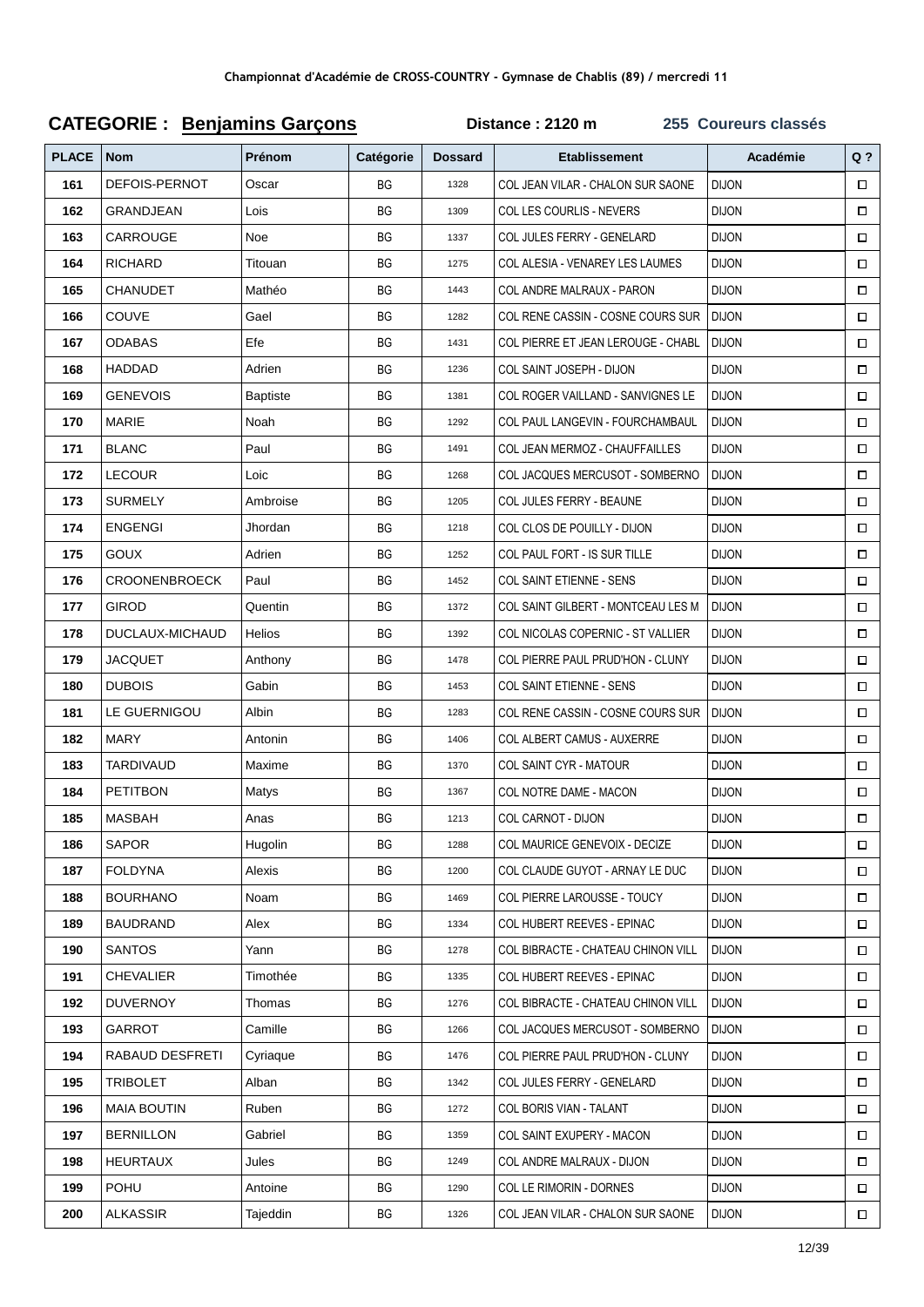#### **Q ? PLACE Nom Prénom Catégorie Dossard Etablissement Académie 201** JEANNIN Antoine BG 1340 COL JULES FERRY - GENELARD DIJON  $\Box$ **202** SZYMYSLIK Gianni BG 1228 COL CLOS DE POUILLY - DIJON DIJON  $\Box$ **203** THUILLIEZ Jules **BG** 1281 COL CLAUDE TILLIER - COSNE COURS S | DIJON  $\Box$ **204** BOUTEFIS 2inedine BG 1247 COL ANDRE MALRAUX - DIJON DIJON  $\Box$ **205** OUHADDOU Chahine **BG** 1468 COL ABEL MINARD - TONNERRE DIJON  $\Box$ **206** VENUAT Adrien BG 1291 COL LE RIMORIN - DORNES DIJON  $\Box$ **207** BUFFET Melvin BG 1273 COL ALESIA - VENAREY LES LAUMES DIJON  $\Box$ **208** MARLIER-BAYON Ismael RG 1430 COL PIERRE ET JEAN LEROUGE - CHABL DIJON  $\Box$ **209** BOINON Axel Axel BG 1333 COL ROGER BOYER - CUISEAUX DIJON  $\Box$ **210** CETRE **IIIan** Ilan **BG** 1401 COL LA CROIX DE L'ORME - AILLANT SU DIJON  $\Box$ **211** HADJ AMAR Nahil BG 237 COL SAINT JOSEPH - DIJON DIJON  $\Box$ **212** JACQUET Erwan BG 349 COL CENTRE - LE CREUSOT DIJON  $\Box$ **213** GAUJARD Martin **BG** 1201 COL CLAUDE GUYOT - ARNAY LE DUC DIJON  $\Box$ **214 COEHLO Matheo 8 BG 1375 COL RENE CASSIN - PARAY LE MONIAL DIJON**  $\Box$ **215** MANGPHAKONE Sylian BG 1344 COL JORGE SEMPRUN - GUEUGNON DIJON  $\Box$ **216** TATANANNI Lucas **BG 1210 COL GASTON BACHELARD - DIJON** DIJON  $\Box$ **217** AUGARD Mathys BG 1343 COL JORGE SEMPRUN - GUEUGNON DIJON  $\Box$ **218** SKOKON Aurelien **BG** 1427 COL PARC DES CHAUMES - AVALLON DIJON  $\Box$  $\Box$ **219** | MARTINS | Val | BG | 1345 | COL JORGE SEMPRUN - GUEUGNON | DIJON **220** CHOUET Axel BG 1260 COL LAZARE CARNOT - NOLAY DIJON  $\Box$ **221** CHEVEAU **Erwan BG 8**G 1386 COL DU BOIS DES DAMES - ST GERMAIN DIJON  $\Box$ **222** JAFFRE **Ewan** BG 1339 COL JULES FERRY - GENELARD DIJON  $\Box$ **223** LAVEAU Clément | BG | 1471 COL PIERRE LAROUSSE - TOUCY | DIJON  $\Box$ **224** MENANTEAU Florian **BG 1387 COL DU BOIS DES DAMES - ST GERMAIN I** DIJON  $\Box$ **225** CARVALHO Matteo BG 1459 COL JEAN BERTIN - ST GEORGES SUR B DIJON  $\Box$ **226** DUPERRON Matthias **BG** 1217 COL CLOS DE POUILLY - DIJON DIJON  $\Box$ **227** BASCOP Alban BG 1322 COL DU VALLON - AUTUN DIJON  $\Box$ **228** FELLOUS Jasem BG 1231 COL JEAN PHILIPPE RAMEAU - DIJON DIJON  $\Box$ **229** PROENCA Antoine BG 301 COL LOUIS ARAGON - IMPHY DIJON  $\Box$ **230** NEBANZA **Subset Addition BG** 1408 COL DENFERT ROCHEREAU - AUXERRE DIJON  $\Box$ **231 LEBLANC** Bryan Bryan BG 1234 COL GASTON ROUPNEL - DIJON DIJON  $\Box$ **232** GAILLARD **Jean-marie BG 1347 COLLES BRUYERES - LA CLAYETTE DIJON**  $\Box$ **233** ROGNAN Kilian RG 8 1279 COL CLAUDE TILLIER - COSNE COURS S DIJON  $\Box$ **234** KADDOUS Ylies **BG** 8467 COL ABEL MINARD - TONNERRE DIJON  $\Box$ **235** COTTIN Mathis **BG** 1360 COL SAINT EXUPERY - MACON DIJON  $\Box$ **236** DIABY Mohamed BG 1308 COL LES COURLIS - NEVERS DIJON  $\Box$ **237** RIVIERE BAstien Bastien BG 1209 COL GASTON BACHELARD - DIJON DIJON  $\Box$ **238** MATHIOT Guillaume BG 1242 COL SAINT MICHEL - DIJON DIJON  $\Box$ **239** FANY Alois RG 1214 COL CHAMPOLLION - DIJON DIJON  $\Box$ **240** OLYMPIO Niwen BG 1440 COL JACQUES PREVERT - MIGENNES DIJON  $\Box$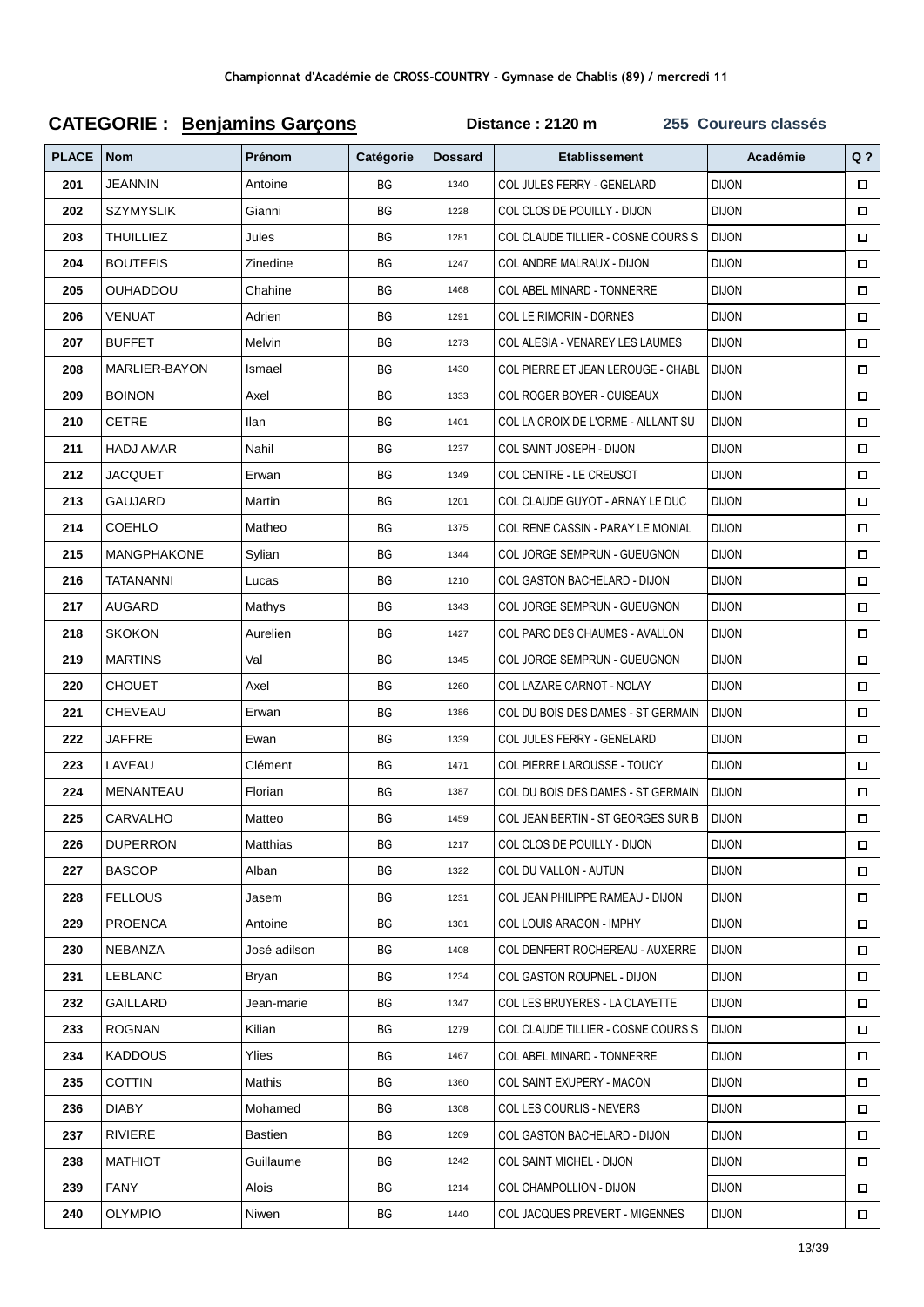| <b>PLACE</b> | <b>Nom</b>             | Prénom         | Catégorie | <b>Dossard</b> | <b>Etablissement</b>                | Académie     | $Q$ ?  |  |  |  |
|--------------|------------------------|----------------|-----------|----------------|-------------------------------------|--------------|--------|--|--|--|
| 241          | <b>BEUGNON</b>         | Titouan        | <b>BG</b> | 1298           | COL LOUIS ARAGON - IMPHY            | <b>DIJON</b> | $\Box$ |  |  |  |
| 242          | <b>BERNARD</b>         | Victor         | <b>BG</b> | 1245           | COL ANDRE MALRAUX - DIJON           | <b>DIJON</b> | □      |  |  |  |
| 243          | <b>HUMBERT</b>         | Arthur         | <b>BG</b> | 1318           | COL LES ALLIERES - ST PIERRE LE MOU | <b>DIJON</b> | $\Box$ |  |  |  |
| 244          | <b>DESCHARMES</b>      | Tristan        | <b>BG</b> | 1501           | COL JEANNE D'ARC - PARAY LE MONIAL  | <b>DIJON</b> | $\Box$ |  |  |  |
| 245          | <b>FRANÇOIS VADROT</b> | Félix          | <b>BG</b> | 1383           | COL EN FLEURETTE - ST GENGOUX LE    | <b>DIJON</b> | $\Box$ |  |  |  |
| 246          | <b>PINTO</b>           | <b>Batiste</b> | <b>BG</b> | 1250           | COL ANDRE MALRAUX - DIJON           | <b>DIJON</b> | $\Box$ |  |  |  |
| 247          | <b>REGNIER</b>         | Nathan         | <b>BG</b> | 1336           | COL HUBERT REEVES - EPINAC          | <b>DIJON</b> | $\Box$ |  |  |  |
| 248          | <b>DRISSI</b>          | Mehdi          | <b>BG</b> | 1211           | <b>COL CARNOT - DIJON</b>           | <b>DIJON</b> | □      |  |  |  |
| 249          | <b>DUMAGNY</b>         | Malo           | <b>BG</b> | 1338           | COL JULES FERRY - GENELARD          | <b>DIJON</b> | $\Box$ |  |  |  |
| 250          | <b>FILLOT</b>          | Enzo           | <b>BG</b> | 1299           | COL LOUIS ARAGON - IMPHY            | <b>DIJON</b> | $\Box$ |  |  |  |
| 251          | <b>MAURANNE</b>        | Sacha          | <b>BG</b> | 1306           | <b>COL ADAM BILLAUT - NEVERS</b>    | <b>DIJON</b> | □      |  |  |  |
| 252          | <b>CHAMPEMOIS</b>      | Tom            | <b>BG</b> | 1465           | COL COLETTE - ST SAUVEUR PUISAYE    | <b>DIJON</b> | □      |  |  |  |
| 253          | <b>ROULINAT</b>        | Noah           | <b>BG</b> | 1436           | COL JEAN ROCH COIGNET - COURSON L   | <b>DIJON</b> | $\Box$ |  |  |  |
| 254          | <b>UBERTOSI</b>        | Louis          | <b>BG</b> | 1256           | COL PAUL FORT - IS SUR TILLE        | <b>DIJON</b> | $\Box$ |  |  |  |
| 255          | <b>BOUDON CAUNEGRE</b> | Antoine        | <b>BG</b> | 1246           | COL ANDRE MALRAUX - DIJON           | <b>DIJON</b> | □      |  |  |  |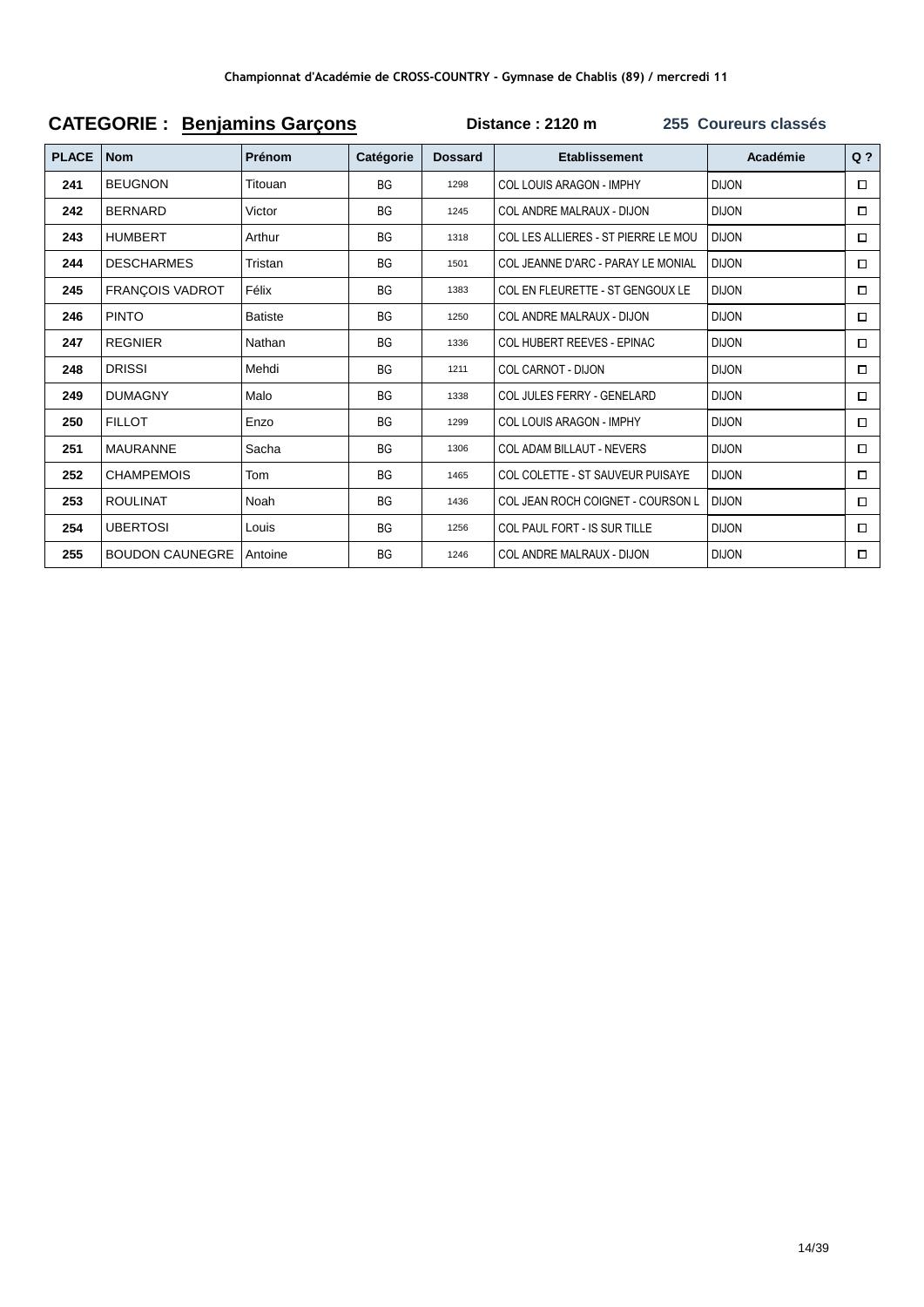| <b>PLACE</b>   | <b>Nom</b>             | Prénom    | Catégorie | <b>Dossard</b> | <b>Etablissement</b>               | Académie     | $Q$ ?  |
|----------------|------------------------|-----------|-----------|----------------|------------------------------------|--------------|--------|
| 1              | <b>DARCY</b>           | Lola      | <b>CF</b> | 166            | LYC RAOUL FOLLEREAU - NEVERS       | <b>DIJON</b> | $\Box$ |
| $\overline{2}$ | <b>GONON</b>           | Fantine   | <b>CF</b> | 105            | LPO CLOS MAIRE - BEAUNE            | <b>DIJON</b> | ⊠      |
| 3              | <b>PARIGOT</b>         | Lilou     | <b>CF</b> | 124            | LYC JEAN MARC BOIVIN - CHEVIGNY ST | <b>DIJON</b> | ⊠      |
| 4              | <b>SAPOR</b>           | Eloise    | <b>CF</b> | 162            | LPO MAURICE GENEVOIX - DECIZE      | <b>DIJON</b> | $\Box$ |
| 5              | <b>DURAND</b>          | Agathe    | <b>CF</b> | 190            | LPO EMILAND GAUTHEY - CHALON SUR   | <b>DIJON</b> | $\Box$ |
| 6              | <b>GUILLEMIN</b>       | Pauline   | <b>CF</b> | 123            | LYC JEAN MARC BOIVIN - CHEVIGNY ST | <b>DIJON</b> | ⊠      |
| 7              | DE MEYER               | Marine    | <b>CF</b> | 168            | LYC RAOUL FOLLEREAU - NEVERS       | <b>DIJON</b> | $\Box$ |
| 8              | <b>HADROT</b>          | Lou-anne  | <b>CF</b> | 163            | LYC JULES RENARD - NEVERS          | <b>DIJON</b> | $\Box$ |
| 9              | <b>DEFRANCE</b>        | Manon     | <b>CF</b> | 103            | LPO CLOS MAIRE - BEAUNE            | <b>DIJON</b> | $\Box$ |
| 10             | <b>THOMAS</b>          | Maddy     | <b>CF</b> | 138            | LPO ANNA JUDIC - SEMUR EN AUXOIS   | <b>DIJON</b> | $\Box$ |
| 11             | <b>BORRION</b>         | Coline    | <b>CF</b> | 125            | LYC CHARLES DE GAULLE - DIJON      | <b>DIJON</b> | $\Box$ |
| 12             | CARRASCO               | Jade      | <b>CF</b> | 255            | LYC PIERRE LAROUSSE - TOUCY        | <b>DIJON</b> | $\Box$ |
| 13             | <b>BERRET</b>          | Léa       | <b>CF</b> | 174            | LPO BONAPARTE - AUTUN              | <b>DIJON</b> | $\Box$ |
| 14             | <b>MERLE</b>           | Lise      | <b>CF</b> | 115            | LYC STEPHEN LIEGEARD - BROCHON     | <b>DIJON</b> | $\Box$ |
| 15             | <b>DAMBRUN</b>         | Eléa      | <b>CF</b> | 122            | LYC JEAN MARC BOIVIN - CHEVIGNY ST | <b>DIJON</b> | ⊠      |
| 16             | <b>GIRARDET</b>        | Constance | <b>CF</b> | 185            | LYC PONTUS DE TYARD - CHALON SUR   | <b>DIJON</b> | $\Box$ |
| 17             | <b>MARTIN</b>          | Apolline  | <b>CF</b> | 237            | LPO SAINT JOSEPH - AUXERRE         | <b>DIJON</b> | $\Box$ |
| 18             | <b>LEROY</b>           | Anaïs     | <b>CF</b> | 118            | LPO DESIRE NISARD - CHATILLON SUR  | <b>DIJON</b> | $\Box$ |
| 19             | <b>PERRIN</b>          | Fanelie   | <b>CF</b> | 133            | LPO LES ARCADES - DIJON            | <b>DIJON</b> | $\Box$ |
| 20             | <b>BOUTHIÈRE</b>       | Lou       | СF        | 175            | LPO BONAPARTE - AUTUN              | <b>DIJON</b> | $\Box$ |
| 21             | <b>BRADU</b>           | Lena      | <b>CF</b> | 145            | LPO PIERRE GILLES DE GENNES - COSN | <b>DIJON</b> | $\Box$ |
| 22             | <b>TORTOCHAUX</b>      | Lucie     | <b>CF</b> | 117            | LYC STEPHEN LIEGEARD - BROCHON     | <b>DIJON</b> | $\Box$ |
| 23             | <b>NEVEU</b>           | Sidonie   | <b>CF</b> | 116            | LYC STEPHEN LIEGEARD - BROCHON     | <b>DIJON</b> | $\Box$ |
| 24             | <b>LABOURE</b>         | Meline    | <b>CF</b> | 128            | LYC GUSTAVE EIFFEL - DIJON         | <b>DIJON</b> | $\Box$ |
| 25             | <b>BOUDRA</b>          | Nafissa   | <b>CF</b> | 221            | COL NOTRE DAME - MACON             | <b>DIJON</b> | $\Box$ |
| 26             | EZ ZOUBI               | Sanah     | СF        | 224            | LYC JACQUES AMYOT - AUXERRE        | <b>DIJON</b> | $\Box$ |
| 27             | <b>CHRISTOPHE</b>      | Romane    | <b>CF</b> | 141            | LPO ROMAIN ROLLAND - CLAMECY       | <b>DIJON</b> | $\Box$ |
| 28             | <b>THORINY</b>         | Jodi      | <b>CF</b> | 193            | LPO EMILAND GAUTHEY - CHALON SUR   | <b>DIJON</b> | $\Box$ |
| 29             | <b>DUCHESNE-MATHIS</b> | Romane    | СF        | 206            | LPO LEON BLUM - LE CREUSOT         | <b>DIJON</b> | $\Box$ |
| 30             | LE LAY                 | Nina      | <b>CF</b> | 107            | LPO CLOS MAIRE - BEAUNE            | <b>DIJON</b> | $\Box$ |
| 31             | HETROY                 | Bertille  | CF        | 113            | LYC STEPHEN LIEGEARD - BROCHON     | <b>DIJON</b> | $\Box$ |
| 32             | <b>DUTRONCY</b>        | Léa       | CF.       | 188            | LPO HILAIRE DE CHARDONNET - CHALO  | <b>DIJON</b> | $\Box$ |
| 33             | <b>DUSSERRE</b>        | Flavie    | <b>CF</b> | 211            | LPO HENRI VINCENOT - LOUHANS       | <b>DIJON</b> | $\Box$ |
| 34             | MOREAU.                | Léonie.   | <b>CF</b> | 119            | LPO DESIRE NISARD - CHATILLON SUR  | <b>DIJON</b> | $\Box$ |
| 35             | PEDRO                  | Charline  | CF        | 142            | LPO ROMAIN ROLLAND - CLAMECY       | <b>DIJON</b> | $\Box$ |
| 36             | <b>BEAUFILS</b>        | Clemence  | <b>CF</b> | 131            | LYC MONTCHAPET - DIJON             | <b>DIJON</b> | $\Box$ |
| 37             | <b>PERRIN</b>          | Andréa    | СF        | 177            | LPO BONAPARTE - AUTUN              | <b>DIJON</b> | $\Box$ |
| 38             | <b>BENOIT</b>          | Servane   | CF        | 102            | LPO CLOS MAIRE - BEAUNE            | <b>DIJON</b> | $\Box$ |
| 39             | LOPES DA SILVA         | Anissa    | <b>CF</b> | 212            | LPO HENRI VINCENOT - LOUHANS       | <b>DIJON</b> | $\Box$ |
| 40             | <b>BELKHIR</b>         | Alya      | CF        | 183            | LYC PONTUS DE TYARD - CHALON SUR   | <b>DIJON</b> | $\Box$ |

## **CATEGORIE : Cadettes Filles Distance : 3350 m 99 Coureuses classées**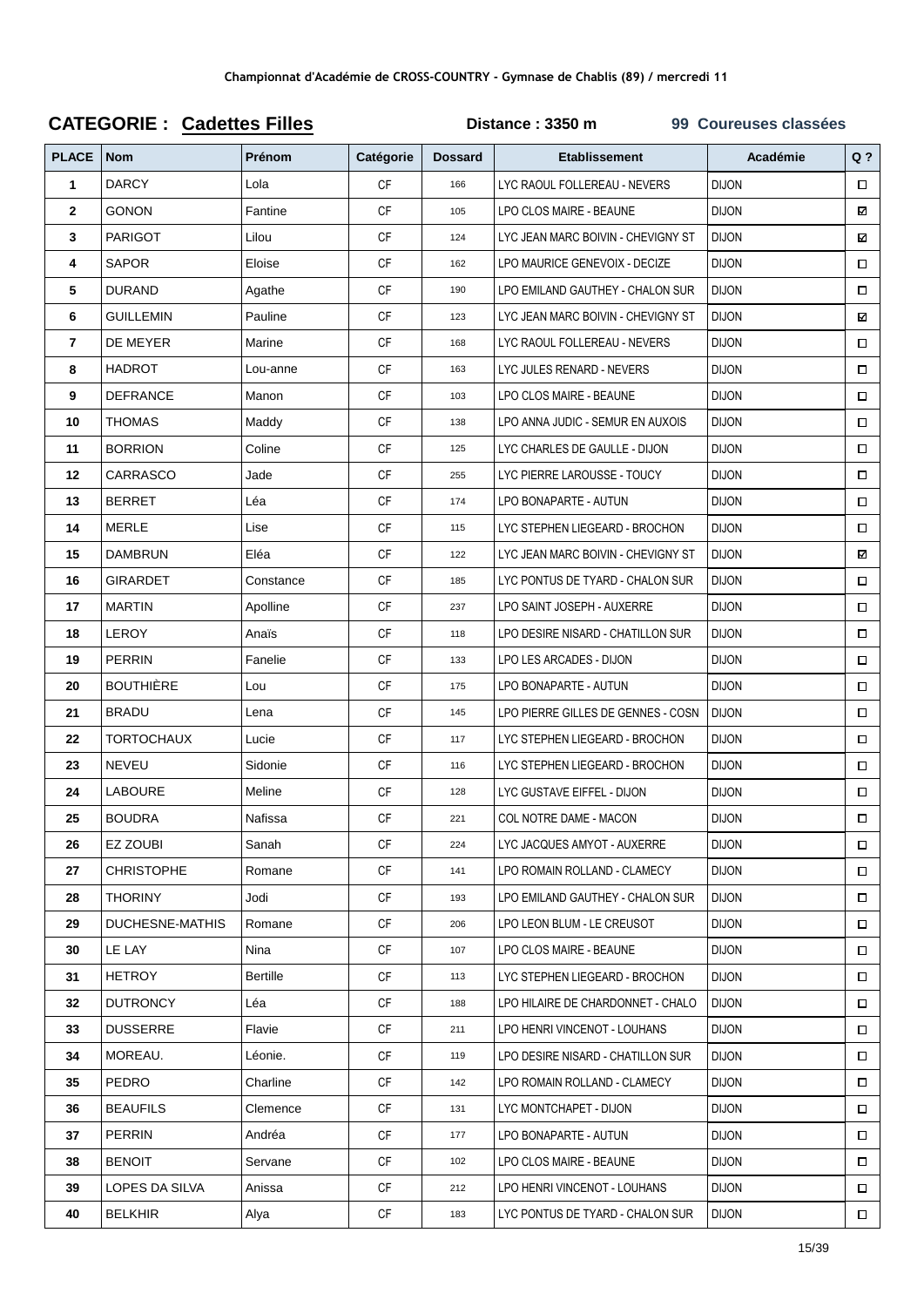| <b>PLACE</b> | <b>Nom</b>       | Prénom    | Catégorie | <b>Dossard</b> | <b>Etablissement</b>               | <b>Académie</b> | $Q$ ?  |
|--------------|------------------|-----------|-----------|----------------|------------------------------------|-----------------|--------|
| 41           | <b>PERRAUDIN</b> | Oceane    | <b>CF</b> | 160            | LPO MAURICE GENEVOIX - DECIZE      | <b>DIJON</b>    | $\Box$ |
| 42           | <b>RAVIER</b>    | Manon     | СF        | 143            | LPO ROMAIN ROLLAND - CLAMECY       | <b>DIJON</b>    | $\Box$ |
| 43           | PEROL            | Juliette  | <b>CF</b> | 186            | LYC PONTUS DE TYARD - CHALON SUR   | <b>DIJON</b>    | $\Box$ |
| 44           | <b>COCHARD</b>   | Laurine   | <b>CF</b> | 184            | LYC PONTUS DE TYARD - CHALON SUR   | <b>DIJON</b>    | $\Box$ |
| 45           | <b>SUGNOT</b>    | Manon     | <b>CF</b> | 218            | LPO LAMARTINE - MACON              | <b>DIJON</b>    | $\Box$ |
| 46           | <b>PERROT</b>    | Lucie     | CF        | 137            | LPO ANNA JUDIC - SEMUR EN AUXOIS   | <b>DIJON</b>    | $\Box$ |
| 47           | <b>TILLOL</b>    | Lucie     | <b>CF</b> | 235            | LPO JOSEPH FOURIER - AUXERRE       | <b>DIJON</b>    | $\Box$ |
| 48           | <b>ITURRALDE</b> | Alice     | СF        | 256            | LYC PIERRE LAROUSSE - TOUCY        | <b>DIJON</b>    | $\Box$ |
| 49           | <b>BENNARDI</b>  | Louise    | CF        | 253            | LYC PIERRE LAROUSSE - TOUCY        | <b>DIJON</b>    | $\Box$ |
| 50           | <b>DEPATY</b>    | Marion    | <b>CF</b> | 130            | LPO HIPPOLYTE FONTAINE - DIJON     | <b>DIJON</b>    | $\Box$ |
| 51           | <b>EVERITT</b>   | Mathilda  | CF        | 202            | LYC LA PRAT'S - CLUNY              | <b>DIJON</b>    | $\Box$ |
| 52           | <b>BOURDON</b>   | Mathilde  | CF        | 214            | LPO LAMARTINE - MACON              | <b>DIJON</b>    | $\Box$ |
| 53           | <b>MENAND</b>    | Margot    | <b>CF</b> | 191            | LPO EMILAND GAUTHEY - CHALON SUR   | <b>DIJON</b>    | $\Box$ |
| 54           | <b>GRASSIN</b>   | Philomène | CF        | 225            | LYC JACQUES AMYOT - AUXERRE        | <b>DIJON</b>    | $\Box$ |
| 55           | <b>THEVENOT</b>  | Alix      | <b>CF</b> | 164            | LYC JULES RENARD - NEVERS          | <b>DIJON</b>    | $\Box$ |
| 56           | <b>BIAU</b>      | Marine    | <b>CF</b> | 179            | LYC MILITAIRE - AUTUN              | <b>DIJON</b>    | $\Box$ |
| 57           | <b>GAUTHE</b>    | Anais     | CF        | 173            | LPO NOTRE DAME - NEVERS            | <b>DIJON</b>    | $\Box$ |
| 58           | <b>THIBERT</b>   | Klara     | CF        | 126            | LYC CHARLES DE GAULLE - DIJON      | <b>DIJON</b>    | $\Box$ |
| 59           | <b>BIOT</b>      | Angelle   | <b>CF</b> | 236            | LPO SAINT JOSEPH - AUXERRE         | <b>DIJON</b>    | $\Box$ |
| 60           | <b>FAROLET</b>   | Camille   | CF        | 154            | LPO MAURICE GENEVOIX - DECIZE      | <b>DIJON</b>    | $\Box$ |
| 61           | <b>INFANTES</b>  | Loohna    | CF        | 156            | LPO MAURICE GENEVOIX - DECIZE      | <b>DIJON</b>    | $\Box$ |
| 62           | <b>CORTOT</b>    | Margot    | <b>CF</b> | 146            | LPO PIERRE GILLES DE GENNES - COSN | <b>DIJON</b>    | $\Box$ |
| 63           | <b>BEJEAN</b>    | Estelle   | CF        | 178            | LYC MILITAIRE - AUTUN              | <b>DIJON</b>    | $\Box$ |
| 64           | <b>MAURER</b>    | Jenifer   | CF        | 159            | LPO MAURICE GENEVOIX - DECIZE      | <b>DIJON</b>    | $\Box$ |
| 65           | <b>MENSTER</b>   | Daphné    | <b>CF</b> | 132            | LYC MONTCHAPET - DIJON             | <b>DIJON</b>    | $\Box$ |
| 66           | <b>PRETRE</b>    | Jade      | CF        | 260            | LYC PIERRE LAROUSSE - TOUCY        | <b>DIJON</b>    | $\Box$ |
| 67           | TOUZEAU          | Valentine | СF        | 165            | LYC JULES RENARD - NEVERS          | <b>DIJON</b>    | $\Box$ |
| 68           | DE MEYER         | Justine   | CF        | 167            | LYC RAOUL FOLLEREAU - NEVERS       | <b>DIJON</b>    | $\Box$ |
| 69           | <b>FRANCOIS</b>  | Camille   | CF        | 223            | LYC HENRI PARRIAT - MONTCEAU LES M | <b>DIJON</b>    | $\Box$ |
| 70           | <b>COULAUD</b>   | Cloe      | CF        | 249            | LPO CATHERINE ET RAYMOND JANOT -   | <b>DIJON</b>    | $\Box$ |
| 71           | VANSTRASEELLE    | Jeanne    | СF        | 220            | LPO RENE CASSIN - MACON            | <b>DIJON</b>    | $\Box$ |
| 72           | <b>RUELLE</b>    | Chloe     | СF        | 149            | LPO PIERRE GILLES DE GENNES - COSN | <b>DIJON</b>    | $\Box$ |
| 73           | <b>DUBOST</b>    | Alexia    | СF        | 152            | LPO MAURICE GENEVOIX - DECIZE      | <b>DIJON</b>    | $\Box$ |
| 74           | <b>PECOURT</b>   | Ophélie   | CF        | 246            | LPA ALBERT SCHWEITZER - CHAMPS SU  | <b>DIJON</b>    | $\Box$ |
| 75           | <b>BOURDON</b>   | Lison     | CF        | 248            | LPO CATHERINE ET RAYMOND JANOT -   | <b>DIJON</b>    | $\Box$ |
| 76           | CARTERON         | Lana      | CF        | 151            | LPO MAURICE GENEVOIX - DECIZE      | <b>DIJON</b>    | $\Box$ |
| 77           | <b>EHRET</b>     | Justine   | CF        | 153            | LPO MAURICE GENEVOIX - DECIZE      | <b>DIJON</b>    | $\Box$ |
| 78           | <b>HERRIG</b>    | Louise    | CF        | 155            | LPO MAURICE GENEVOIX - DECIZE      | <b>DIJON</b>    | $\Box$ |
| 79           | MATHIEU          | Marie     | CF        | 148            | LPO PIERRE GILLES DE GENNES - COSN | <b>DIJON</b>    | $\Box$ |
| 80           | <b>MEDINA</b>    | Calista   | CF        | 226            | LYC JACQUES AMYOT - AUXERRE        | <b>DIJON</b>    | $\Box$ |

## **CATEGORIE : Cadettes Filles Distance : 3350 m 99 Coureuses classées**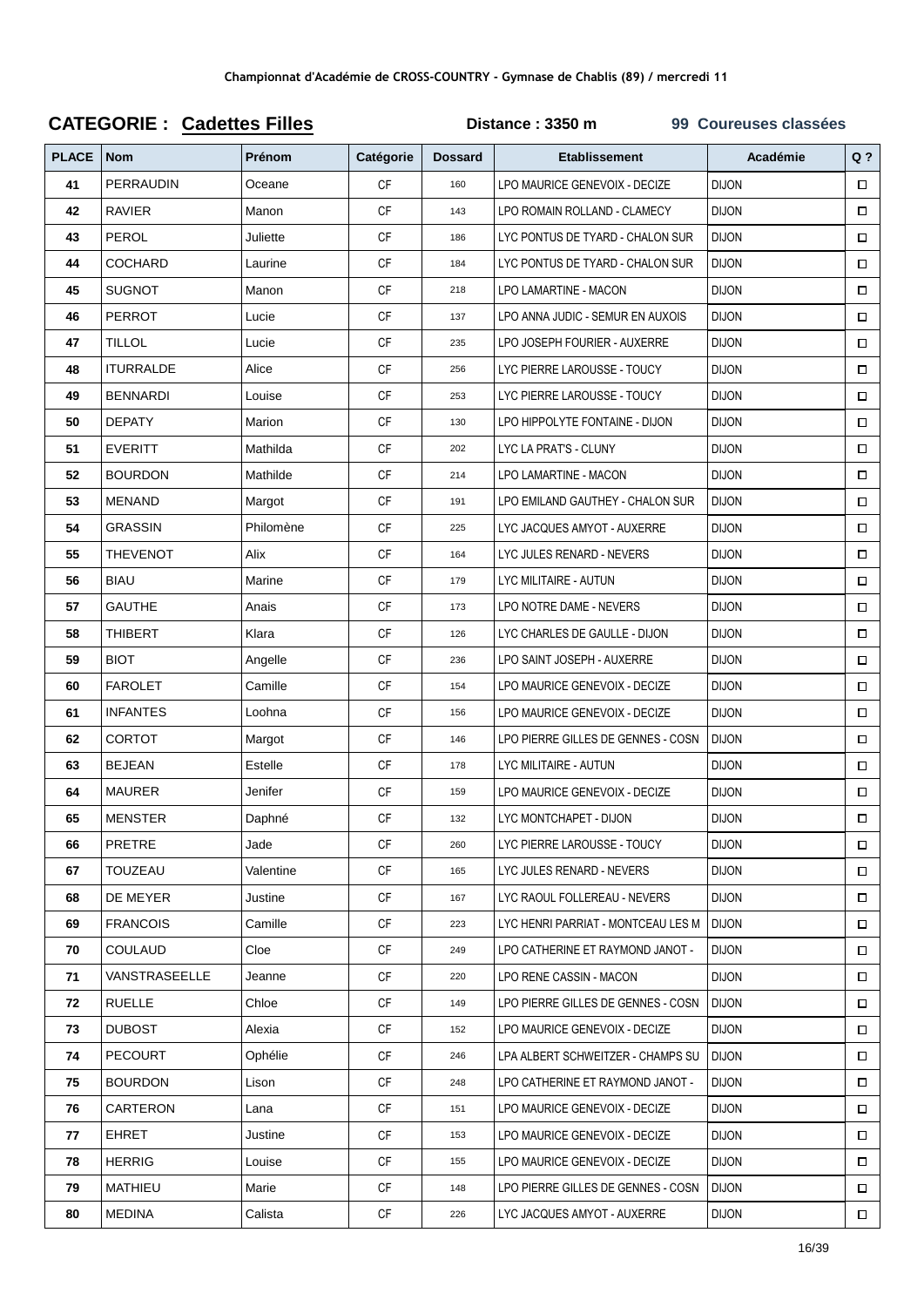|              | VAILVVIIIL .      | OUUVIIVJ I IIIVJ |           | <b>OUGICASCS CIASSCCS</b> |                                   |              |                |  |
|--------------|-------------------|------------------|-----------|---------------------------|-----------------------------------|--------------|----------------|--|
| <b>PLACE</b> | <b>Nom</b>        | Prénom           | Catégorie | <b>Dossard</b>            | <b>Etablissement</b>              | Académie     | Q <sub>2</sub> |  |
| 81           | <b>LEMAIRE</b>    | Fleur            | <b>CF</b> | 257                       | LYC PIERRE LAROUSSE - TOUCY       | <b>DIJON</b> | $\Box$         |  |
| 82           | <b>ROBIN</b>      | Alexane          | <b>CF</b> | 161                       | LPO MAURICE GENEVOIX - DECIZE     | <b>DIJON</b> | $\Box$         |  |
| 83           | <b>JACQUIER</b>   | Léonie           | <b>CF</b> | 217                       | <b>LPO LAMARTINE - MACON</b>      | <b>DIJON</b> | $\Box$         |  |
| 84           | <b>MAESSEN</b>    | Maelle           | <b>CF</b> | 121                       | LP ANTOINE - CHENOVE              | <b>DIJON</b> | $\Box$         |  |
| 85           | <b>JANNIN</b>     | Camille          | <b>CF</b> | 120                       | LP ANTOINE - CHENOVE              | <b>DIJON</b> | $\Box$         |  |
| 86           | <b>CLEARD</b>     | Sarah            | <b>CF</b> | 201                       | LYC LA PRAT'S - CLUNY             | <b>DIJON</b> | $\Box$         |  |
| 87           | <b>PRETRE</b>     | Agathe           | <b>CF</b> | 259                       | LYC PIERRE LAROUSSE - TOUCY       | <b>DIJON</b> | $\Box$         |  |
| 88           | <b>BAGUET</b>     | Lison            | <b>CF</b> | 205                       | LPO LEON BLUM - LE CREUSOT        | <b>DIJON</b> | $\Box$         |  |
| 89           | <b>KIEFER</b>     | Lana             | <b>CF</b> | 265                       | LA LA BROSSE - VENOY              | <b>DIJON</b> | $\Box$         |  |
| 90           | <b>MENUEL</b>     | Elsa             | <b>CF</b> | 181                       | <b>LYC MILITAIRE - AUTUN</b>      | <b>DIJON</b> | $\Box$         |  |
| 91           | <b>GARCIA</b>     | Margot           | <b>CF</b> | 134                       | LPO ANNA JUDIC - SEMUR EN AUXOIS  | <b>DIJON</b> | $\Box$         |  |
| 92           | <b>BECK</b>       | Stéphanie        | <b>CF</b> | 264                       | LA LA BROSSE - VENOY              | <b>DIJON</b> | $\Box$         |  |
| 93           | <b>FOUGERAS</b>   | Malia            | <b>CF</b> | 204                       | LYC LA PRAT'S - CLUNY             | <b>DIJON</b> | $\Box$         |  |
| 94           | <b>MOME</b>       | Amélie           | <b>CF</b> | 189                       | LPO HILAIRE DE CHARDONNET - CHALO | <b>DIJON</b> | $\Box$         |  |
| 95           | <b>CHEDEVILLE</b> | Lilou            | <b>CF</b> | 240                       | LPO PARC DES CHAUMES - AVALLON    | <b>DIJON</b> | $\Box$         |  |
| 96           | <b>ANTOINE</b>    | Angèle           | <b>CF</b> | 263                       | LA LA BROSSE - VENOY              | <b>DIJON</b> | $\Box$         |  |
| 97           | <b>GOBLED</b>     | Chloe            | <b>CF</b> | 135                       | LPO ANNA JUDIC - SEMUR EN AUXOIS  | <b>DIJON</b> | $\Box$         |  |
| 98           | LIÉGEY            | Clarisse         | <b>CF</b> | 266                       | LA LA BROSSE - VENOY              | <b>DIJON</b> | $\Box$         |  |
| 99           | <b>COLINOT</b>    | Melanie          | <b>CF</b> | 245                       | LPA ALBERT SCHWEITZER - CHAMPS SU | <b>DIJON</b> | $\Box$         |  |

#### **CATEGORIE: Cadettes Filles**

Distance: 3350 m 99 Coureuses classées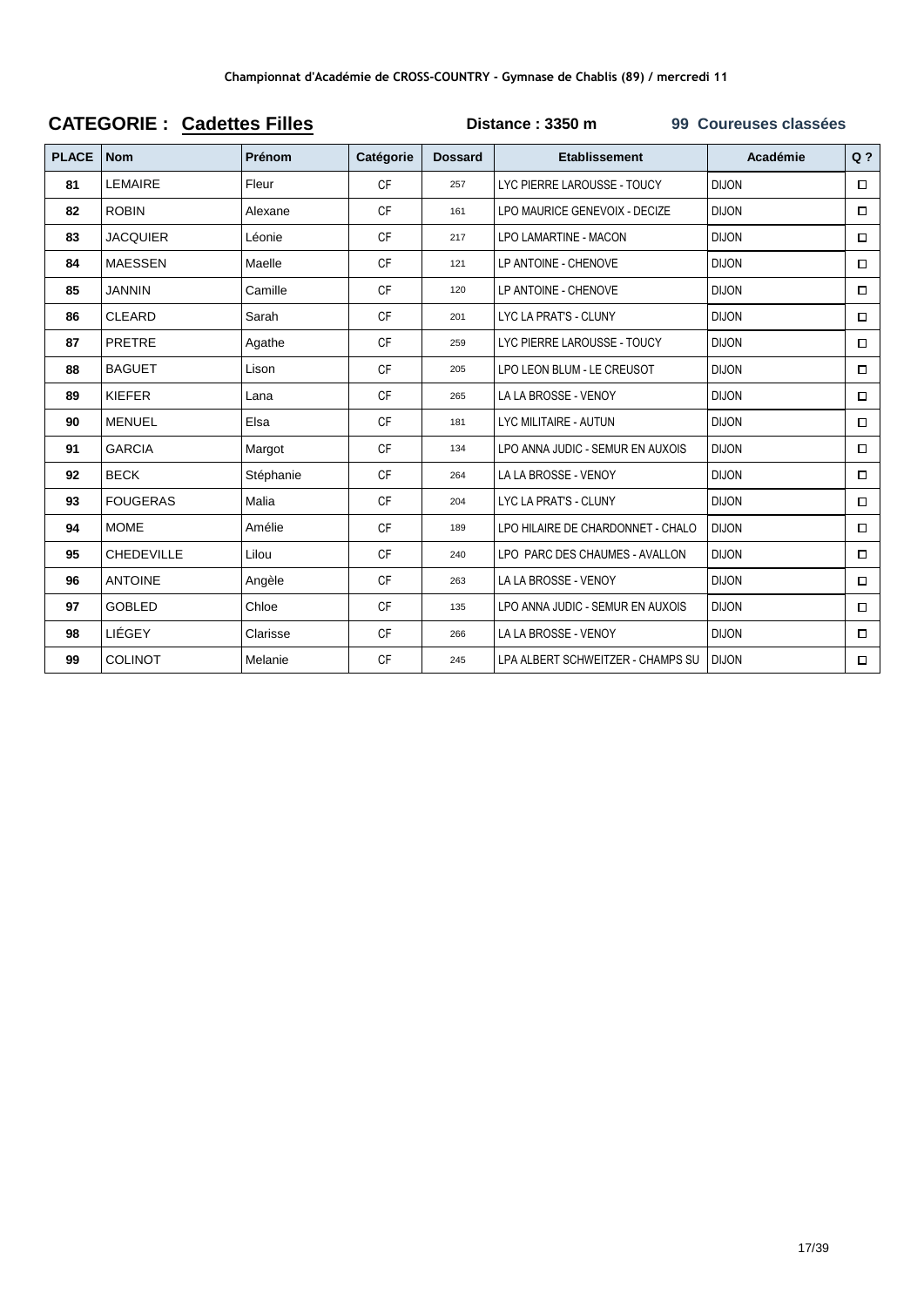| <b>PLACE</b>   | <b>Nom</b>             | Prénom        | Catégorie | <b>Dossard</b> | <b>Etablissement</b>               | Académie     | $Q$ ?  |
|----------------|------------------------|---------------|-----------|----------------|------------------------------------|--------------|--------|
| 1              | <b>NIJDAM</b>          | Léo           | CG        | 295            | LYC JEAN MARC BOIVIN - CHEVIGNY ST | <b>DIJON</b> | N      |
| $\mathbf{2}$   | <b>JEANNIN</b>         | Robin         | CG        | 282            | LYC STEPHEN LIEGEARD - BROCHON     | <b>DIJON</b> | $\Box$ |
| 3              | DE PIZZOL              | Enzo          | CG        | 273            | LPO CLOS MAIRE - BEAUNE            | <b>DIJON</b> | Σ      |
| 4              | <b>TISSIER</b>         | Camille       | CG        | 338            | LYC JULES RENARD - NEVERS          | <b>DIJON</b> | $\Box$ |
| 5              | <b>DELIN</b>           | Vivien        | CG        | 279            | LYC STEPHEN LIEGEARD - BROCHON     | <b>DIJON</b> | $\Box$ |
| 6              | <b>CHASTRAGNAT MAR</b> | Gauvain       | CG        | 286            | LPO DESIRE NISARD - CHATILLON SUR  | <b>DIJON</b> | $\Box$ |
| $\overline{7}$ | <b>SOUCHAIRE</b>       | Mathys        | CG        | 410            | LPO CATHERINE ET RAYMOND JANOT -   | <b>DIJON</b> | $\Box$ |
| 8              | <b>SURMELY</b>         | Achille       | CG        | 276            | LPO CLOS MAIRE - BEAUNE            | <b>DIJON</b> | N      |
| 9              | <b>DEROYE</b>          | Louis         | CG        | 280            | LYC STEPHEN LIEGEARD - BROCHON     | <b>DIJON</b> | $\Box$ |
| 10             | <b>CHAPET</b>          | Augustin      | CG        | 271            | LPO CLOS MAIRE - BEAUNE            | <b>DIJON</b> | $\Box$ |
| 11             | <b>LOUIS TISSERAND</b> | Thomas        | CG        | 287            | LPO DESIRE NISARD - CHATILLON SUR  | <b>DIJON</b> | $\Box$ |
| 12             | <b>PAULIN</b>          | Augustin      | CG        | 347            | LYC MILITAIRE - AUTUN              | <b>DIJON</b> | $\Box$ |
| 13             | <b>BONHOMME</b>        | <b>Bruno</b>  | CG        | 367            | LPO HENRI VINCENOT - LOUHANS       | <b>DIJON</b> | $\Box$ |
| 14             | CARLOT                 | Nathan        | CG        | 292            | LYC JEAN MARC BOIVIN - CHEVIGNY ST | <b>DIJON</b> | N      |
| 15             | CHARLOT                | Tommy         | CG        | 343            | LPO BONAPARTE - AUTUN              | <b>DIJON</b> | $\Box$ |
| 16             | <b>GUEUGNEAUD</b>      | Lucas         | CG        | 365            | LPO LEON BLUM - LE CREUSOT         | <b>DIJON</b> | $\Box$ |
| 17             | <b>TRUAN</b>           | Marius        | CG        | 302            | LYC MONTCHAPET - DIJON             | <b>DIJON</b> | $\Box$ |
| 18             | <b>GUILLEMINOT</b>     | Louis         | CG        | 274            | LPO CLOS MAIRE - BEAUNE            | <b>DIJON</b> | $\Box$ |
| 19             | <b>BAERT</b>           | Alexandre     | CG        | 381            | LYC GABRIEL VOISIN - TOURNUS       | <b>DIJON</b> | $\Box$ |
| 20             | VOLLOT                 | Matthieu      | CG        | 357            | LPO EMILAND GAUTHEY - CHALON SUR   | <b>DIJON</b> | $\Box$ |
| 21             | <b>CHERET</b>          | Léo           | CG        | 299            | LYC GUSTAVE EIFFEL - DIJON         | <b>DIJON</b> | $\Box$ |
| 22             | <b>TISSERANT</b>       | Gabin         | CG        | 297            | LYC CHARLES DE GAULLE - DIJON      | <b>DIJON</b> | $\Box$ |
| 23             | <b>STEGAGNO</b>        | Arthur        | CG        | 411            | LPO CATHERINE ET RAYMOND JANOT -   | <b>DIJON</b> | $\Box$ |
| 24             | <b>JACQUEMARD</b>      | Martin        | CG        | 384            | LYC JACQUES AMYOT - AUXERRE        | <b>DIJON</b> | $\Box$ |
| 25             | <b>LOISY</b>           | Raphaël       | CG        | 284            | LYC STEPHEN LIEGEARD - BROCHON     | <b>DIJON</b> | $\Box$ |
| 26             | <b>MOINE</b>           | Mathys        | CG        | 385            | LYC JACQUES AMYOT - AUXERRE        | <b>DIJON</b> | $\Box$ |
| 27             | COQUILLE               | Maxime        | CG        | 405            | COL PIERRE ET JEAN LEROUGE - CHABL | <b>DIJON</b> | $\Box$ |
| 28             | <b>RAVIART</b>         | Yann          | CG        | 329            | LPO MAURICE GENEVOIX - DECIZE      | <b>DIJON</b> | □      |
| 29             | <b>CELESTE</b>         | Hugo          | CG        | 345            | LYC MILITAIRE - AUTUN              | <b>DIJON</b> | $\Box$ |
| 30             | PERRET                 | Dimitri       | CG        | 371            | LPO LAMARTINE - MACON              | <b>DIJON</b> | □      |
| 31             | <b>DREVET</b>          | Robin         | CG        | 293            | LYC JEAN MARC BOIVIN - CHEVIGNY ST | <b>DIJON</b> | ⊠      |
| 32             | <b>DUTARTE</b>         | <b>Brewen</b> | CG        | 332            | LP PIERRE BEREGOVOY - FOURCHAMB    | <b>DIJON</b> | N      |
| 33             | <b>DUPONT</b>          | Alexandre     | CG        | 304            | LPO ANNA JUDIC - SEMUR EN AUXOIS   | <b>DIJON</b> | $\Box$ |
| 34             | <b>BOUZEGOU</b>        | Marwan        | CG        | 412            | LPO CHEVALIER D'EON - TONNERRE     | <b>DIJON</b> | Π      |
| 35             | RAMEL                  | Charly        | CG        | 288            | LPO DESIRE NISARD - CHATILLON SUR  | <b>DIJON</b> | $\Box$ |
| 36             | PELOSSIER              | Clément       | CG        | 307            | LPO ANNA JUDIC - SEMUR EN AUXOIS   | <b>DIJON</b> | $\Box$ |
| 37             | PULH                   | Nathan        | CG        | 269            | LPO PRIEUR DE LA COTE D'OR - AUXON | <b>DIJON</b> | $\Box$ |
| 38             | CARCANO                | Enzo          | CG        | 267            | LPO PRIEUR DE LA COTE D'OR - AUXON | <b>DIJON</b> | $\Box$ |
| 39             | <b>FERRIER</b>         | Simon         | CG        | 344            | LPO BONAPARTE - AUTUN              | <b>DIJON</b> | $\Box$ |
| 40             | PERROT                 | Remy          | $CG$      | 327            | LPO MAURICE GENEVOIX - DECIZE      | <b>DIJON</b> | $\Box$ |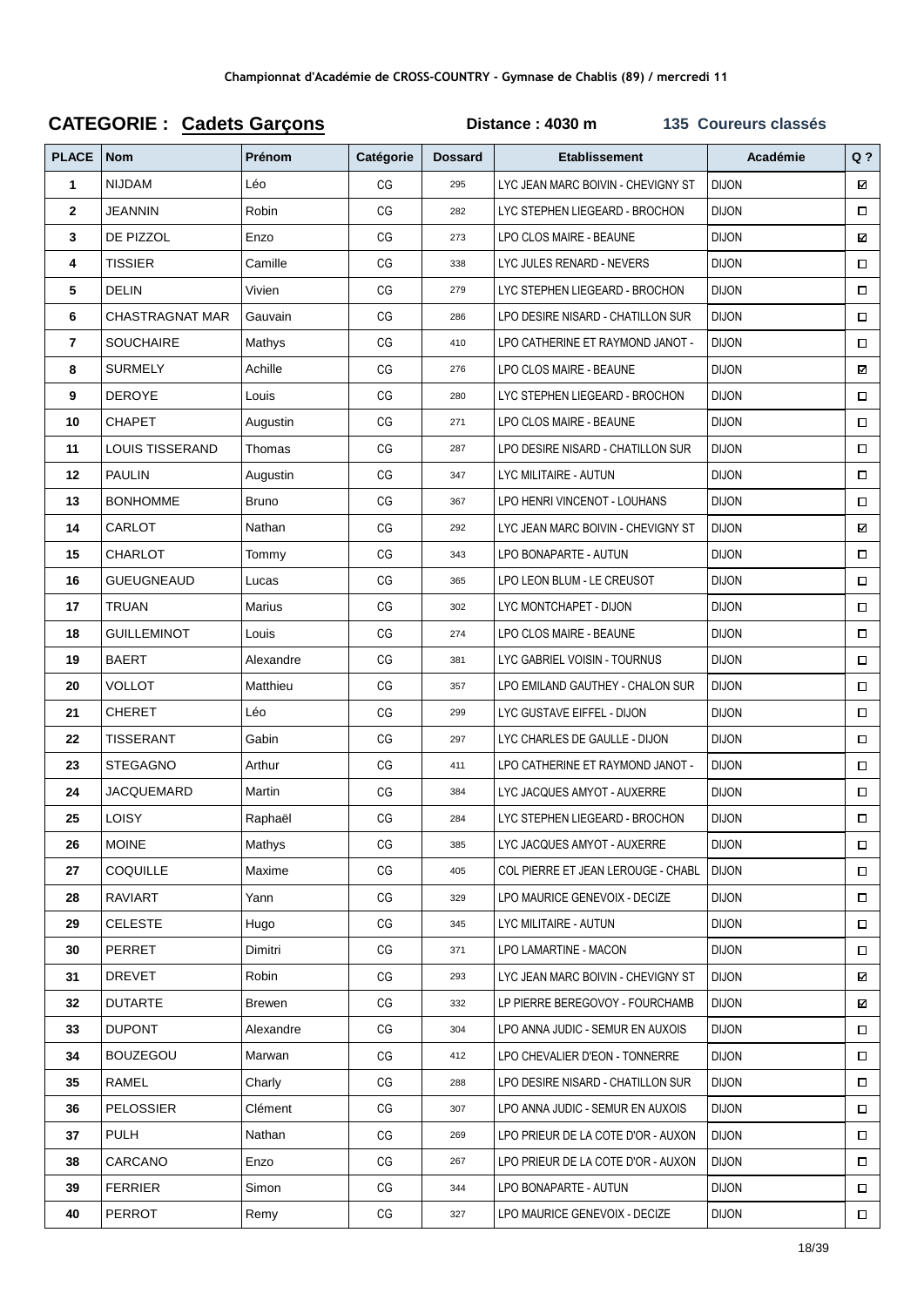| <b>PLACE</b> | <b>Nom</b>            | Prénom      | Catégorie | <b>Dossard</b> | <b>Etablissement</b>               | Académie     | $Q$ ?  |
|--------------|-----------------------|-------------|-----------|----------------|------------------------------------|--------------|--------|
| 41           | <b>PLANCON</b>        | Mathis      | CG        | 315            | LPO PIERRE GILLES DE GENNES - COSN | <b>DIJON</b> | $\Box$ |
| 42           | DE PIZZOL             | Mathéo      | CG        | 272            | LPO CLOS MAIRE - BEAUNE            | <b>DIJON</b> | $\Box$ |
| 43           | <b>MERCIER</b>        | Loan        | CG        | 409            | LPO CATHERINE ET RAYMOND JANOT -   | <b>DIJON</b> | $\Box$ |
| 44           | <b>BEGUE</b>          | Benoit      | CG        | 277            | LYC STEPHEN LIEGEARD - BROCHON     | <b>DIJON</b> | $\Box$ |
| 45           | <b>BUSSIERE</b>       | Nathan      | CG        | 296            | LYC CHARLES DE GAULLE - DIJON      | <b>DIJON</b> | $\Box$ |
| 46           | <b>DURET</b>          | Théo        | CG        | 424            | LA LA BROSSE - VENOY               | <b>DIJON</b> | $\Box$ |
| 47           | <b>BARRAUT</b>        | Tom         | CG        | 382            | LYC GABRIEL VOISIN - TOURNUS       | <b>DIJON</b> | $\Box$ |
| 48           | GAUTREAU              | Jules       | CG        | 370            | LPO LAMARTINE - MACON              | <b>DIJON</b> | $\Box$ |
| 49           | <b>DURAND</b>         | Renaud      | CG        | 368            | LPO LAMARTINE - MACON              | <b>DIJON</b> | $\Box$ |
| 50           | <b>FONTENEAU</b>      | Lubin       | CG        | 294            | LYC JEAN MARC BOIVIN - CHEVIGNY ST | <b>DIJON</b> | $\Box$ |
| 51           | <b>SCHUFT PANNIER</b> | Yanis       | CG        | 313            | LPO ROMAIN ROLLAND - CLAMECY       | <b>DIJON</b> | $\Box$ |
| 52           | <b>GAUTHIER</b>       | Mathéo      | CG        | 312            | LPO ROMAIN ROLLAND - CLAMECY       | <b>DIJON</b> | $\Box$ |
| 53           | <b>MONTIALOUX</b>     | Killian     | CG        | 356            | LPO EMILAND GAUTHEY - CHALON SUR   | <b>DIJON</b> | $\Box$ |
| 54           | <b>PREVOT</b>         | Aymeric     | CG        | 328            | LPO MAURICE GENEVOIX - DECIZE      | <b>DIJON</b> | $\Box$ |
| 55           | <b>COMMERCON</b>      | Joanny      | CG        | 289            | LP ANTOINE - CHENOVE               | <b>DIJON</b> | $\Box$ |
| 56           | <b>HLALI</b>          | Anis        | CG        | 392            | LPO JOSEPH FOURIER - AUXERRE       | <b>DIJON</b> | $\Box$ |
| 57           | <b>CUVILLIER</b>      | Remi        | CG        | 363            | COL ENSEMBLE NOTRE DAME - LOUHAN   | <b>DIJON</b> | $\Box$ |
| 58           | <b>TANTALIDES</b>     | Quentin     | CG        | 348            | LYC MILITAIRE - AUTUN              | <b>DIJON</b> | $\Box$ |
| 59           | LAGRAULET             | Thibault    | CG        | 283            | LYC STEPHEN LIEGEARD - BROCHON     | <b>DIJON</b> | $\Box$ |
| 60           | <b>DOLGOPOLOFF</b>    | Ryan        | CG        | 364            | LPO LEON BLUM - LE CREUSOT         | <b>DIJON</b> | $\Box$ |
| 61           | LAZAR                 | Marley      | CG        | 268            | LPO PRIEUR DE LA COTE D'OR - AUXON | <b>DIJON</b> | $\Box$ |
| 62           | <b>HEINTZ</b>         | Pierre      | CG        | 300            | LYC MONTCHAPET - DIJON             | <b>DIJON</b> | $\Box$ |
| 63           | MONERAT--VERRIE       | Thomas      | CG        | 355            | LPO EMILAND GAUTHEY - CHALON SUR   | <b>DIJON</b> | $\Box$ |
| 64           | <b>FONDARD</b>        | Cedric      | CG        | 353            | LPO EMILAND GAUTHEY - CHALON SUR   | <b>DIJON</b> | $\Box$ |
| 65           | GIRARD                | Maxime      | CG        | 278            | LYC STEPHEN LIEGEARD - BROCHON     | <b>DIJON</b> | $\Box$ |
| 66           | MATEOS-MARTIN         | Noah        | CG        | 285            | LYC STEPHEN LIEGEARD - BROCHON     | <b>DIJON</b> | $\Box$ |
| 67           | <b>RAMALHOSA</b>      | Pablo       | CG        | 383            | LYC GABRIEL VOISIN - TOURNUS       | <b>DIJON</b> | $\Box$ |
| 68           | VIDEIRA               | Paul-arthur | CG        | 399            | LPO JOSEPH FOURIER - AUXERRE       | <b>DIJON</b> | $\Box$ |
| 69           | SALLE                 | Theo        | CG        | 309            | LA DU MORVAN - CHATEAU CHINON      | <b>DIJON</b> | $\Box$ |
| 70           | <b>BOUTHIERE</b>      | Etienne     | CG        | 342            | LPO BONAPARTE - AUTUN              | <b>DIJON</b> | $\Box$ |
| 71           | <b>BRUNO</b>          | Tanguy      | CG        | 351            | LPO EMILAND GAUTHEY - CHALON SUR   | <b>DIJON</b> | $\Box$ |
| 72           | GORDAT                | Noé         | CG        | 359            | COL GUILLAUME DES AUTELS - CHAROL  | <b>DIJON</b> | $\Box$ |
| 73           | <b>GUIEBA</b>         | Clement     | CG        | 417            | LYC PIERRE LAROUSSE - TOUCY        | <b>DIJON</b> | $\Box$ |
| 74           | COLAUT                | Lilian      | CG        | 352            | LPO EMILAND GAUTHEY - CHALON SUR   | <b>DIJON</b> | $\Box$ |
| 75           | <b>FONTAINE</b>       | Nathan      | CG        | 281            | LYC STEPHEN LIEGEARD - BROCHON     | <b>DIJON</b> | $\Box$ |
| 76           | CHUBILLAU             | Lucas       | CG        | 346            | LYC MILITAIRE - AUTUN              | <b>DIJON</b> | $\Box$ |
| 77           | MONGEARD              | Alex        | CG        | 305            | LPO ANNA JUDIC - SEMUR EN AUXOIS   | <b>DIJON</b> | $\Box$ |
| 78           | PELLERIN              | Oscar       | CG        | 366            | LPO LEON BLUM - LE CREUSOT         | <b>DIJON</b> | $\Box$ |
| 79           | <b>GUILMONT</b>       | Adrien      | CG        | 426            | LA LA BROSSE - VENOY               | <b>DIJON</b> | $\Box$ |
| 80           | <b>GRIFFITHS</b>      | Eben        | CG        | 404            | LPO PARC DES CHAUMES - AVALLON     | <b>DIJON</b> | $\Box$ |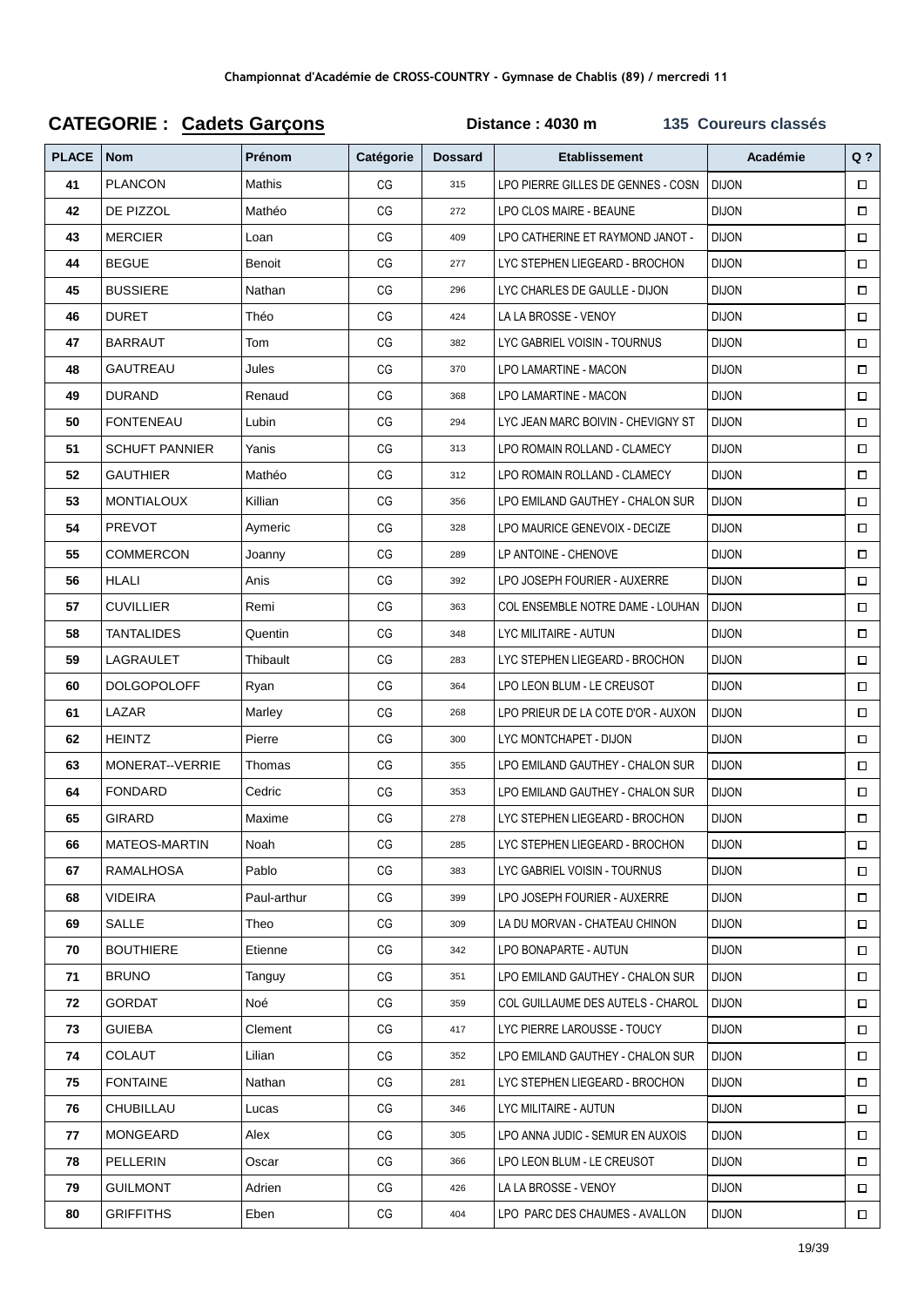| <b>PLACE</b> | <b>Nom</b>            | Prénom          | Catégorie | <b>Dossard</b> | <b>Etablissement</b>               | Académie     | $Q$ ?  |
|--------------|-----------------------|-----------------|-----------|----------------|------------------------------------|--------------|--------|
| 81           | <b>CHAPUIS</b>        | Gabin           | CG        | 298            | LYC GUSTAVE EIFFEL - DIJON         | <b>DIJON</b> | $\Box$ |
| 82           | <b>BALMONT</b>        | Sacha           | CG        | 340            | LPO BONAPARTE - AUTUN              | <b>DIJON</b> | $\Box$ |
| 83           | <b>SIMEON</b>         | Clément         | CG        | 314            | LPO ROMAIN ROLLAND - CLAMECY       | <b>DIJON</b> | $\Box$ |
| 84           | EL OUADI              | <b>Bilal</b>    | CG        | 413            | LPO CHEVALIER D'EON - TONNERRE     | <b>DIJON</b> | $\Box$ |
| 85           | <b>LEGAT-SERGENTI</b> | Mattéo          | CG        | 418            | LYC PIERRE LAROUSSE - TOUCY        | <b>DIJON</b> | $\Box$ |
| 86           | <b>BION</b>           | Liam            | CG        | 372            | LPO RENE CASSIN - MACON            | <b>DIJON</b> | $\Box$ |
| 87           | BOUCHOUX-COURAU       | Lucas           | CG        | 333            | LYC JULES RENARD - NEVERS          | <b>DIJON</b> | $\Box$ |
| 88           | <b>BOULENGER</b>      | Antoine         | CG        | 311            | LPO ROMAIN ROLLAND - CLAMECY       | <b>DIJON</b> | $\Box$ |
| 89           | <b>BARAZZA</b>        | Andrea          | CG        | 349            | LYC PONTUS DE TYARD - CHALON SUR   | <b>DIJON</b> | $\Box$ |
| 90           | <b>GAINOT</b>         | Jules           | CG        | 360            | LYC LA PRAT'S - CLUNY              | <b>DIJON</b> | $\Box$ |
| 91           | <b>MARTINS</b>        | Leandro         | CG        | 394            | LPO JOSEPH FOURIER - AUXERRE       | <b>DIJON</b> | $\Box$ |
| 92           | JACQUET--MUSLER       | Samuel          | CG        | 350            | LYC PONTUS DE TYARD - CHALON SUR   | <b>DIJON</b> | $\Box$ |
| 93           | <b>BENARD</b>         | Corentin        | CG        | 331            | LP PIERRE BEREGOVOY - FOURCHAMB    | <b>DIJON</b> | N      |
| 94           | <b>ECHEFF</b>         | Julien          | CG        | 358            | LYC SAINT CHARLES - CHALON SUR SA  | <b>DIJON</b> | $\Box$ |
| 95           | <b>GARIS YOUSSIF</b>  | Fadil           | CG        | 1482           | COL PIERRE PAUL PRUD'HON - CLUNY   | <b>DIJON</b> | $\Box$ |
| 96           | <b>DEBRUS</b>         | Ferréol         | CG        | 376            | LYC JEANNE D'ARC - PARAY LE MONIAL | <b>DIJON</b> | $\Box$ |
| 97           | <b>BONHOMME</b>       | Yann            | CG        | 373            | LPO RENE CASSIN - MACON            | <b>DIJON</b> | $\Box$ |
| 98           | <b>COMBY</b>          | Benjamin        | CG        | 415            | LYC PIERRE LAROUSSE - TOUCY        | <b>DIJON</b> | $\Box$ |
| 99           | <b>NOEL</b>           | Tom             | CG        | 421            | LYC PIERRE LAROUSSE - TOUCY        | <b>DIJON</b> | $\Box$ |
| 100          | <b>KOTBY</b>          | Rayan           | CG        | 361            | LYC LA PRAT'S - CLUNY              | <b>DIJON</b> | $\Box$ |
| 101          | DALLA-PRIA            | Gabin           | CG        | 388            | LPO JOSEPH FOURIER - AUXERRE       | <b>DIJON</b> | $\Box$ |
| 102          | <b>PASSOT</b>         | Léo             | CG        | 362            | LYC LA PRAT'S - CLUNY              | <b>DIJON</b> | $\Box$ |
| 103          | <b>MEULLEIMESTRE</b>  | Victor          | CG        | 326            | LPO MAURICE GENEVOIX - DECIZE      | <b>DIJON</b> | $\Box$ |
| 104          | LUSSIAUD              | Alexis          | CG        | 325            | LPO MAURICE GENEVOIX - DECIZE      | <b>DIJON</b> | $\Box$ |
| 105          | <b>ROUSSEAU</b>       | Lucas           | CG        | 428            | LA LA BROSSE - VENOY               | <b>DIJON</b> | $\Box$ |
| 106          | <b>PANAY</b>          | Samuel          | CG        | 374            | LPO RENE CASSIN - MACON            | <b>DIJON</b> | $\Box$ |
| 107          | AKAY                  | Sélim           | CG        | 386            | LPO JOSEPH FOURIER - AUXERRE       | <b>DIJON</b> | $\Box$ |
| 108          | MANIER                | Noé             | CG        | 420            | LYC PIERRE LAROUSSE - TOUCY        | <b>DIJON</b> | $\Box$ |
| 109          | PEZET                 | Emile           | CG        | 427            | LA LA BROSSE - VENOY               | <b>DIJON</b> | $\Box$ |
| 110          | TAHAR                 | Zackarie        | CG        | 397            | LPO JOSEPH FOURIER - AUXERRE       | <b>DIJON</b> | $\Box$ |
| 111          | <b>DAUDIN</b>         | Julien          | CG        | 334            | LYC JULES RENARD - NEVERS          | <b>DIJON</b> | $\Box$ |
| 112          | ROBILLARD             | <b>Baptiste</b> | CG        | 414            | LPO CHEVALIER D'EON - TONNERRE     | <b>DIJON</b> | $\Box$ |
| 113          | MAILLARD              | Titouan         | CG        | 419            | LYC PIERRE LAROUSSE - TOUCY        | <b>DIJON</b> | $\Box$ |
| 114          | SOULÉ-PÈRE            | Léon            | CG        | 339            | LYC RAOUL FOLLEREAU - NEVERS       | <b>DIJON</b> | $\Box$ |
| 115          | <b>FAURE</b>          | Simon           | CG        | 318            | LPO MAURICE GENEVOIX - DECIZE      | <b>DIJON</b> | $\Box$ |
| 116          | <b>JACOB</b>          | Alexandre       | CG        | 322            | LPO MAURICE GENEVOIX - DECIZE      | <b>DIJON</b> | $\Box$ |
| 117          | TRAHOT                | Théo            | CG        | 429            | LA LA BROSSE - VENOY               | <b>DIJON</b> | $\Box$ |
| 118          | GRISARD               | Théo            | CG        | 319            | LPO MAURICE GENEVOIX - DECIZE      | <b>DIJON</b> | $\Box$ |
| 119          | <b>GUILLEMIN</b>      | Fidel           | CG        | 378            | LP ASTIER - PARAY LE MONIAL        | <b>DIJON</b> | $\Box$ |
| 120          | JEANDAUX              | Antoine         | CG        | 323            | LPO MAURICE GENEVOIX - DECIZE      | <b>DIJON</b> | $\Box$ |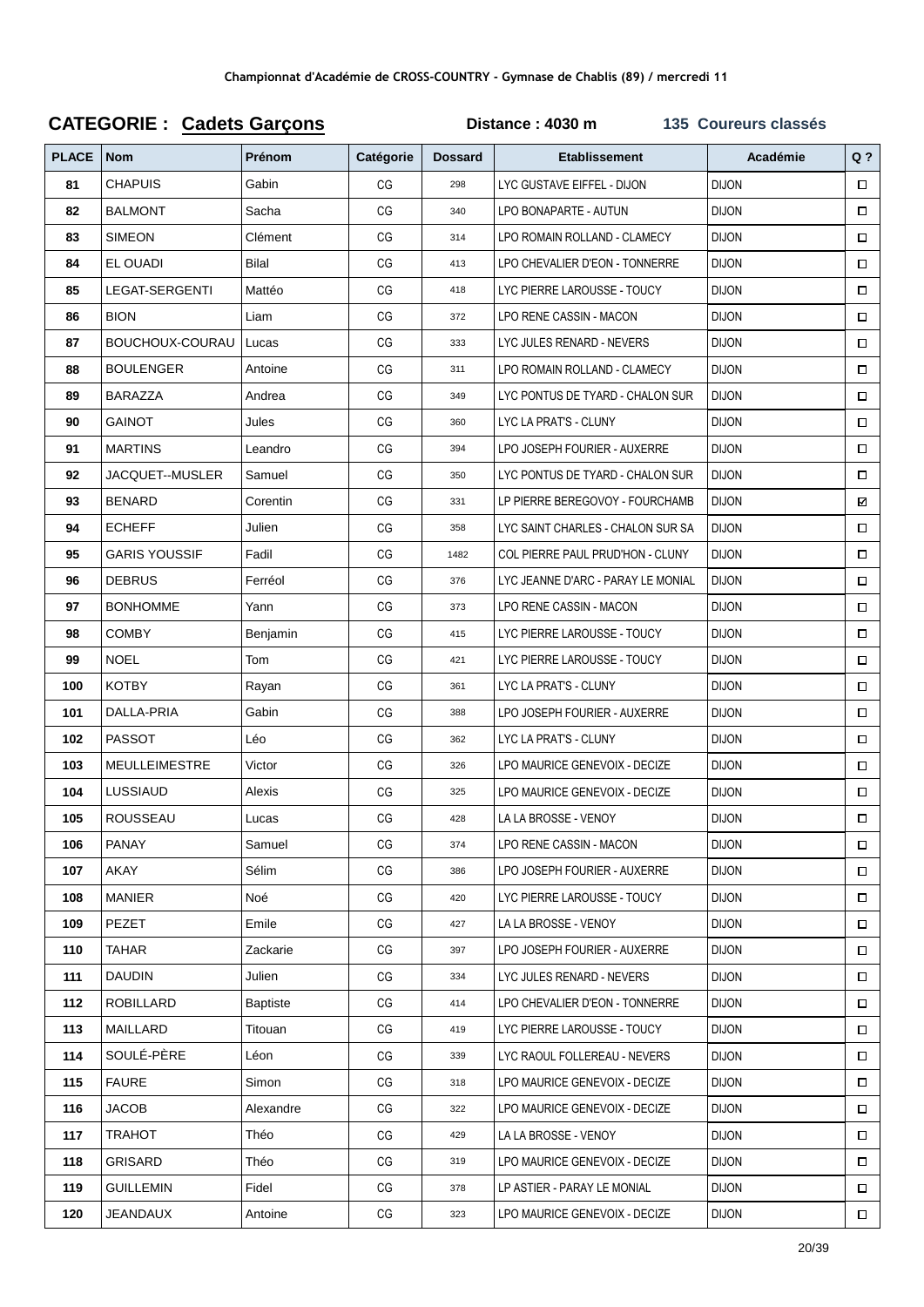|              |                 | <b>PARALLE DAILY</b> |           |                |                                  |              |        |
|--------------|-----------------|----------------------|-----------|----------------|----------------------------------|--------------|--------|
| <b>PLACE</b> | <b>Nom</b>      | <b>Prénom</b>        | Catégorie | <b>Dossard</b> | <b>Etablissement</b>             | Académie     | $Q$ ?  |
| 121          | <b>HARDOUIN</b> | Quentin              | CG        | 321            | LPO MAURICE GENEVOIX - DECIZE    | <b>DIJON</b> | □      |
| 122          | <b>GUIRY</b>    | Mateo                | CG        | 320            | LPO MAURICE GENEVOIX - DECIZE    | <b>DIJON</b> | □      |
| 123          | <b>FRECHOT</b>  | Antoine              | CG        | 425            | LA LA BROSSE - VENOY             | <b>DIJON</b> | $\Box$ |
| 124          | <b>MOINE</b>    | Sacha                | CG        | 395            | LPO JOSEPH FOURIER - AUXERRE     | <b>DIJON</b> | □      |
| 125          | MAZE            | Noa                  | CG        | 337            | LYC JULES RENARD - NEVERS        | <b>DIJON</b> | □      |
| 126          | <b>SCHERER</b>  | Lucas                | CG        | 396            | LPO JOSEPH FOURIER - AUXERRE     | <b>DIJON</b> | $\Box$ |
| 127          | <b>SOMMANT</b>  | Damien               | CG        | 310            | LA DU MORVAN - CHATEAU CHINON    | <b>DIJON</b> | □      |
| 128          | <b>LAVIRON</b>  | Solal                | CG        | 301            | LYC MONTCHAPET - DIJON           | <b>DIJON</b> | $\Box$ |
| 129          | <b>FRANCRU</b>  | Valentin             | CG        | 389            | LPO JOSEPH FOURIER - AUXERRE     | <b>DIJON</b> | $\Box$ |
| 130          | LE BIEZ         | Noah                 | CG        | 407            | COL ANDRE MALRAUX - PARON        | <b>DIJON</b> | □      |
| 131          | <b>VILLETTE</b> | Luigi                | CG        | 406            | LP SAINT JACQUES - JOIGNY        | <b>DIJON</b> | $\Box$ |
| 132          | TAPIE           | Gabin                | CG        | 422            | LYC PIERRE LAROUSSE - TOUCY      | <b>DIJON</b> | □      |
| 133          | CORNILLEAU      | Jorys                | CG        | 416            | LYC PIERRE LAROUSSE - TOUCY      | <b>DIJON</b> | $\Box$ |
| 134          | <b>BUTEAU</b>   | Quentin              | CG        | 387            | LPO JOSEPH FOURIER - AUXERRE     | <b>DIJON</b> | $\Box$ |
| 135          | <b>MAUBLANC</b> | Julien               | CG        | 306            | LPO ANNA JUDIC - SEMUR EN AUXOIS | <b>DIJON</b> | □      |
|              |                 |                      |           |                |                                  |              |        |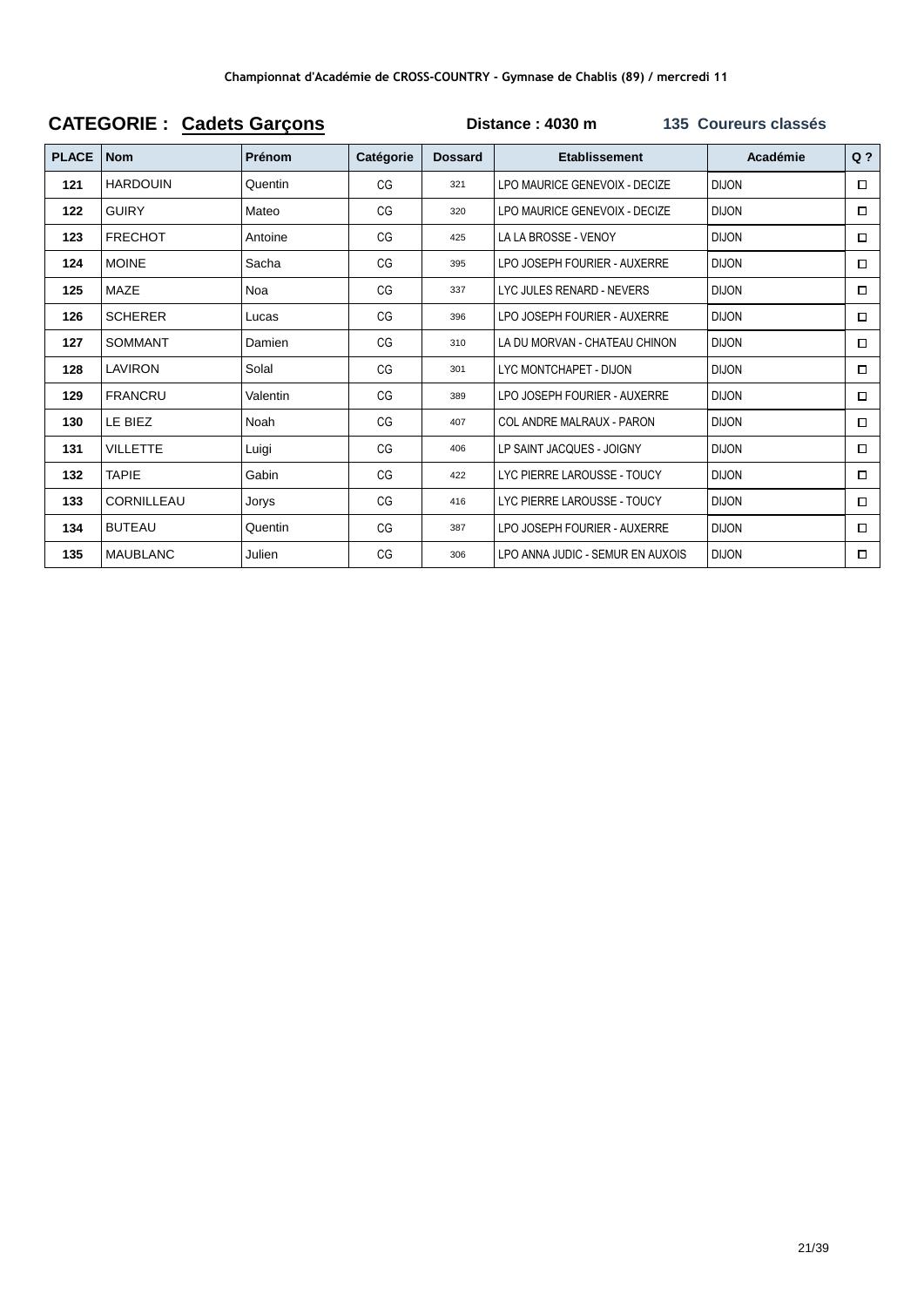|                |                  | -------- - ---- - |           |                |                                   |              |        |
|----------------|------------------|-------------------|-----------|----------------|-----------------------------------|--------------|--------|
| <b>PLACE</b>   | <b>Nom</b>       | Prénom            | Catégorie | <b>Dossard</b> | <b>Etablissement</b>              | Académie     | $Q$ ?  |
| 1              | <b>DEFRANCE</b>  | Louise            | JF        | 104            | LPO CLOS MAIRE - BEAUNE           | <b>DIJON</b> | ⊠      |
| $\mathbf{2}$   | <b>PUJOS</b>     | Romane            | JF        | 108            | LPO CLOS MAIRE - BEAUNE           | <b>DIJON</b> | ⊠      |
| 3              | TREUCHOT         | Charlotte         | JF        | 139            | LPO ANNA JUDIC - SEMUR EN AUXOIS  | <b>DIJON</b> | $\Box$ |
| 4              | LABOURÉ          | Manon             | JF        | 129            | LYC GUSTAVE EIFFEL - DIJON        | <b>DIJON</b> | $\Box$ |
| 5              | CHEVILLON        | Anais             | JF        | 110            | LYC STEPHEN LIEGEARD - BROCHON    | <b>DIJON</b> | $\Box$ |
| 6              | <b>MANSANO</b>   | Marine            | JF        | 114            | LYC STEPHEN LIEGEARD - BROCHON    | <b>DIJON</b> | $\Box$ |
| $\overline{7}$ | <b>BOUSSIER</b>  | Lola              | JF        | 109            | LYC STEPHEN LIEGEARD - BROCHON    | <b>DIJON</b> | $\Box$ |
| 8              | <b>BEGOIN</b>    | Melody            | JF        | 227            | LPO JOSEPH FOURIER - AUXERRE      | <b>DIJON</b> | $\Box$ |
| 9              | GROSSET          | Annaelle          | JF        | 112            | LYC STEPHEN LIEGEARD - BROCHON    | <b>DIJON</b> | $\Box$ |
| 10             | <b>DOIRE</b>     | Lou               | JF        | 111            | LYC STEPHEN LIEGEARD - BROCHON    | <b>DIJON</b> | Π      |
| 11             | <b>MARTIN</b>    | Léa               | JF        | 158            | LPO MAURICE GENEVOIX - DECIZE     | <b>DIJON</b> | $\Box$ |
| 12             | <b>BOUBIA</b>    | Mathilde          | JF        | 254            | LYC PIERRE LAROUSSE - TOUCY       | <b>DIJON</b> | $\Box$ |
| 13             | LARONZE          | Lilou             | JF        | 106            | LPO CLOS MAIRE - BEAUNE           | <b>DIJON</b> | $\Box$ |
| 14             | <b>ROUGEAUX</b>  | Chloé             | JF        | 232            | LPO JOSEPH FOURIER - AUXERRE      | <b>DIJON</b> | $\Box$ |
| 15             | <b>ROGUET</b>    | Marina            | JF        | 182            | LPO SAINT LAZARE - AUTUN          | <b>DIJON</b> | $\Box$ |
| 16             | <b>RIAND</b>     | Marine marine     | JF        | 169            | LYC RAOUL FOLLEREAU - NEVERS      | <b>DIJON</b> | $\Box$ |
| 17             | STAUB            | Amelie            | JF        | 233            | LPO JOSEPH FOURIER - AUXERRE      | <b>DIJON</b> | $\Box$ |
| 18             | <b>BUATOIS</b>   | Camille           | JF        | 209            | LPO HENRI VINCENOT - LOUHANS      | <b>DIJON</b> | $\Box$ |
| 19             | <b>DECOUCHE</b>  | Romane            | JF        | 216            | LPO LAMARTINE - MACON             | <b>DIJON</b> | $\Box$ |
| 20             | <b>ROCHE</b>     | Pauline           | JF        | 243            | LPO PARC DES CHAUMES - AVALLON    | <b>DIJON</b> | $\Box$ |
| 21             | CHARLOT          | Marianne          | JF        | 140            | LA DU MORVAN - CHATEAU CHINON     | <b>DIJON</b> | $\Box$ |
| 22             | SAVOURE          | Justine           | JF        | 262            | LYC PIERRE LAROUSSE - TOUCY       | <b>DIJON</b> | □      |
| 23             | VAUTRIN          | Chlotilde         | JF        | 251            | LPO CHEVALIER D'EON - TONNERRE    | <b>DIJON</b> | $\Box$ |
| 24             | <b>NAOUNOU</b>   | Alicia            | JF        | 242            | LPO PARC DES CHAUMES - AVALLON    | <b>DIJON</b> | $\Box$ |
| 25             | <b>MILLIERE</b>  | Clémentine        | JF        | 258            | LYC PIERRE LAROUSSE - TOUCY       | <b>DIJON</b> | $\Box$ |
| 26             | <b>ODJET</b>     | Mathilde          | JF        | 219            | LPO RENE CASSIN - MACON           | <b>DIJON</b> | $\Box$ |
| 27             | <b>BLANCHARD</b> | Mathilde          | JF        | 213            | LPO LAMARTINE - MACON             | <b>DIJON</b> | $\Box$ |
| 28             | PETRAGLIA        | Lucie             | JF        | 172            | LP JEAN ROSTAND - NEVERS          | <b>DIJON</b> | $\Box$ |
| 29             | MARTEL           | Juliette          | JF        | 250            | LPO CHEVALIER D'EON - TONNERRE    | <b>DIJON</b> | $\Box$ |
| 30             | BEAUFAY-HERAULT  | Gaëlle            | JF        | 187            | LPO HILAIRE DE CHARDONNET - CHALO | <b>DIJON</b> | $\Box$ |
| 31             | <b>BENJAMIN</b>  | Léa               | JF        | 252            | LYC PIERRE LAROUSSE - TOUCY       | <b>DIJON</b> | $\Box$ |
| 32             | <b>RAGON</b>     | Thelma            | JF        | 261            | LYC PIERRE LAROUSSE - TOUCY       | <b>DIJON</b> | $\Box$ |
| 33             | <b>MIGNET</b>    | Wallen            | JF        | 170            | LP JEAN ROSTAND - NEVERS          | <b>DIJON</b> | $\Box$ |
| 34             | <b>BONNETAIN</b> | Laura             | JF        | 199            | LYC LA PRAT'S - CLUNY             | <b>DIJON</b> | Π      |
| 35             | <b>CHAUVOT</b>   | Lisa              | JF        | 200            | LYC LA PRAT'S - CLUNY             | <b>DIJON</b> | $\Box$ |
| 36             | VADDE            | Chrystale         | JF        | 247            | LPA ALBERT SCHWEITZER - CHAMPS SU | <b>DIJON</b> | $\Box$ |
| 37             | <b>BLANCHARD</b> | Julie             | JF        | 194            | LYC SAINT CHARLES - CHALON SUR SA | <b>DIJON</b> | $\Box$ |
| 38             | <b>NUGUES</b>    | Orianne           | JF        | 171            | LP JEAN ROSTAND - NEVERS          | <b>DIJON</b> | $\Box$ |
| 39             | <b>JACQUET</b>   | Margot            | JF        | 195            | LYC SAINT CHARLES - CHALON SUR SA | <b>DIJON</b> | $\Box$ |

## **CATEGORIE : Juniors Filles Distance : 3350 m 39 Coureuses classées**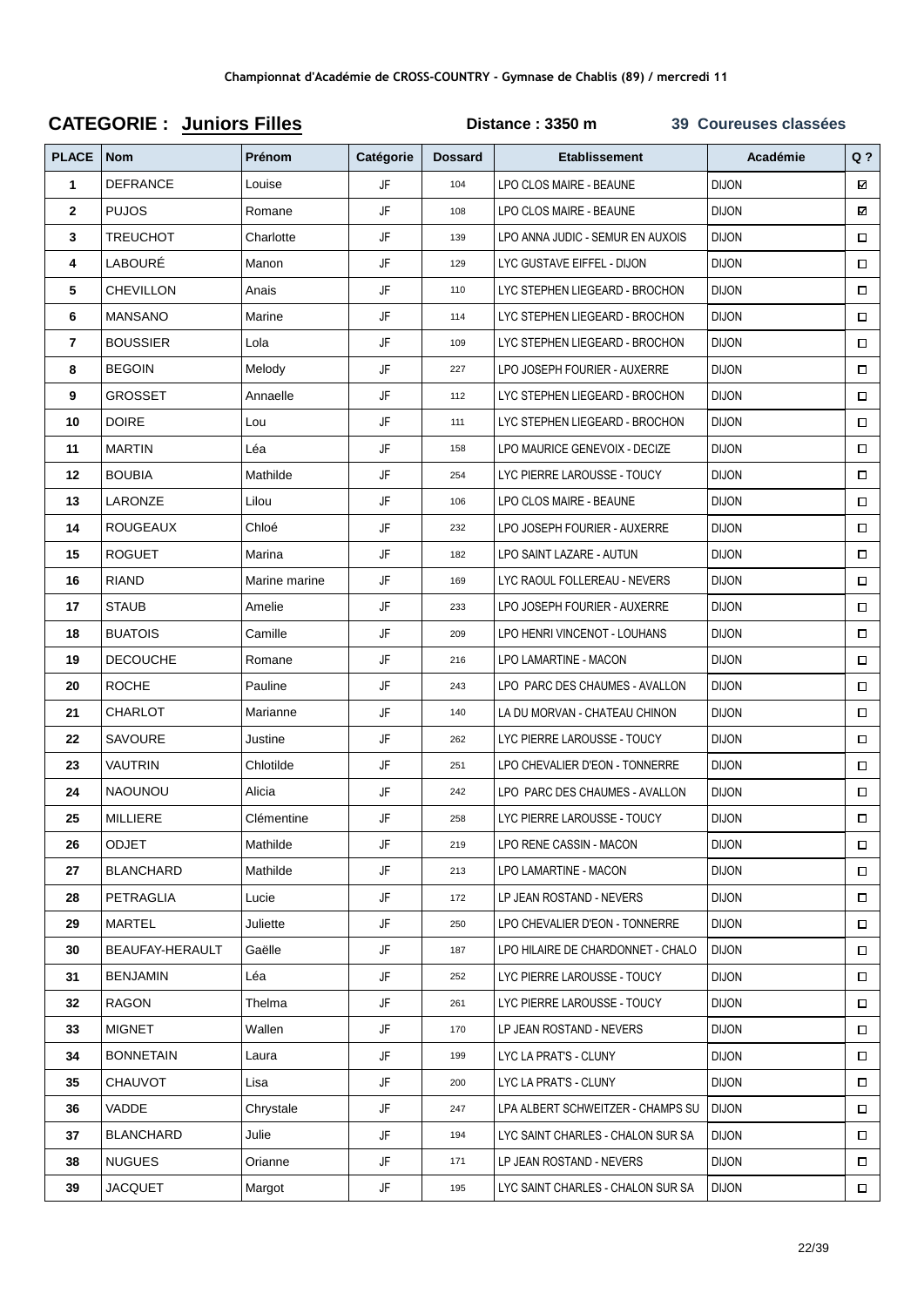| <b>PLACE</b> | <b>Nom</b>        | Prénom          | Catégorie | <b>Dossard</b> | <b>Etablissement</b>               | <b>Académie</b> | $Q$ ?  |
|--------------|-------------------|-----------------|-----------|----------------|------------------------------------|-----------------|--------|
| 1            | <b>RAILLARD</b>   | Tanguy          | JG        | 13             | LPO DESIRE NISARD - CHATILLON SUR  | <b>DIJON</b>    | $\Box$ |
| $\mathbf{2}$ | LAUVERNIER        | Alexis          | JG        | 77             | LYC JEANNE D'ARC - PARAY LE MONIAL | <b>DIJON</b>    | $\Box$ |
| 3            | ABOUSSABER        | Hamza           | JG        | $\overline{7}$ | LYC STEPHEN LIEGEARD - BROCHON     | <b>DIJON</b>    | $\Box$ |
| 4            | <b>VISELE</b>     | Gabin           | JG        | 12             | LYC STEPHEN LIEGEARD - BROCHON     | <b>DIJON</b>    | $\Box$ |
| 5            | <b>DENIS</b>      | Vincent         | JG        | $\overline{4}$ | LPO CLOS MAIRE - BEAUNE            | <b>DIJON</b>    | $\Box$ |
| 6            | <b>BEAUMONT</b>   | Lucas           | JG        | 6              | LPO ETIENNE JULES MAREY - BEAUNE   | <b>DIJON</b>    | $\Box$ |
| 7            | <b>DAROUX</b>     | Théo            | JG        | 35             | LP PIERRE BEREGOVOY - FOURCHAMB    | <b>DIJON</b>    | ⊡      |
| 8            | <b>MARTIN</b>     | Andy            | JG        | 41             | LYC RAOUL FOLLEREAU - NEVERS       | <b>DIJON</b>    | $\Box$ |
| 9            | <b>BOUCHON</b>    | Kawrentin       | JG        | 55             | LYC MILITAIRE - AUTUN              | <b>DIJON</b>    | $\Box$ |
| 10           | <b>BELLE</b>      | Paul            | JG        | $\overline{2}$ | LPO CLOS MAIRE - BEAUNE            | <b>DIJON</b>    | $\Box$ |
| 11           | <b>CHEVALLIER</b> | Lucas           | JG        | 56             | LYC MILITAIRE - AUTUN              | <b>DIJON</b>    | $\Box$ |
| 12           | <b>RAMES</b>      | Matthis         | JG        | 97             | LYC PIERRE LAROUSSE - TOUCY        | <b>DIJON</b>    | $\Box$ |
| 13           | <b>LOONES</b>     | Victor          | JG        | 19             | LYC MONTCHAPET - DIJON             | <b>DIJON</b>    | $\Box$ |
| 14           | <b>DAROUX</b>     | Nathan          | JG        | 36             | LP PIERRE BEREGOVOY - FOURCHAMB    | <b>DIJON</b>    | ⊠      |
| 15           | <b>BERNIER</b>    | <b>Basile</b>   | JG        | 8              | LYC STEPHEN LIEGEARD - BROCHON     | <b>DIJON</b>    | $\Box$ |
| 16           | <b>GEYER</b>      | Robin           | JG        | 66             | LPO EMILAND GAUTHEY - CHALON SUR   | <b>DIJON</b>    | $\Box$ |
| 17           | <b>ROSSETTO</b>   | Jules           | JG        | 81             | LYC JACQUES AMYOT - AUXERRE        | <b>DIJON</b>    | $\Box$ |
| 18           | <b>BONNET</b>     | Théo            | JG        | 3              | LPO CLOS MAIRE - BEAUNE            | <b>DIJON</b>    | $\Box$ |
| 19           | <b>COUGNY</b>     | Florian         | JG        | 33             | LPO MAURICE GENEVOIX - DECIZE      | <b>DIJON</b>    | $\Box$ |
| 20           | <b>CONNANT</b>    | Florian         | JG        | 87             | LPO PARC DES CHAUMES - AVALLON     | <b>DIJON</b>    | $\Box$ |
| 21           | <b>GENTILE</b>    | Yoan            | JG        | 58             | LPO SAINT LAZARE - AUTUN           | <b>DIJON</b>    | $\Box$ |
| 22           | PONCET CROUZET    | Mathis          | JG        | 72             | LYC LA PRAT'S - CLUNY              | <b>DIJON</b>    | $\Box$ |
| 23           | <b>GRISOUARD</b>  | Antoine         | JG        | 9              | LYC STEPHEN LIEGEARD - BROCHON     | <b>DIJON</b>    | $\Box$ |
| 24           | <b>MIGNOT</b>     | Eliott          | JG        | 10             | LYC STEPHEN LIEGEARD - BROCHON     | <b>DIJON</b>    | $\Box$ |
| 25           | <b>TORDOIR</b>    | Arthur          | JG        | 89             | LPO PARC DES CHAUMES - AVALLON     | <b>DIJON</b>    | $\Box$ |
| 26           | <b>COLLE</b>      | Thomas          | JG        | 54             | LPO BONAPARTE - AUTUN              | <b>DIJON</b>    | $\Box$ |
| 27           | <b>GRIFFON</b>    | Matthieu        | JG        | 80             | LYC GABRIEL VOISIN - TOURNUS       | <b>DIJON</b>    | $\Box$ |
| 28           | <b>PACAUD</b>     | Jules           | JG        | 63             | LYC PONTUS DE TYARD - CHALON SUR   | <b>DIJON</b>    | $\Box$ |
| 29           | <b>MOLINARO</b>   | Enzo            | JG        | 11             | LYC STEPHEN LIEGEARD - BROCHON     | <b>DIJON</b>    | $\Box$ |
| 30           | <b>OLARD</b>      | Alexis          | JG        | 23             | LPO ANNA JUDIC - SEMUR EN AUXOIS   | <b>DIJON</b>    | $\Box$ |
| 31           | <b>ESTRAN</b>     | Léo             | JG        | 57             | LYC MILITAIRE - AUTUN              | <b>DIJON</b>    | $\Box$ |
| 32           | <b>MARTY</b>      | Gabriel         | JG        | 39             | LYC JULES RENARD - NEVERS          | <b>DIJON</b>    | $\Box$ |
| 33           | <b>OVIDE</b>      | Savinien        | JG        | 40             | LYC JULES RENARD - NEVERS          | <b>DIJON</b>    | $\Box$ |
| 34           | <b>HOUGUET</b>    | Corto           | JG        | 5              | LPO CLOS MAIRE - BEAUNE            | <b>DIJON</b>    | $\Box$ |
| 35           | <b>VERGNE</b>     | Hippolyte       | JG        | 65             | LYC PONTUS DE TYARD - CHALON SUR   | <b>DIJON</b>    | $\Box$ |
| 36           | <b>LUCOTTE</b>    | Jules           | JG        | 18             | LYC GUSTAVE EIFFEL - DIJON         | <b>DIJON</b>    | $\Box$ |
| 37           | <b>RAFFIN</b>     | Maxence         | JG        | 74             | LPO LAMARTINE - MACON              | <b>DIJON</b>    | $\Box$ |
| 38           | <b>DALANCON</b>   | <b>Baptiste</b> | JG        | 15             | LYC JEAN MARC BOIVIN - CHEVIGNY ST | <b>DIJON</b>    | $\Box$ |
| 39           | WARDLEY           | Edouard         | JG        | 82             | LPO SAINT JOSEPH - AUXERRE         | <b>DIJON</b>    | $\Box$ |
| 40           | <b>COMTE</b>      | Valentin        | JG        | 69             | LYC LA PRAT'S - CLUNY              | <b>DIJON</b>    | $\Box$ |

## **CATEGORIE : Juniors Garçons Distance : 4430 m 81 Coureurs classés**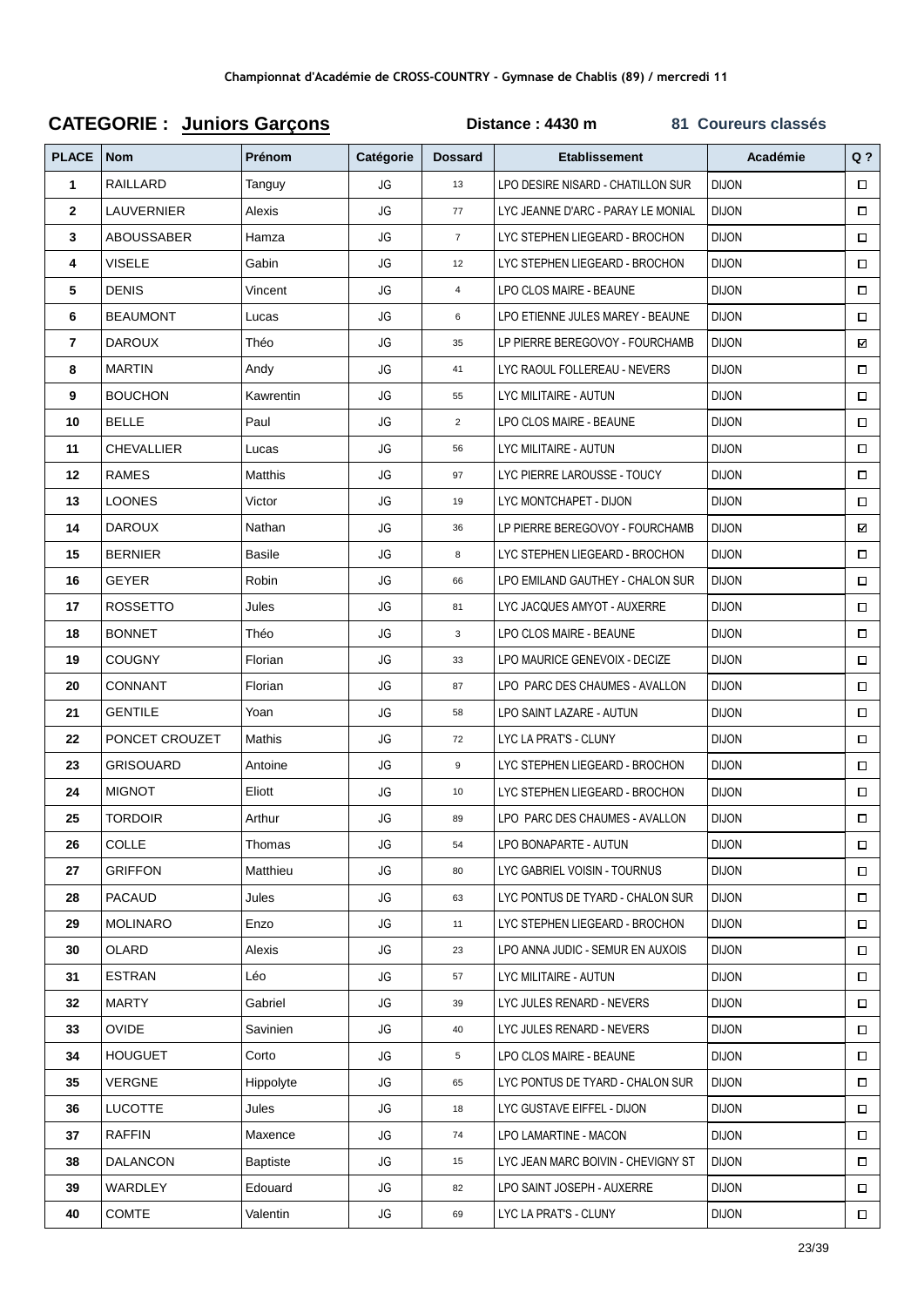| <b>PLACE</b> | <b>Nom</b>      | Prénom          | Catégorie | <b>Dossard</b> | <b>Etablissement</b>                      | Académie     | $Q$ ?  |
|--------------|-----------------|-----------------|-----------|----------------|-------------------------------------------|--------------|--------|
| 41           | <b>BAZOT</b>    | Guillaume       | JG        | 45             | LPO NOTRE DAME - NEVERS                   | <b>DIJON</b> | $\Box$ |
| 42           | <b>BERNARD</b>  | Augustin        | JG        | 67             | LYC SAINT CHARLES - CHALON SUR SA         | <b>DIJON</b> | $\Box$ |
| 43           | <b>GROSBOIS</b> | Mattéo          | JG        | 61             | LYC PONTUS DE TYARD - CHALON SUR          | <b>DIJON</b> | $\Box$ |
| 44           | <b>DEVEVEY</b>  | Maxime          | JG        | 17             | LYC GUSTAVE EIFFEL - DIJON                | <b>DIJON</b> | $\Box$ |
| 45           | LEDEY           | Pierre          | JG        | 75             | LYC HENRI PARRIAT - MONTCEAU LES M        | <b>DIJON</b> | $\Box$ |
| 46           | <b>MENGLIER</b> | Killian         | JG        | 31             | LPO PIERRE GILLES DE GENNES - COSN        | <b>DIJON</b> | $\Box$ |
| 47           | <b>LAURIOT</b>  | Tom             | JG        | 71             | LYC LA PRAT'S - CLUNY                     | <b>DIJON</b> | $\Box$ |
| 48           | <b>DRUHLE</b>   | Jeremy          | JG        | 29             | LPO ROMAIN ROLLAND - CLAMECY              | <b>DIJON</b> | $\Box$ |
| 49           | <b>MAITROT</b>  | Teo             | JG        | $\mathbf{1}$   | LPO PRIEUR DE LA COTE D'OR - AUXON        | <b>DIJON</b> | $\Box$ |
| 50           | <b>RENAULT</b>  | Emilien         | JG        | 30             | LPO ROMAIN ROLLAND - CLAMECY              | <b>DIJON</b> | $\Box$ |
| 51           | <b>PIERRE</b>   | François        | JG        | 64             | LYC PONTUS DE TYARD - CHALON SUR          | <b>DIJON</b> | $\Box$ |
| 52           | <b>MESSERE</b>  | Theo            | JG        | 76             | LYC HENRI PARRIAT - MONTCEAU LES M        | <b>DIJON</b> | $\Box$ |
| 53           | <b>CORSIN</b>   | Pierre          | JG        | 70             | LYC LA PRAT'S - CLUNY                     | <b>DIJON</b> | $\Box$ |
| 54           | <b>BOULLIE</b>  | Dimitri         | JG        | 94             | LYC PIERRE LAROUSSE - TOUCY               | <b>DIJON</b> | $\Box$ |
| 55           | <b>STENEGRY</b> | Nathan          | JG        | 88             | LPO PARC DES CHAUMES - AVALLON            | <b>DIJON</b> | $\Box$ |
| 56           | <b>DALANCON</b> | Clément         | JG        | 16             | LYC JEAN MARC BOIVIN - CHEVIGNY ST        | <b>DIJON</b> | $\Box$ |
| 57           | <b>BEUCLER</b>  | Theo            | JG        | 24             | LA DU MORVAN - CHATEAU CHINON             | <b>DIJON</b> | $\Box$ |
| 58           | <b>BRENOT</b>   | Cyprien         | JG        | 60             | LYC PONTUS DE TYARD - CHALON SUR          | <b>DIJON</b> | $\Box$ |
| 59           | <b>CHABIN</b>   | Kevin           | JG        | 98             | LA LA BROSSE - VENOY                      | <b>DIJON</b> | $\Box$ |
| 60           | <b>LAFONT</b>   | Sebastien       | JG        | 73             | LPO LAMARTINE - MACON                     | <b>DIJON</b> | $\Box$ |
| 61           | <b>BLIN</b>     | Quentin         | JG        | 93             | LYC PIERRE LAROUSSE - TOUCY               | <b>DIJON</b> | $\Box$ |
| 62           | <b>FOUCAULT</b> | <b>Baptiste</b> | JG        | 21             | LPO ANNA JUDIC - SEMUR EN AUXOIS          | <b>DIJON</b> | $\Box$ |
| 63           | LAVAILLOTTE     | Emilien         | JG        | 62             | LYC PONTUS DE TYARD - CHALON SUR          | <b>DIJON</b> | $\Box$ |
| 64           | <b>BORDET</b>   | Paul            | JG        | 32             | LPO MAURICE GENEVOIX - DECIZE             | <b>DIJON</b> | $\Box$ |
| 65           | <b>BAH</b>      | Mamadou Alimou  | JG        | 43             | LP JEAN ROSTAND - NEVERS                  | <b>DIJON</b> | □      |
| 66           | <b>MERLIN</b>   | Mathieu         | JG        | 52             | LPA HORTICOLE RURAL ET PRIVE - VAR        | <b>DIJON</b> | $\Box$ |
| 67           | SALIOU          | Younoussa       | JG        | 44             | LP JEAN ROSTAND - NEVERS                  | <b>DIJON</b> | $\Box$ |
| 68           | <b>SOHIER</b>   | Axel            | JG        | 59             | LPO NIEPCE BALLEURE - CHALON SUR          | <b>DIJON</b> | $\Box$ |
| 69           | FAGÉ            | Romain          | JG        | 50             | LPA HORTICOLE RURAL ET PRIVE - VAR        | <b>DIJON</b> | $\Box$ |
| 70           | <b>NICOLE</b>   | Guillaume       | JG        | 95             | LYC PIERRE LAROUSSE - TOUCY               | <b>DIJON</b> | $\Box$ |
| 71           | POQUEREAU       | Daniel          | JG        | 96             | LYC PIERRE LAROUSSE - TOUCY               | <b>DIJON</b> | $\Box$ |
| 72           | <b>BOUCHER</b>  | Robin           | JG        | 49             | LPA HORTICOLE RURAL ET PRIVE - VAR        | <b>DIJON</b> | $\Box$ |
| 73           | <b>BOQUEL</b>   | Americk         | JG        | 20             | LPO ANNA JUDIC - SEMUR EN AUXOIS          | <b>DIJON</b> | $\Box$ |
| 74           | LAMBELET        | Thibault        | JG        | 37             | LP PIERRE BEREGOVOY - FOURCHAMB           | <b>DIJON</b> | ⊠      |
| 75           | <b>BONVALOT</b> | Scott           | JG        | 25             | LA DU MORVAN - CHATEAU CHINON             | <b>DIJON</b> | $\Box$ |
| 76           | <b>PITON</b>    | Norman          | JG        | 53             | LPA HORTICOLE RURAL ET PRIVE - VAR        | <b>DIJON</b> | $\Box$ |
| 77           | <b>PICHON</b>   | Jordan          | JG        | 38             | LP PIERRE BEREGOVOY - FOURCHAMB           | <b>DIJON</b> | ⊠      |
| 78           | GOMÈS DE PINHO  | Lucas           | JG        | 51             | LPA HORTICOLE RURAL ET PRIVE - VAR        | <b>DIJON</b> | $\Box$ |
| 79           | SAUVAGE         | Martin          | JG        | 79             | LP ASTIER - PARAY LE MONIAL               | <b>DIJON</b> | $\Box$ |
| 80           | <b>TRABELSI</b> | Malik           | JG        | 91             | LPA ALBERT SCHWEITZER - CHAMPS SU   DIJON |              | $\Box$ |

## **CATEGORIE : Juniors Garçons Distance : 4430 m 81 Coureurs classés**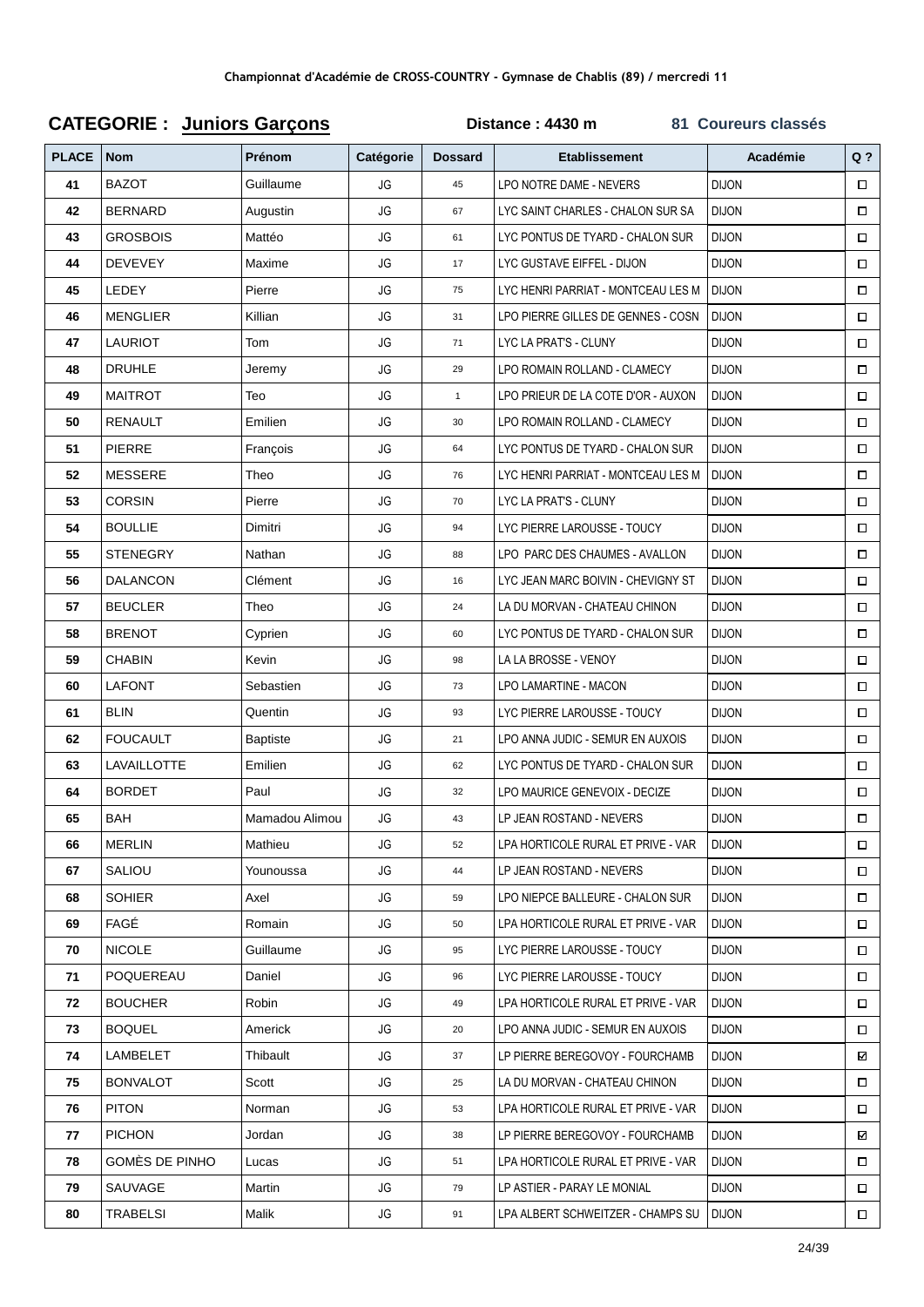| <b>CATEGORIE: Juniors Garcons</b> |                  |               |                  | Distance : 4430 m<br>81 Coureurs classés |                               |              |       |
|-----------------------------------|------------------|---------------|------------------|------------------------------------------|-------------------------------|--------------|-------|
| <b>PLACE   Nom</b>                |                  | <b>Prénom</b> | <b>Catégorie</b> | <b>Dossard</b>                           | Etablissement                 | Académie     | $Q$ ? |
| 81                                | <b>JEANMAIRE</b> | LOÏC          | JG               | 26                                       | LA DU MORVAN - CHATEAU CHINON | <b>DIJON</b> |       |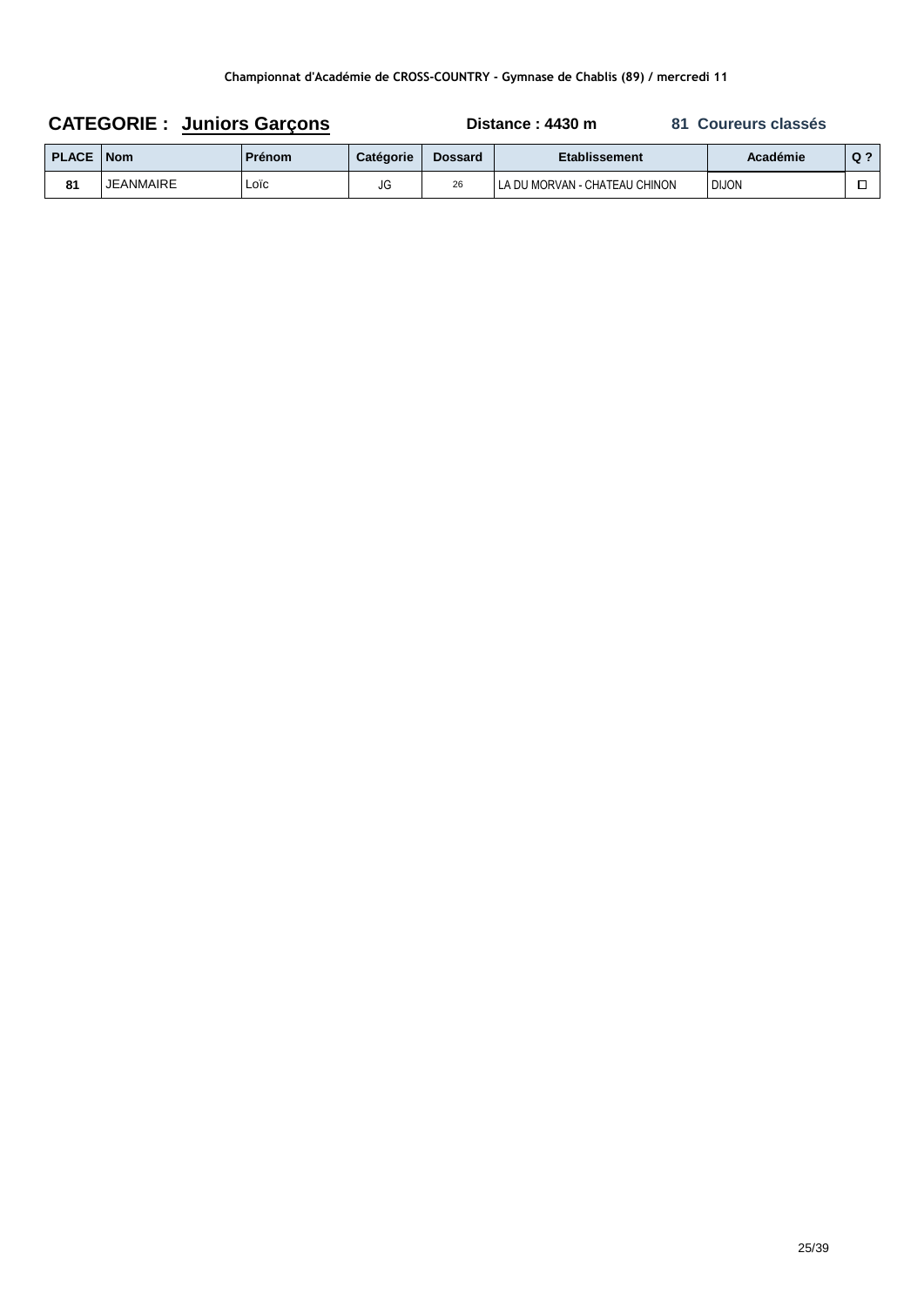| <b>PLACE</b> | <b>Nom</b>            | Prénom         | Catégorie | <b>Dossard</b> | <b>Etablissement</b>                 | Académie     | $Q$ ?  |
|--------------|-----------------------|----------------|-----------|----------------|--------------------------------------|--------------|--------|
| 1            | <b>MERLE</b>          | Garance        | MF        | 689            | LPO HIPPOLYTE FONTAINE - DIJON       | <b>DIJON</b> | $\Box$ |
| $\mathbf{2}$ | <b>DEMORTIERE</b>     | Marie          | МF        | 845            | COL NICOLAS COPERNIC - ST VALLIER    | <b>DIJON</b> | ☑      |
| 3            | <b>PRESTON</b>        | Phoebe         | MF        | 1481           | COL PIERRE PAUL PRUD'HON - CLUNY     | <b>DIJON</b> | $\Box$ |
| 4            | AMMETER               | Axelle         | MF        | 693            | COL CHAMPOLLION - DIJON              | <b>DIJON</b> | $\Box$ |
| 5            | <b>GRISARD</b>        | Laly           | MF        | 756            | <b>COL MAURICE GENEVOIX - DECIZE</b> | <b>DIJON</b> | $\Box$ |
| 6            | <b>GAUTHIER</b>       | Marie-emerence | МF        | 788            | COL JEAN VILAR - CHALON SUR SAONE    | <b>DIJON</b> | $\Box$ |
| 7            | <b>FAVIER</b>         | Lucille        | МF        | 691            | COL GASTON BACHELARD - DIJON         | <b>DIJON</b> | $\Box$ |
| 8            | <b>LOPEZ</b>          | Marie          | MF        | 849            | COL NICOLAS COPERNIC - ST VALLIER    | <b>DIJON</b> | ⊠      |
| 9            | MUZEL                 | Agathe         | MF        | 819            | COL SAINT EXUPERY - MACON            | <b>DIJON</b> | $\Box$ |
| 10           | LAMALLE               | Alexine        | MF        | 688            | COL LA CHAMPAGNE - GEVREY CHAMB      | <b>DIJON</b> | $\Box$ |
| 11           | <b>OMPHALIUS</b>      | Maé            | МF        | 716            | <b>COL SAINT MICHEL - DIJON</b>      | <b>DIJON</b> | $\Box$ |
| 12           | <b>DROIN</b>          | Iris           | МF        | 879            | COL PIERRE ET JEAN LEROUGE - CHABL   | <b>DIJON</b> | $\Box$ |
| 13           | <b>BAILLY</b>         | Julie          | МF        | 873            | COL MAURICE CLAVEL - AVALLON         | <b>DIJON</b> | $\Box$ |
| 14           | <b>MARTIN</b>         | Clara          | MF        | 744            | COL BIBRACTE - CHATEAU CHINON VILL   | <b>DIJON</b> | $\Box$ |
| 15           | <b>MONSARAT</b>       | Soane          | MF        | 777            | COL JEAN ARNOLET - ST SAULGE         | <b>DIJON</b> | $\Box$ |
| 16           | <b>FONTAINE</b>       | Manon          | MF        | 680            | COL LA CROIX DES SARRASINS - AUXON   | <b>DIJON</b> | $\Box$ |
| 17           | <b>VIDEIRA</b>        | Alizee         | МF        | 868            | COL PAUL BERT - AUXERRE              | <b>DIJON</b> | $\Box$ |
| 18           | <b>POULLET</b>        | Margaux        | МF        | 705            | COL GASTON ROUPNEL - DIJON           | <b>DIJON</b> | $\Box$ |
| 19           | <b>DRIOL</b>          | Victoire       | МF        | 869            | COL SAINT JOSEPH - AUXERRE           | <b>DIJON</b> | $\Box$ |
| 20           | <b>GUERBA</b>         | Safia          | MF        | 696            | COL CLOS DE POUILLY - DIJON          | <b>DIJON</b> | ⊠      |
| 21           | <b>BROUSSE</b>        | Felicie        | MF        | 723            | COL LAZARE CARNOT - NOLAY            | <b>DIJON</b> | $\Box$ |
| 22           | <b>GONNOD</b>         | Amelie         | MF        | 794            | COL ROGER BOYER - CUISEAUX           | <b>DIJON</b> | $\Box$ |
| 23           | <b>GRADICA</b>        | Enisa          | МF        | 695            | COL CLOS DE POUILLY - DIJON          | <b>DIJON</b> | ⊠      |
| 24           | <b>BELIN</b>          | Eline          | МF        | 677            | COL CLAUDE GUYOT - ARNAY LE DUC      | <b>DIJON</b> | $\Box$ |
| 25           | <b>PERRON</b>         | Clara          | MF        | 850            | COL NICOLAS COPERNIC - ST VALLIER    | <b>DIJON</b> | $\Box$ |
| 26           | <b>DEKEYSER</b>       | Emma           | МF        | 857            | COL ALBERT CAMUS - AUXERRE           | <b>DIJON</b> | $\Box$ |
| 27           | <b>ENDERLIN</b>       | Margaux        | MF        | 737            | COL JACQUES MERCUSOT - SOMBERNO      | <b>DIJON</b> | $\Box$ |
| 28           | <b>GOULIER</b>        | Valentine      | МF        | 858            | COL ALBERT CAMUS - AUXERRE           | <b>DIJON</b> | $\Box$ |
| 29           | <b>DUPERRET</b>       | Lilie          | МF        | 768            | COL JEAN ROSTAND - LA MACHINE        | <b>DIJON</b> | $\Box$ |
| 30           | ALI                   | Cassandre      | МF        | 842            | COL EN FLEURETTE - ST GENGOUX LE     | <b>DIJON</b> | $\Box$ |
| 31           | <b>ZIELINSKI</b>      | Clara          | ΜF        | 878            | COL PHILIPPE COUSTEAU - BRIENON SU   | <b>DIJON</b> | $\Box$ |
| 32           | <b>BRICHARD</b>       | Chloe          | MF        | 818            | COL SAINT EXUPERY - MACON            | <b>DIJON</b> | $\Box$ |
| 33           | <b>LORDONNOIS</b>     | Elsa           | МF        | 903            | COL STEPHANE MALLARME - SENS         | <b>DIJON</b> | $\Box$ |
| 34           | <b>OLIVIER</b>        | Julie          | МF        | 905            | COL STEPHANE MALLARME - SENS         | <b>DIJON</b> | $\Box$ |
| 35           | <b>AUTIN BAUDELIN</b> | Angelina       | МF        | 786            | COL ROBERT DOISNEAU - CHALON SUR     | <b>DIJON</b> | $\Box$ |
| 36           | <b>BOURGEOIS</b>      | Lou            | МF        | 851            | COL LA CROIX DE L'ORME - AILLANT SU  | <b>DIJON</b> | $\Box$ |
| 37           | SENNEGON LASGON       | Celia          | ΜF        | 741            | COL JACQUES MERCUSOT - SOMBERNO      | <b>DIJON</b> | $\Box$ |
| 38           | MATLEY                | Hélène         | МF        | 678            | COL CLAUDE GUYOT - ARNAY LE DUC      | <b>DIJON</b> | $\Box$ |
| 39           | DAVOIGNEAU-VELE       | Emeline        | МF        | 804            | COL LA CROIX MENEE - LE CREUSOT      | <b>DIJON</b> | $\Box$ |
| 40           | <b>BUGNANO</b>        | Andréa         | MF        | 820            | COL NOTRE DAME - MACON               | <b>DIJON</b> | $\Box$ |

# **CATEGORIE : Minimes Filles**

Distance: 2370 m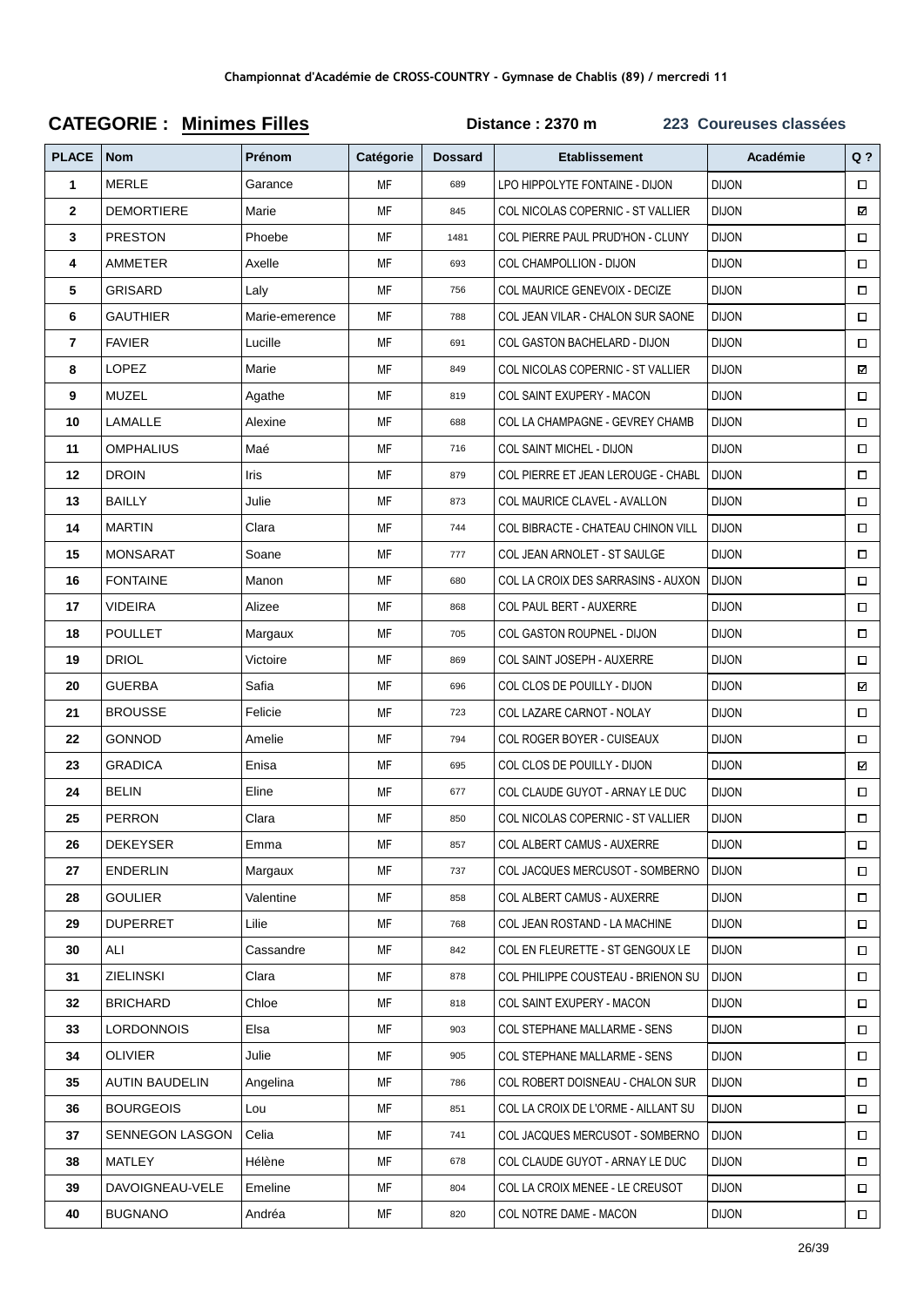| <b>PLACE</b> | <b>Nom</b>             | Prénom    | Catégorie | <b>Dossard</b> | <b>Etablissement</b>                | Académie     | $Q$ ?  |
|--------------|------------------------|-----------|-----------|----------------|-------------------------------------|--------------|--------|
| 41           | <b>VILLA</b>           | Manon     | MF        | 769            | COL JEAN ROSTAND - LA MACHINE       | <b>DIJON</b> | $\Box$ |
| 42           | <b>GUETTOUCHE</b>      | Mathilde  | MF        | 828            | COL SAINT GILBERT - MONTCEAU LES M  | <b>DIJON</b> | $\Box$ |
| 43           | <b>CRUCIFIX</b>        | Manon     | MF        | 765            | COL JEAN JAURES - GUERIGNY          | <b>DIJON</b> | $\Box$ |
| 44           | PARIS-BONNETAIN        | Cloé      | МF        | 883            | COL PIERRE ET JEAN LEROUGE - CHABL  | <b>DIJON</b> | $\Box$ |
| 45           | <b>MARTIN</b>          | Victorine | МF        | 882            | COL PIERRE ET JEAN LEROUGE - CHABL  | <b>DIJON</b> | $\Box$ |
| 46           | <b>GIBERT</b>          | Mathilde  | МF        | 728            | COL FELIX TISSERAND - NUITS ST GEOR | <b>DIJON</b> | $\Box$ |
| 47           | <b>DEPLANCHE</b>       | Mélissa   | МF        | 811            | COL BREART - MACON                  | <b>DIJON</b> | $\Box$ |
| 48           | LOISY DESBOIS          | Lazarine  | MF        | 732            | COL ANDRE LALLEMAND - POUILLY EN A  | <b>DIJON</b> | $\Box$ |
| 49           | <b>MIR</b>             | Lucie     | MF        | 813            | COL BREART - MACON                  | <b>DIJON</b> | $\Box$ |
| 50           | <b>GERMOND</b>         | Mathilde  | МF        | 749            | COL CLAUDE TILLIER - COSNE COURS S  | <b>DIJON</b> | $\Box$ |
| 51           | <b>MICHAUD</b>         | Cléo      | МF        | 758            | COL MAURICE GENEVOIX - DECIZE       | <b>DIJON</b> | $\Box$ |
| 52           | <b>MARTINET</b>        | Louise    | МF        | 699            | COL CLOS DE POUILLY - DIJON         | <b>DIJON</b> | $\Box$ |
| 53           | <b>BLANC</b>           | Mélanie   | MF        | 799            | COL JORGE SEMPRUN - GUEUGNON        | <b>DIJON</b> | $\Box$ |
| 54           | BAZIN                  | Erine     | МF        | 726            | COL FELIX TISSERAND - NUITS ST GEOR | <b>DIJON</b> | $\Box$ |
| 55           | <b>MATHOT</b>          | Elise     | MF        | 740            | COL JACQUES MERCUSOT - SOMBERNO     | <b>DIJON</b> | $\Box$ |
| 56           | MIR.                   | Emilie    | МF        | 812            | COL BREART - MACON                  | <b>DIJON</b> | $\Box$ |
| 57           | <b>FERRIER DUCAROU</b> | Alexia    | МF        | 793            | COL ROGER BOYER - CUISEAUX          | <b>DIJON</b> | $\Box$ |
| 58           | MALHERBE               | Carla     | МF        | 823            | COL NOTRE DAME - MACON              | <b>DIJON</b> | $\Box$ |
| 59           | <b>FOLLOPE</b>         | Ellen     | MF        | 822            | COL NOTRE DAME - MACON              | <b>DIJON</b> | $\Box$ |
| 60           | <b>HEIMBOURGER</b>     | Pauline   | МF        | 881            | COL PIERRE ET JEAN LEROUGE - CHABL  | <b>DIJON</b> | $\Box$ |
| 61           | MARTEL                 | Elfie     | МF        | 870            | COL SAINT JOSEPH - AUXERRE          | <b>DIJON</b> | $\Box$ |
| 62           | <b>PERRIN</b>          | Justine   | МF        | 875            | COL MAURICE CLAVEL - AVALLON        | <b>DIJON</b> | $\Box$ |
| 63           | CERMAK                 | Zoe       | МF        | 852            | COL LA CROIX DE L'ORME - AILLANT SU | <b>DIJON</b> | $\Box$ |
| 64           | <b>REJANY</b>          | Charline  | МF        | 833            | COL RENE CASSIN - PARAY LE MONIAL   | <b>DIJON</b> | $\Box$ |
| 65           | <b>CHERET</b>          | Alison    | МF        | 721            | COL PAUL FORT - IS SUR TILLE        | <b>DIJON</b> | $\Box$ |
| 66           | <b>ECH CHAJID</b>      | Najwa     | МF        | 816            | COL LOUIS PASTEUR - MACON           | <b>DIJON</b> | $\Box$ |
| 67           | <b>DUPAS</b>           | Flore     | МF        | 704            | COL GASTON ROUPNEL - DIJON          | <b>DIJON</b> | $\Box$ |
| 68           | <b>ULAS</b>            | Sara      | МF        | 859            | <b>COL ALBERT CAMUS - AUXERRE</b>   | <b>DIJON</b> | $\Box$ |
| 69           | <b>BUFFIERE</b>        | Célia     | MF        | 690            | COL GASTON BACHELARD - DIJON        | <b>DIJON</b> | $\Box$ |
| 70           | <b>FDAIL</b>           | Lina      | МF        | 467            | <b>COL SAINT MICHEL - DIJON</b>     | <b>DIJON</b> | $\Box$ |
| 71           | <b>BOUSSIER</b>        | Jade      | МF        | 727            | COL FELIX TISSERAND - NUITS ST GEOR | <b>DIJON</b> | $\Box$ |
| 72           | <b>PALLOT</b>          | Léonie    | МF        | 792            | COL GUILLAUME DES AUTELS - CHAROL   | <b>DIJON</b> | $\Box$ |
| 73           | MASSOT                 | Agathe    | МF        | 746            | COL GIROUD DE VILLETTE - CLAMECY    | <b>DIJON</b> | $\Box$ |
| 74           | <b>BEAUJARD</b>        | Loane     | МF        | 790            | COL GUILLAUME DES AUTELS - CHAROL   | <b>DIJON</b> | $\Box$ |
| 75           | <b>BOUFANDAR</b>       | Leila     | MF        | 895            | COL ANDRE MALRAUX - PARON           | <b>DIJON</b> | $\Box$ |
| 76           | ROUARD                 | Ambre     | МF        | 899            | COL ANDRE MALRAUX - PARON           | <b>DIJON</b> | $\Box$ |
| 77           | <b>COIGNET</b>         | Romane    | МF        | 861            | <b>COL PAUL BERT - AUXERRE</b>      | <b>DIJON</b> | $\Box$ |
| 78           | <b>NUNEZ</b>           | Clara     | МF        | 824            | COL NOTRE DAME - MACON              | <b>DIJON</b> | $\Box$ |
| 79           | <b>MATOUX</b>          | Laure     | MF        | 829            | COL SAINT GILBERT - MONTCEAU LES M  | <b>DIJON</b> | $\Box$ |
| 80           | <b>GEURTS</b>          | Emma      | MF        | 764            | COL PAUL LANGEVIN - FOURCHAMBAUL    | <b>DIJON</b> | $\Box$ |

# **CATEGORIE : Minimes Filles Distance : 2370 m 223 Coureuses classées**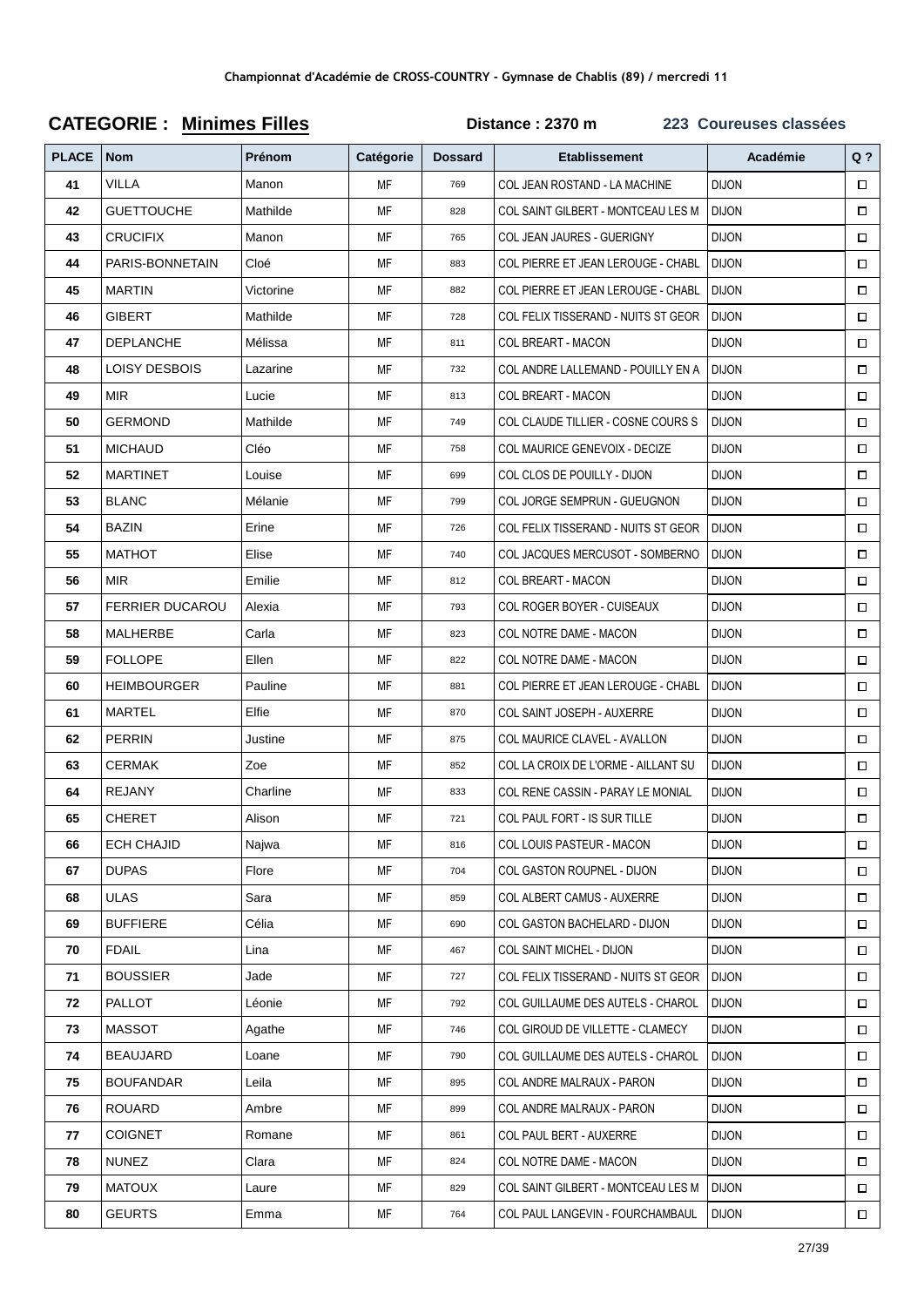| <b>PLACE</b> | <b>Nom</b>        | Prénom    | Catégorie | <b>Dossard</b> | <b>Etablissement</b>                | Académie     | $Q$ ?  |
|--------------|-------------------|-----------|-----------|----------------|-------------------------------------|--------------|--------|
| 81           | <b>BRET</b>       | Laurelyne | MF        | 817            | COL SAINT EXUPERY - MACON           | <b>DIJON</b> | $\Box$ |
| 82           | <b>MARYNIAK</b>   | Sylinda   | MF        | 681            | COL LA CROIX DES SARRASINS - AUXON  | <b>DIJON</b> | $\Box$ |
| 83           | <b>KORAL</b>      | Ysalyne   | MF        | 770            | COL DU HAUT MORVAN - MONTSAUCHE     | <b>DIJON</b> | $\Box$ |
| 84           | <b>BOURGEOIS</b>  | Elise     | MF        | 706            | COL SAINT JOSEPH - DIJON            | <b>DIJON</b> | $\Box$ |
| 85           | DA EIRA           | Marine    | МF        | 826            | LYC HENRI PARRIAT - MONTCEAU LES M  | <b>DIJON</b> | $\Box$ |
| 86           | <b>RIZARD</b>     | Pauline   | МF        | 834            | COL RENE CASSIN - PARAY LE MONIAL   | <b>DIJON</b> | $\Box$ |
| 87           | <b>VILLEMIN</b>   | Honorine  | МF        | 871            | COL SAINT JOSEPH - AUXERRE          | <b>DIJON</b> | $\Box$ |
| 88           | <b>COLIN</b>      | Zoë       | MF        | 707            | COL SAINT JOSEPH - DIJON            | <b>DIJON</b> | $\Box$ |
| 89           | <b>BARD</b>       | Clara     | МF        | 830            | COL RENE CASSIN - PARAY LE MONIAL   | <b>DIJON</b> | $\Box$ |
| 90           | PERDRISET         | Sarah     | MF        | 682            | COL LA CROIX DES SARRASINS - AUXON  | <b>DIJON</b> | $\Box$ |
| 91           | LANDRÉ            | Fanny     | МF        | 806            | COL LA CROIX MENEE - LE CREUSOT     | <b>DIJON</b> | $\Box$ |
| 92           | <b>MAKAREWICZ</b> | Marine    | MF        | 919            | COL PIERRE LAROUSSE - TOUCY         | <b>DIJON</b> | $\Box$ |
| 93           | <b>GRUHIER</b>    | Capucine  | MF        | 916            | <b>COL ABEL MINARD - TONNERRE</b>   | <b>DIJON</b> | $\Box$ |
| 94           | <b>SIMONET</b>    | Jeanne    | МF        | 844            | COL EN FLEURETTE - ST GENGOUX LE    | <b>DIJON</b> | $\Box$ |
| 95           | <b>MARTINEL</b>   | Dina      | MF        | 854            | COL LA CROIX DE L'ORME - AILLANT SU | <b>DIJON</b> | $\Box$ |
| 96           | CHAGOT-MILAN      | Méliloane | MF        | 814            | <b>COL LOUIS PASTEUR - MACON</b>    | <b>DIJON</b> | $\Box$ |
| 97           | COURAGEOT         | Axelle    | МF        | 815            | COL LOUIS PASTEUR - MACON           | <b>DIJON</b> | $\Box$ |
| 98           | TRIBOLLET         | Emma      | МF        | 1475           | COL PIERRE PAUL PRUD'HON - CLUNY    | <b>DIJON</b> | $\Box$ |
| 99           | <b>CHALIER</b>    | Oceane    | MF        | 918            | COL PIERRE LAROUSSE - TOUCY         | <b>DIJON</b> | $\Box$ |
| 100          | <b>HENRIETTE</b>  | Lola      | MF        | 848            | COL NICOLAS COPERNIC - ST VALLIER   | <b>DIJON</b> | $\Box$ |
| 101          | CARLE             | Lucie     | MF        | 715            | COL SAINT MICHEL - DIJON            | <b>DIJON</b> | $\Box$ |
| 102          | <b>GAUTHIER</b>   | Lilou     | MF        | 755            | COL MAURICE GENEVOIX - DECIZE       | <b>DIJON</b> | $\Box$ |
| 103          | <b>FRANCOIS</b>   | Lou       | МF        | 847            | COL NICOLAS COPERNIC - ST VALLIER   | <b>DIJON</b> | $\Box$ |
| 104          | <b>SYGROVES</b>   | Suzanne   | MF        | 884            | COL PIERRE ET JEAN LEROUGE - CHABL  | <b>DIJON</b> | $\Box$ |
| 105          | DILLAR MAZURAK    | Valentine | MF        | 748            | COL CLAUDE TILLIER - COSNE COURS S  | <b>DIJON</b> | $\Box$ |
| 106          | <b>GERMAIN</b>    | Cloé      | МF        | 738            | COL JACQUES MERCUSOT - SOMBERNO     | <b>DIJON</b> | $\Box$ |
| 107          | CARCANO           | Emma      | МF        | 694            | COL CLOS DE POUILLY - DIJON         | <b>DIJON</b> | $\Box$ |
| 108          | <b>PICART</b>     | Justine   | MF        | 767            | COL JEAN JAURES - GUERIGNY          | <b>DIJON</b> | $\Box$ |
| 109          | <b>BOUDOT</b>     | Enéa      | MF        | 742            | COL BIBRACTE - CHATEAU CHINON VILL  | <b>DIJON</b> | $\Box$ |
| 110          | <b>LEQUIN</b>     | Lucie     | MF        | 712            | COL SAINT JOSEPH - DIJON            | <b>DIJON</b> | $\Box$ |
| 111          | GARDET            | Enola     | MF        | 915            | COL ABEL MINARD - TONNERRE          | <b>DIJON</b> | $\Box$ |
| 112          | GHEZLI            | Julia     | MF        | 897            | <b>COL ANDRE MALRAUX - PARON</b>    | <b>DIJON</b> | $\Box$ |
| 113          | <b>GIRARDOT</b>   | Laurine   | МF        | 807            | COL HENRI VINCENOT - LOUHANS        | <b>DIJON</b> | $\Box$ |
| 114          | <b>ROCHEDIEU</b>  | Chloé     | МF        | 841            | COL ROGER VAILLAND - SANVIGNES LE   | <b>DIJON</b> | $\Box$ |
| 115          | <b>KRUMEICH</b>   | Anouk     | MF        | 722            | COL PAUL FORT - IS SUR TILLE        | <b>DIJON</b> | $\Box$ |
| 116          | <b>BRINGER</b>    | Jade      | MF        | 720            | COL PAUL FORT - IS SUR TILLE        | <b>DIJON</b> | $\Box$ |
| 117          | <b>DOUHERET</b>   | Lea       | MF        | 846            | COL NICOLAS COPERNIC - ST VALLIER   | <b>DIJON</b> | $\Box$ |
| 118          | AUFRAND           | Louise    | МF        | 810            | <b>COL BREART - MACON</b>           | <b>DIJON</b> | $\Box$ |
| 119          | <b>MATHIS</b>     | Ana       | MF        | 700            | COL CLOS DE POUILLY - DIJON         | <b>DIJON</b> | $\Box$ |
| 120          | <b>BAUER</b>      | Jeanne    | MF        | 827            | COL SAINT GILBERT - MONTCEAU LES M  | <b>DIJON</b> | $\Box$ |

# **CATEGORIE : Minimes Filles**

Distance: 2370 m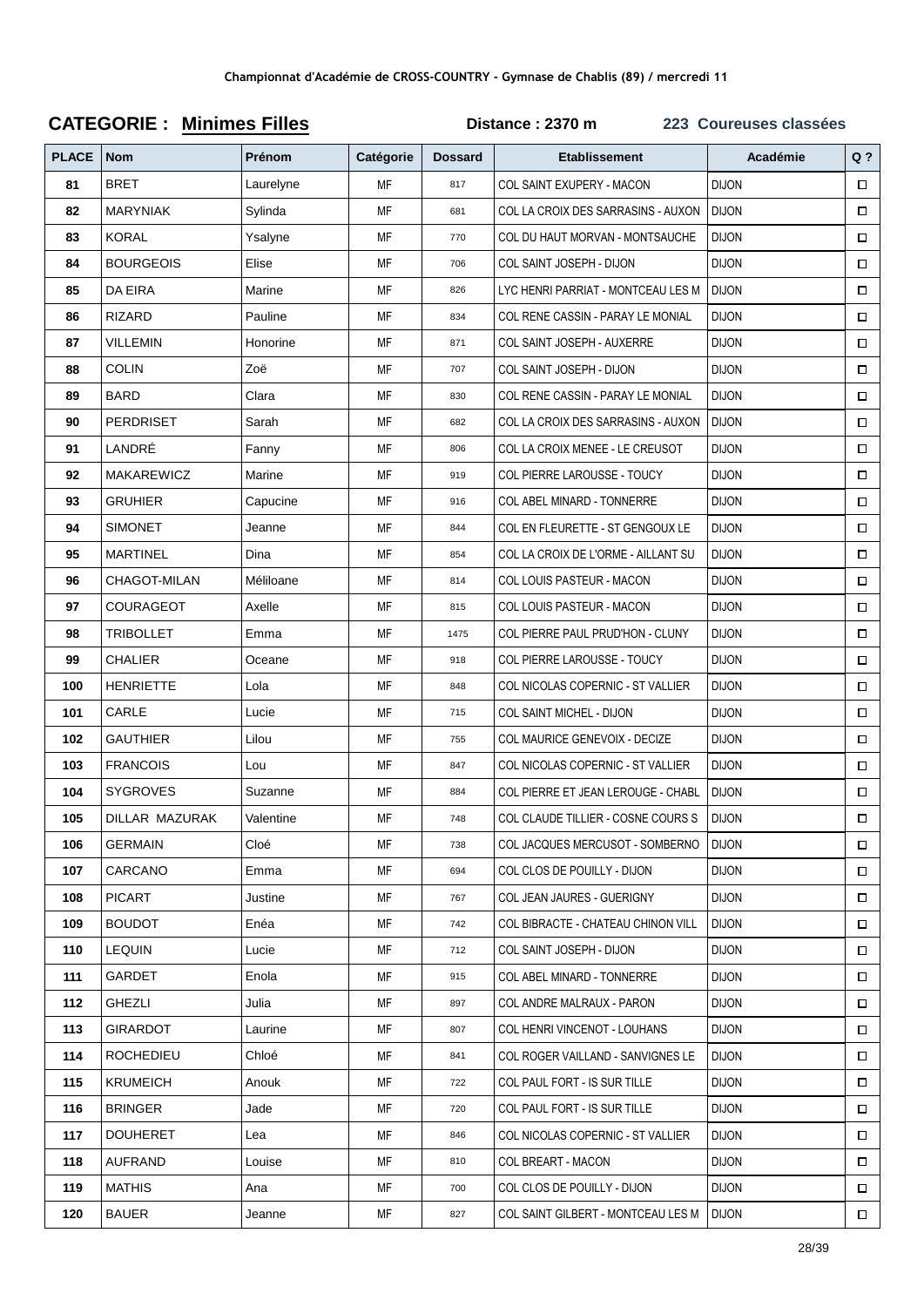| <b>PLACE</b> | <b>Nom</b>         | Prénom         | Catégorie | <b>Dossard</b> | <b>Etablissement</b>                | Académie     | $Q$ ?  |
|--------------|--------------------|----------------|-----------|----------------|-------------------------------------|--------------|--------|
| 121          | <b>PERNOT</b>      | Coline         | MF        | 734            | COL ANDRE LALLEMAND - POUILLY EN A  | <b>DIJON</b> | $\Box$ |
| 122          | <b>BERNARDOT</b>   | Lola           | МF        | 703            | COL JEAN PHILIPPE RAMEAU - DIJON    | <b>DIJON</b> | $\Box$ |
| 123          | VALET              | Mathilde       | МF        | 714            | COL SAINT JOSEPH - DIJON            | <b>DIJON</b> | $\Box$ |
| 124          | <b>REGO</b>        | Romane         | МF        | 898            | COL ANDRE MALRAUX - PARON           | <b>DIJON</b> | $\Box$ |
| 125          | <b>BAILLY</b>      | Lyna           | МF        | 787            | COL JEAN VILAR - CHALON SUR SAONE   | <b>DIJON</b> | $\Box$ |
| 126          | <b>KOURTEV</b>     | Léa            | MF        | 864            | <b>COL PAUL BERT - AUXERRE</b>      | <b>DIJON</b> | $\Box$ |
| 127          | <b>RACHIDI</b>     | Ilyane         | MF        | 901            | COL MONTPEZAT - SENS                | <b>DIJON</b> | □      |
| 128          | LEMAIRE            | Joanna         | МF        | 853            | COL LA CROIX DE L'ORME - AILLANT SU | <b>DIJON</b> | $\Box$ |
| 129          | <b>ROYER</b>       | Alisson        | MF        | 785            | COL FERDINAND SARRIEN - BOURBON L   | <b>DIJON</b> | $\Box$ |
| 130          | LAGNEAU            | Flora          | МF        | 739            | COL JACQUES MERCUSOT - SOMBERNO     | <b>DIJON</b> | $\Box$ |
| 131          | <b>METENIER</b>    | Solene         | МF        | 791            | COL GUILLAUME DES AUTELS - CHAROL   | <b>DIJON</b> | $\Box$ |
| 132          | <b>CALMARD</b>     | Mae            | МF        | 821            | COL NOTRE DAME - MACON              | <b>DIJON</b> | $\Box$ |
| 133          | <b>NICOLAS</b>     | Marie          | MF        | 865            | COL PAUL BERT - AUXERRE             | <b>DIJON</b> | $\Box$ |
| 134          | <b>BERTHIER</b>    | Agathe         | МF        | 796            | COL JULES FERRY - GENELARD          | <b>DIJON</b> | $\Box$ |
| 135          | <b>EVRAT</b>       | Lucie          | МF        | 766            | COL JEAN JAURES - GUERIGNY          | <b>DIJON</b> | П      |
| 136          | MINANGOY-CARETT    | Lea            | MF        | 747            | COL GIROUD DE VILLETTE - CLAMECY    | <b>DIJON</b> | $\Box$ |
| 137          | <b>FORNAROLI</b>   | Laure          | МF        | 908            | COL JEAN BERTIN - ST GEORGES SUR B  | <b>DIJON</b> | $\Box$ |
| 138          | <b>THOBOIS</b>     | Marie madelein | MF        | 835            | COL RENE CASSIN - PARAY LE MONIAL   | <b>DIJON</b> | $\Box$ |
| 139          | LACOSTE            | Sidonie        | MF        | 1483           | COL PIERRE PAUL PRUD'HON - CLUNY    | <b>DIJON</b> | $\Box$ |
| 140          | <b>GIBOULET</b>    | Laly           | МF        | 687            | COL LA CHAMPAGNE - GEVREY CHAMB     | <b>DIJON</b> | $\Box$ |
| 141          | AUGEARD            | Flavie         | МF        | 717            | COL ANDRE MALRAUX - DIJON           | <b>DIJON</b> | $\Box$ |
| 142          | <b>KWASNIEWSKI</b> | Lauriane       | MF        | 774            | COL LES ALLIERES - ST PIERRE LE MOU | <b>DIJON</b> | $\Box$ |
| 143          | <b>JACQUEMARD</b>  | Romane         | МF        | 909            | COL JEAN BERTIN - ST GEORGES SUR B  | <b>DIJON</b> | $\Box$ |
| 144          | <b>MONCHAUD</b>    | Syane          | МF        | 692            | COL GASTON BACHELARD - DIJON        | <b>DIJON</b> | $\Box$ |
| 145          | REIZER             | Patrycja       | MF        | 702            | COL CLOS DE POUILLY - DIJON         | <b>DIJON</b> | $\Box$ |
| 146          | <b>LIMOGES</b>     | Lilou          | МF        | 874            | COL MAURICE CLAVEL - AVALLON        | <b>DIJON</b> | $\Box$ |
| 147          | <b>VERDONCK</b>    | Florène        | МF        | 885            | COL JEAN ROCH COIGNET - COURSON L   | <b>DIJON</b> | □      |
| 148          | FAVRE-FELIX        | Leïa           | МF        | 686            | COL LA CHAMPAGNE - GEVREY CHAMB     | <b>DIJON</b> | □      |
| 149          | <b>COSSON</b>      | Chloé          | MF        | 922            | COL GASTON RAMON - VILLENEUVE L A   | <b>DIJON</b> | $\Box$ |
| 150          | <b>GORASSINI</b>   | Clara          | МF        | 843            | COL EN FLEURETTE - ST GENGOUX LE    | <b>DIJON</b> | □      |
| 151          | <b>STEINBRUNN</b>  | Emma           | МF        | 719            | COL ANDRE MALRAUX - DIJON           | <b>DIJON</b> | 0      |
| 152          | <b>BAUDIN</b>      | Louise         | МF        | 825            | LYC HENRI PARRIAT - MONTCEAU LES M  | <b>DIJON</b> | $\Box$ |
| 153          | <b>WACRENIER</b>   | Oriane         | МF        | 900            | COL ANDRE MALRAUX - PARON           | <b>DIJON</b> | $\Box$ |
| 154          | <b>MAUPAS</b>      | Faustine       | МF        | 783            | COL FERDINAND SARRIEN - BOURBON L   | <b>DIJON</b> | 0      |
| 155          | <b>FAUSSONE</b>    | Nina           | МF        | 880            | COL PIERRE ET JEAN LEROUGE - CHABL  | <b>DIJON</b> | $\Box$ |
| 156          | <b>METAIS</b>      | Betty          | МF        | 855            | COL LA CROIX DE L'ORME - AILLANT SU | <b>DIJON</b> | $\Box$ |
| 157          | <b>CHATER</b>      | Marie-gabriell | МF        | 872            | COL JEANNE D'ARC - AVALLON          | <b>DIJON</b> | $\Box$ |
| 158          | KOLLAKOWSKI        | Eva            | МF        | 730            | COL ANDRE LALLEMAND - POUILLY EN A  | <b>DIJON</b> | $\Box$ |
| 159          | LATRASSE           | Ninon          | МF        | 745            | COL GIROUD DE VILLETTE - CLAMECY    | <b>DIJON</b> | $\Box$ |
| 160          | LAMASSE            | Ludivine       | MF        | 876            | COL PARC DES CHAUMES - AVALLON      | <b>DIJON</b> | $\Box$ |

## **CATEGORIE: Minimes Filles**

Distance: 2370 m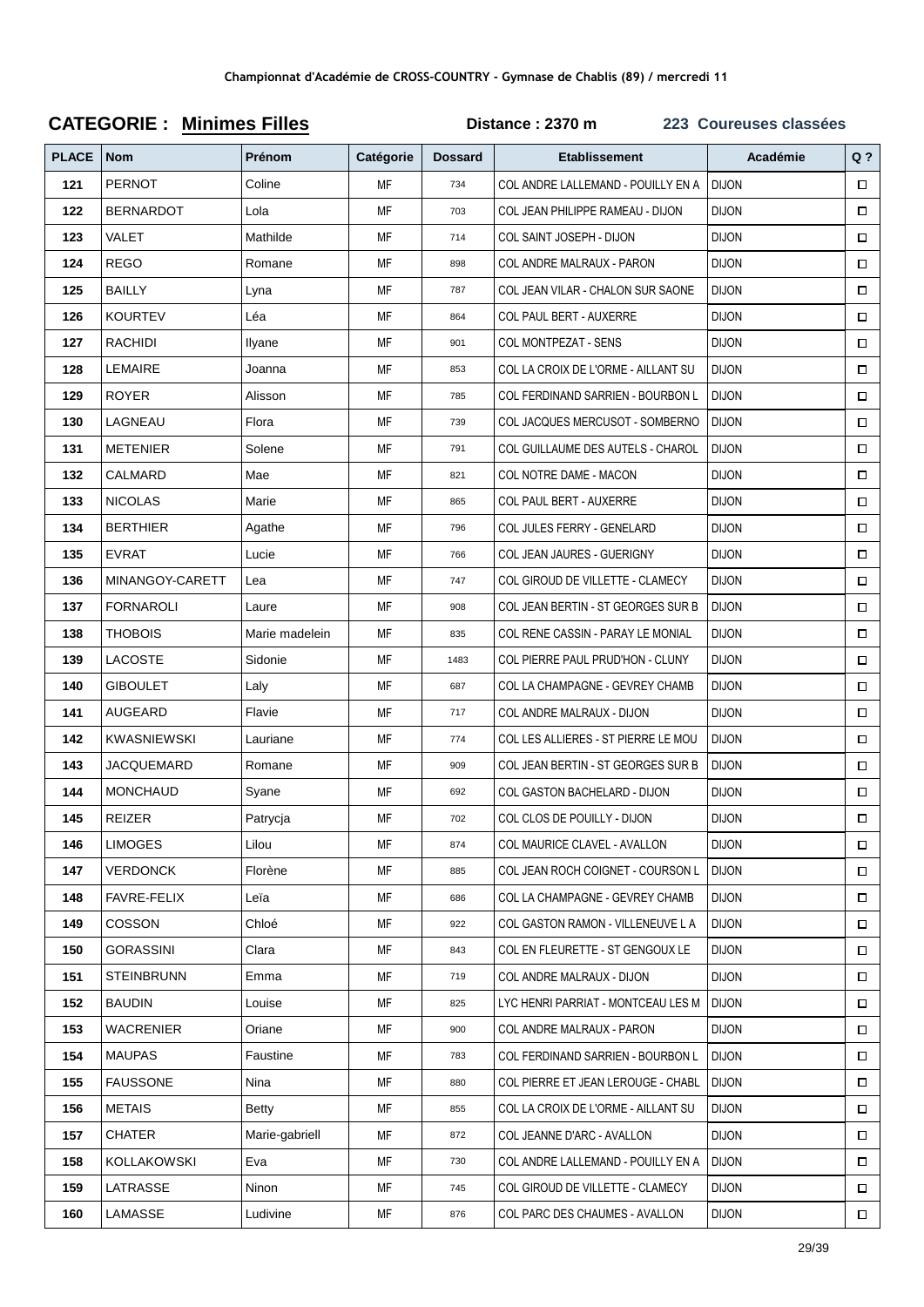| <b>PLACE</b> | <b>Nom</b>             | Prénom    | Catégorie | <b>Dossard</b> | <b>Etablissement</b>                | Académie     | $Q$ ?  |
|--------------|------------------------|-----------|-----------|----------------|-------------------------------------|--------------|--------|
| 161          | <b>RAMBERT</b>         | Lola      | МF        | 772            | COL LES DEUX RIVIERES - MOULINS EN  | <b>DIJON</b> | $\Box$ |
| 162          | <b>PILATO</b>          | Nora      | MF        | 735            | COL ANDRE LALLEMAND - POUILLY EN A  | <b>DIJON</b> | $\Box$ |
| 163          | <b>ROUGIEUX</b>        | Lilou     | МF        | 713            | COL SAINT JOSEPH - DIJON            | <b>DIJON</b> | $\Box$ |
| 164          | SELLIER                | Charlotte | МF        | 856            | COL LA CROIX DE L'ORME - AILLANT SU | <b>DIJON</b> | $\Box$ |
| 165          | <b>BENETON</b>         | Zoeline   | MF        | 736            | COL JACQUES MERCUSOT - SOMBERNO     | <b>DIJON</b> | $\Box$ |
| 166          | <b>THOMAS</b>          | Noelie    | МF        | 877            | COL PHILIPPE COUSTEAU - BRIENON SU  | <b>DIJON</b> | $\Box$ |
| 167          | <b>CIDERE</b>          | Marion    | МF        | 832            | COL RENE CASSIN - PARAY LE MONIAL   | <b>DIJON</b> | $\Box$ |
| 168          | LEBAS                  | Manon     | МF        | 912            | COL COLETTE - ST SAUVEUR PUISAYE    | <b>DIJON</b> | $\Box$ |
| 169          | QUERE                  | Alizée    | МF        | 778            | COL JEAN ARNOLET - ST SAULGE        | <b>DIJON</b> | $\Box$ |
| 170          | <b>LEMOINE</b>         | Francine  | МF        | 771            | COL LES DEUX RIVIERES - MOULINS EN  | <b>DIJON</b> | $\Box$ |
| 171          | <b>BUISSON</b>         | Lea       | МF        | 724            | COL LAZARE CARNOT - NOLAY           | <b>DIJON</b> | $\Box$ |
| 172          | PEYRABOUT              | llame     | МF        | 840            | COL ROGER VAILLAND - SANVIGNES LE   | <b>DIJON</b> | $\Box$ |
| 173          | LAJOYE                 | Clara     | МF        | 698            | COL CLOS DE POUILLY - DIJON         | <b>DIJON</b> | $\Box$ |
| 174          | <b>GUILLAUME SAGE</b>  | Baya      | МF        | 789            | COL JEAN VILAR - CHALON SUR SAONE   | <b>DIJON</b> | $\Box$ |
| 175          | STIOT                  | Juliette  | МF        | 753            | COL RENE CASSIN - COSNE COURS SUR   | <b>DIJON</b> | $\Box$ |
| 176          | <b>BODOIGNET</b>       | Coline    | МF        | 831            | COL RENE CASSIN - PARAY LE MONIAL   | <b>DIJON</b> | $\Box$ |
| 177          | <b>PUJAT</b>           | Mélanie   | MF        | 913            | COL COLETTE - ST SAUVEUR PUISAYE    | <b>DIJON</b> | $\Box$ |
| 178          | <b>AVIDOS</b>          | Lilou     | МF        | 795            | COL JULES FERRY - GENELARD          | <b>DIJON</b> | $\Box$ |
| 179          | SALA                   | Lucie     | MF        | 866            | COL PAUL BERT - AUXERRE             | <b>DIJON</b> | $\Box$ |
| 180          | <b>BASSET</b>          | Emilie    | МF        | 798            | COL JORGE SEMPRUN - GUEUGNON        | <b>DIJON</b> | $\Box$ |
| 181          | <b>RICHEZ</b>          | Jeanne    | МF        | 894            | COL MILES DE NOYERS - NOYERS        | <b>DIJON</b> | $\Box$ |
| 182          | <b>CHIARUZZI</b>       | Lucie     | МF        | 751            | COL RENE CASSIN - COSNE COURS SUR   | <b>DIJON</b> | $\Box$ |
| 183          | <b>ILIC</b>            | Sofia     | МF        | 863            | <b>COL PAUL BERT - AUXERRE</b>      | <b>DIJON</b> | $\Box$ |
| 184          | PERRIN LHERMITT        | Fantine   | МF        | 893            | COL MILES DE NOYERS - NOYERS        | <b>DIJON</b> | $\Box$ |
| 185          | VILLETTE               | Laurine   | МF        | 809            | COL HENRI VINCENOT - LOUHANS        | <b>DIJON</b> | $\Box$ |
| 186          | DE FREIXO              | Alizee    | МF        | 709            | COL SAINT JOSEPH - DIJON            | <b>DIJON</b> | $\Box$ |
| 187          | DELILLE RAVETTO        | Gabrielle | МF        | 710            | COL SAINT JOSEPH - DIJON            | <b>DIJON</b> | $\Box$ |
| 188          | <b>CHARDONNET MERE</b> | Candice   | МF        | 743            | COL BIBRACTE - CHATEAU CHINON VILL  | <b>DIJON</b> | $\Box$ |
| 189          | <b>PRETTO</b>          | Camille   | MF        | 808            | COL HENRI VINCENOT - LOUHANS        | <b>DIJON</b> | $\Box$ |
| 190          | DEGRAVE                | Victoire  | МF        | 773            | COL LES ALLIERES - ST PIERRE LE MOU | <b>DIJON</b> | $\Box$ |
| 191          | <b>RIBOLI</b>          | Apolline  | МF        | 760            | COL MAURICE GENEVOIX - DECIZE       | <b>DIJON</b> | $\Box$ |
| 192          | <b>POMMERY</b>         | Pénélope  | МF        | 775            | COL LES ALLIERES - ST PIERRE LE MOU | <b>DIJON</b> | $\Box$ |
| 193          | DA SILVA               | Elodie    | МF        | 907            | COL JEAN BERTIN - ST GEORGES SUR B  | <b>DIJON</b> | $\Box$ |
| 194          | LAUVIN                 | Anais     | МF        | 911            | COL JEAN BERTIN - ST GEORGES SUR B  | <b>DIJON</b> | $\Box$ |
| 195          | <b>DUTREMBLE</b>       | Elsa      | MF        | 837            | COL ROGER VAILLAND - SANVIGNES LE   | <b>DIJON</b> | $\Box$ |
| 196          | <b>MERITE</b>          | Camille   | МF        | 718            | COL ANDRE MALRAUX - DIJON           | <b>DIJON</b> | $\Box$ |
| 197          | ROSE                   | Madison   | МF        | 802            | COL JORGE SEMPRUN - GUEUGNON        | <b>DIJON</b> | $\Box$ |
| 198          | LOPEZ                  | Shana     | MF        | 889            | COL SAINT JACQUES - JOIGNY          | <b>DIJON</b> | $\Box$ |
| 199          | <b>PRULIERE</b>        | Léonie    | МF        | 890            | COL SAINT JACQUES - JOIGNY          | <b>DIJON</b> | $\Box$ |
| 200          | LAMORLETTE             | Laura     | MF        | 800            | COL JORGE SEMPRUN - GUEUGNON        | <b>DIJON</b> | $\Box$ |

## **CATEGORIE : Minimes Filles Distance : 2370 m 223 Coureuses classées**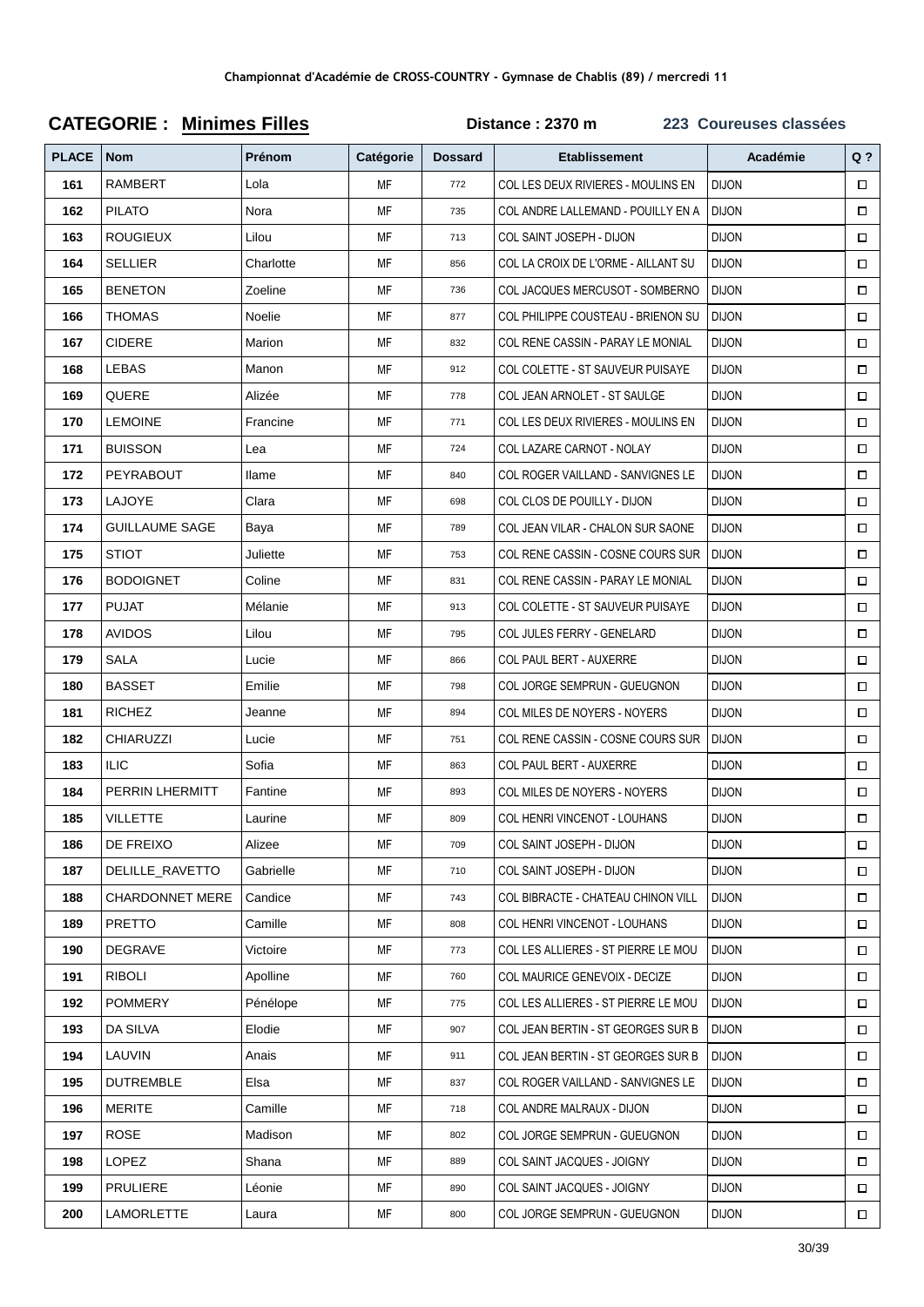| <b>PLACE</b> | <b>Nom</b>             | <b>Prénom</b> | Catégorie | <b>Dossard</b> | <b>Etablissement</b>                    | Académie     | $Q$ ?  |
|--------------|------------------------|---------------|-----------|----------------|-----------------------------------------|--------------|--------|
| 201          | <b>TEIXEIRA</b>        | Eden          | MF        | 803            | COL JORGE SEMPRUN - GUEUGNON            | <b>DIJON</b> | $\Box$ |
| 202          | <b>LETORT</b>          | Laura         | <b>MF</b> | 780            | LP LE MONT CHATELET - VARZY             | <b>DIJON</b> |        |
| 203          | <b>ALLOUCH</b>         | Salma         | <b>MF</b> | 917            | COL PIERRE LAROUSSE - TOUCY             | <b>DIJON</b> | $\Box$ |
| 204          | DIAS DE SOUSA          | Maëlyn        | MF        | 763            | <b>COL PAUL LANGEVIN - FOURCHAMBAUL</b> | <b>DIJON</b> | $\Box$ |
| 205          | DE JESUS               | Chloe         | <b>MF</b> | 805            | COL LA CROIX MENEE - LE CREUSOT         | <b>DIJON</b> | $\Box$ |
| 206          | <b>FONTAINE</b>        | Eva           | MF        | 887            | <b>COL SAINT JACQUES - JOIGNY</b>       | <b>DIJON</b> | $\Box$ |
| 207          | <b>COLAS</b>           | Lucie         | <b>MF</b> | 892            | COL MILES DE NOYERS - NOYERS            | <b>DIJON</b> | $\Box$ |
| 208          | DE BEAUFORT            | Claire        | MF        | 708            | COL SAINT JOSEPH - DIJON                | <b>DIJON</b> | $\Box$ |
| 209          | <b>MARQUIS</b>         | Lilou         | <b>MF</b> | 921            | COL ANDRE LEROI GOURHAN - VERMEN        | <b>DIJON</b> | $\Box$ |
| 210          | DEVAUX--GARENNE        | Inès          | MF        | 886            | <b>COL SAINT JACQUES - JOIGNY</b>       | <b>DIJON</b> |        |
| 211          | YEBOAH                 | Carla         | MF        | 891            | COL SAINT JACQUES - JOIGNY              | <b>DIJON</b> | $\Box$ |
| 212          | PORTE-CHAPUI           | Lily          | MF        | 701            | COL CLOS DE POUILLY - DIJON             | <b>DIJON</b> | $\Box$ |
| 213          | <b>PERRODIN</b>        | Perrine       | <b>MF</b> | 801            | COL JORGE SEMPRUN - GUEUGNON            | <b>DIJON</b> | $\Box$ |
| 214          | <b>BAPT</b>            | Sacha         | MF        | 860            | <b>COL PAUL BERT - AUXERRE</b>          | <b>DIJON</b> | $\Box$ |
| 215          | <b>DEL REY SEGOVIA</b> | Alice         | MF        | 1496           | COL DOCTEUR KUHN - VITTEAUX             | <b>DIJON</b> |        |
| 216          | <b>DARENNE</b>         | Amélie        | <b>MF</b> | 779            | LP LE MONT CHATELET - VARZY             | <b>DIJON</b> | $\Box$ |
| 217          | <b>GENEVOIS</b>        | Coralie       | <b>MF</b> | 838            | COL ROGER VAILLAND - SANVIGNES LE       | <b>DIJON</b> | $\Box$ |
| 218          | <b>COUVE</b>           | Charlotte     | MF        | 752            | COL RENE CASSIN - COSNE COURS SUR       | <b>DIJON</b> | $\Box$ |
| 219          | <b>MINIER</b>          | Louane        | <b>MF</b> | 776            | COL JEAN ARNOLET - ST SAULGE            | <b>DIJON</b> | $\Box$ |
| 220          | <b>MBAREK</b>          | Imen          | MF        | 904            | <b>COL STEPHANE MALLARME - SENS</b>     | <b>DIJON</b> | $\Box$ |
| 221          | <b>CHAISY</b>          | Cléa          | <b>MF</b> | 914            | COL ABEL MINARD - TONNERRE              | <b>DIJON</b> | 0      |
| 222          | <b>CHEVALIER</b>       | Lily          | MF        | 836            | COL ROGER VAILLAND - SANVIGNES LE       | <b>DIJON</b> | $\Box$ |
| 223          | <b>CLAVARON</b>        | Justine       | <b>MF</b> | 896            | COL ANDRE MALRAUX - PARON               | <b>DIJON</b> | $\Box$ |

#### **CATEGORIE : Minimes Filles Distance : 2370 m 223 Coureuses classées**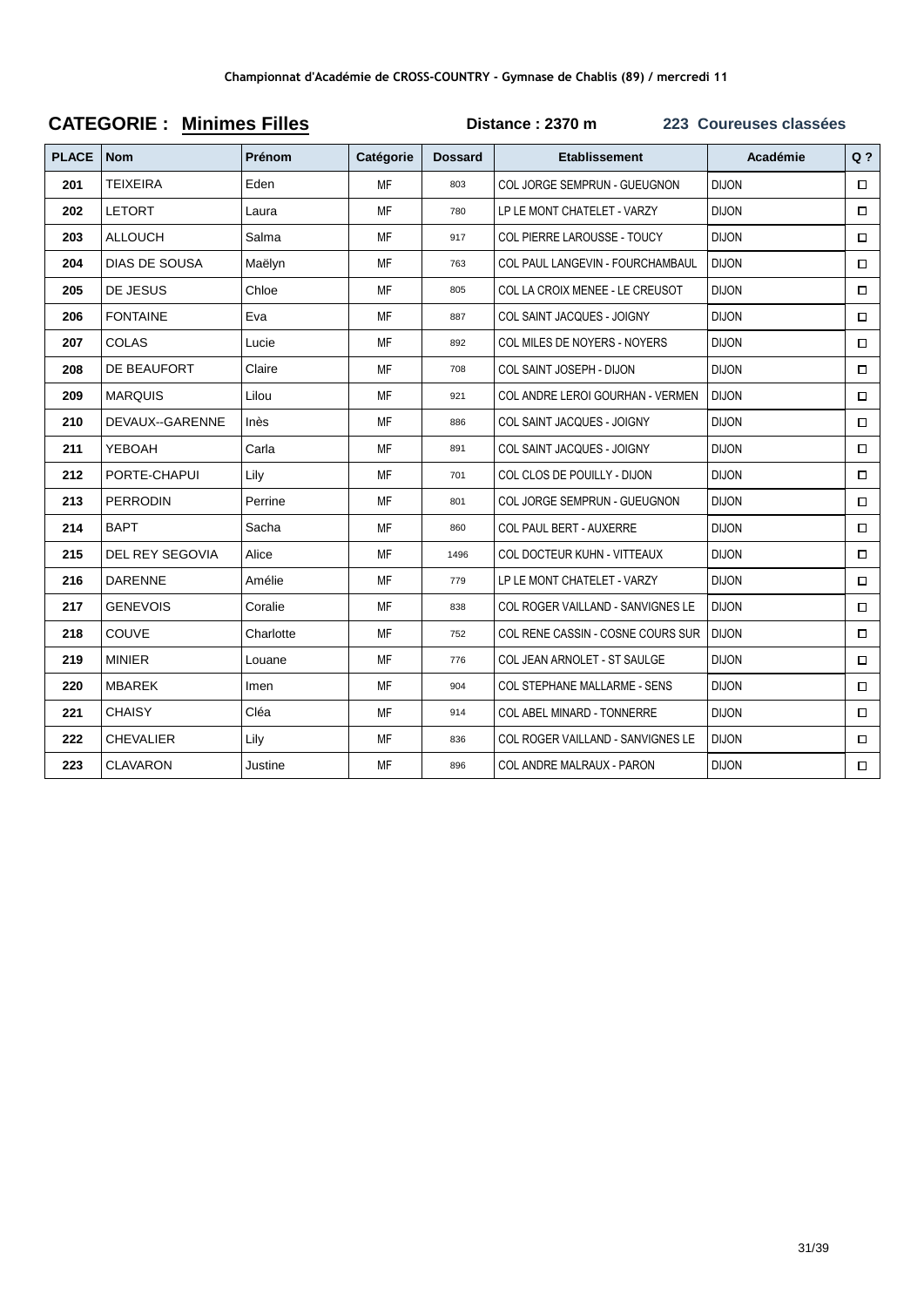| <b>PLACE</b>   | <b>Nom</b>          | Prénom         | Catégorie | <b>Dossard</b> | <b>Etablissement</b>                | Académie     | Q <sub>2</sub> |
|----------------|---------------------|----------------|-----------|----------------|-------------------------------------|--------------|----------------|
| 1              | <b>DURAND</b>       | Théo           | МG        | 512            | COL MAURICE GENEVOIX - DECIZE       | <b>DIJON</b> | $\Box$         |
| $\mathbf{2}$   | <b>FURDERER</b>     | Karl           | МG        | 468            | COL SAINT MICHEL - DIJON            | <b>DIJON</b> | $\Box$         |
| 3              | <b>VENON</b>        | Marius         | МG        | 641            | COL PIERRE ET JEAN LEROUGE - CHABL  | <b>DIJON</b> | $\Box$         |
| 4              | <b>DORET</b>        | Camille        | ΜG        | 484            | COL ANDRE LALLEMAND - POUILLY EN A  | <b>DIJON</b> | $\Box$         |
| 5              | DE MEYERE           | Marius         | MG        | 622            | <b>COL PAUL BERT - AUXERRE</b>      | <b>DIJON</b> | $\Box$         |
| 6              | <b>GUILLET</b>      | Gabin          | МG        | 572            | COL HENRI VINCENOT - LOUHANS        | <b>DIJON</b> | $\Box$         |
| $\overline{7}$ | AMARAL              | Nathan         | МG        | 621            | <b>COL PAUL BERT - AUXERRE</b>      | <b>DIJON</b> | П              |
| 8              | PACQUEAU            | Maxime         | ΜG        | 554            | COL LE DEVOIR - CHALON SUR SAONE    | <b>DIJON</b> | $\Box$         |
| 9              | <b>PATRIS</b>       | Aurelin        | МG        | 454            | COL CLOS DE POUILLY - DIJON         | <b>DIJON</b> | ⊠              |
| 10             | RAPACZ              | <b>Bastien</b> | МG        | 609            | COL NICOLAS COPERNIC - ST VALLIER   | <b>DIJON</b> | ☑              |
| 11             | <b>MERCEY</b>       | Louis          | MG        | 489            | COL ANDRE LALLEMAND - POUILLY EN A  | <b>DIJON</b> | $\Box$         |
| 12             | <b>JOGUET</b>       | Enoal          | МG        | 657            | COL ANDRE MALRAUX - PARON           | <b>DIJON</b> | $\Box$         |
| 13             | <b>FALCON</b>       | Leo            | МG        | 607            | COL NICOLAS COPERNIC - ST VALLIER   | <b>DIJON</b> | ⊠              |
| 14             | <b>NDOJ</b>         | Klaudjo        | МG        | 593            | COL RENE CASSIN - PARAY LE MONIAL   | <b>DIJON</b> | $\Box$         |
| 15             | <b>DUMONT</b>       | Mathieu        | ΜG        | 606            | COL NICOLAS COPERNIC - ST VALLIER   | <b>DIJON</b> | ⊠              |
| 16             | <b>BOUGEANT</b>     | Valentin       | МG        | 654            | COL ANDRE MALRAUX - PARON           | <b>DIJON</b> | $\Box$         |
| 17             | <b>GRIVAULT</b>     | Marius         | MG        | 559            | COL JULES FERRY - GENELARD          | <b>DIJON</b> | $\Box$         |
| 18             | <b>MARCEAU</b>      | Théo           | МG        | 539            | COL LES ALLIERES - ST PIERRE LE MOU | <b>DIJON</b> | $\Box$         |
| 19             | DA CRUZ             | Samuel         | МG        | 639            | COL PIERRE ET JEAN LEROUGE - CHABL  | <b>DIJON</b> | $\Box$         |
| 20             | DANIEL              | Kyllian        | ΜG        | 675            | COL ANDRE LEROI GOURHAN - VERMEN    | <b>DIJON</b> | $\Box$         |
| 21             | <b>DEFONTAINE</b>   | Corentin       | МG        | 450            | COL CLOS DE POUILLY - DIJON         | <b>DIJON</b> | ⊠              |
| 22             | MEYER               | Mathéo         | МG        | 562            | COL JORGE SEMPRUN - GUEUGNON        | <b>DIJON</b> | $\Box$         |
| 23             | <b>DEHAND</b>       | Dan            | MG        | 451            | COL CLOS DE POUILLY - DIJON         | <b>DIJON</b> | N              |
| 24             | DE SOUSA ESCRIB     | Neo            | МG        | 546            | COL SAINT SACREMENT - AUTUN         | <b>DIJON</b> | $\Box$         |
| 25             | <b>MOSCATO</b>      | William        | МG        | 567            | COL CENTRE - LE CREUSOT             | <b>DIJON</b> | $\Box$         |
| 26             | <b>MERLE</b>        | Vincent        | ΜG        | 545            | <b>COL MILITAIRE - AUTUN</b>        | <b>DIJON</b> | □              |
| 27             | <b>VENIANT</b>      | Rodolphe       | ΜG        | 565            | COL JORGE SEMPRUN - GUEUGNON        | <b>DIJON</b> | $\Box$         |
| 28             | <b>HOUGUET</b>      | Marat          | МG        | 479            | COL FELIX TISSERAND - NUITS ST GEOR | <b>DIJON</b> | □              |
| 29             | <b>PETITOT</b>      | Antoine        | МG        | 481            | COL FELIX TISSERAND - NUITS ST GEOR | <b>DIJON</b> | $\Box$         |
| 30             | DUBOIS-DUNILAC      | Jolan          | МG        | 664            | COL JEAN BERTIN - ST GEORGES SUR B  | <b>DIJON</b> | $\Box$         |
| 31             | <b>CLAUDON</b>      | Swann          | МG        | 676            | COL GASTON RAMON - VILLENEUVE L A   | <b>DIJON</b> | $\Box$         |
| 32             | <b>BAGUET</b>       | Eliot          | МG        | 568            | COL LA CROIX MENEE - LE CREUSOT     | <b>DIJON</b> | $\Box$         |
| 33             | CALVEZ              | Erwan          | МG        | 433            | COL LA CROIX DES SARRASINS - AUXON  | <b>DIJON</b> | $\Box$         |
| 34             | <b>NUNES</b>        | Terence        | МG        | 434            | COL LA CROIX DES SARRASINS - AUXON  | <b>DIJON</b> | $\Box$         |
| 35             | <b>VENON</b>        | Pierrot        | МG        | 642            | COL PIERRE ET JEAN LEROUGE - CHABL  | <b>DIJON</b> | $\Box$         |
| 36             | <b>MURA</b>         | Antoine        | МG        | 640            | COL PIERRE ET JEAN LEROUGE - CHABL  | <b>DIJON</b> | $\Box$         |
| 37             | <b>OUDART</b>       | Thomas         | МG        | 507            | COL CLAUDE TILLIER - COSNE COURS S  | <b>DIJON</b> | $\Box$         |
| 38             | <b>ROY</b>          | Lilian         | МG        | 465            | COL SAINT JOSEPH - DIJON            | <b>DIJON</b> | $\Box$         |
| 39             | <b>BOUCHARESSAS</b> | Louis          | МG        | 521            | COL PAUL LANGEVIN - FOURCHAMBAUL    | <b>DIJON</b> | □              |
| 40             | CARTAYRADE-LAUR     | Mateo          | MG        | 531            | COL LES DEUX RIVIERES - MOULINS EN  | <b>DIJON</b> | $\Box$         |

# **CATEGORIE : Minimes Garçons Distance : 4030 m 220 Coureurs classés**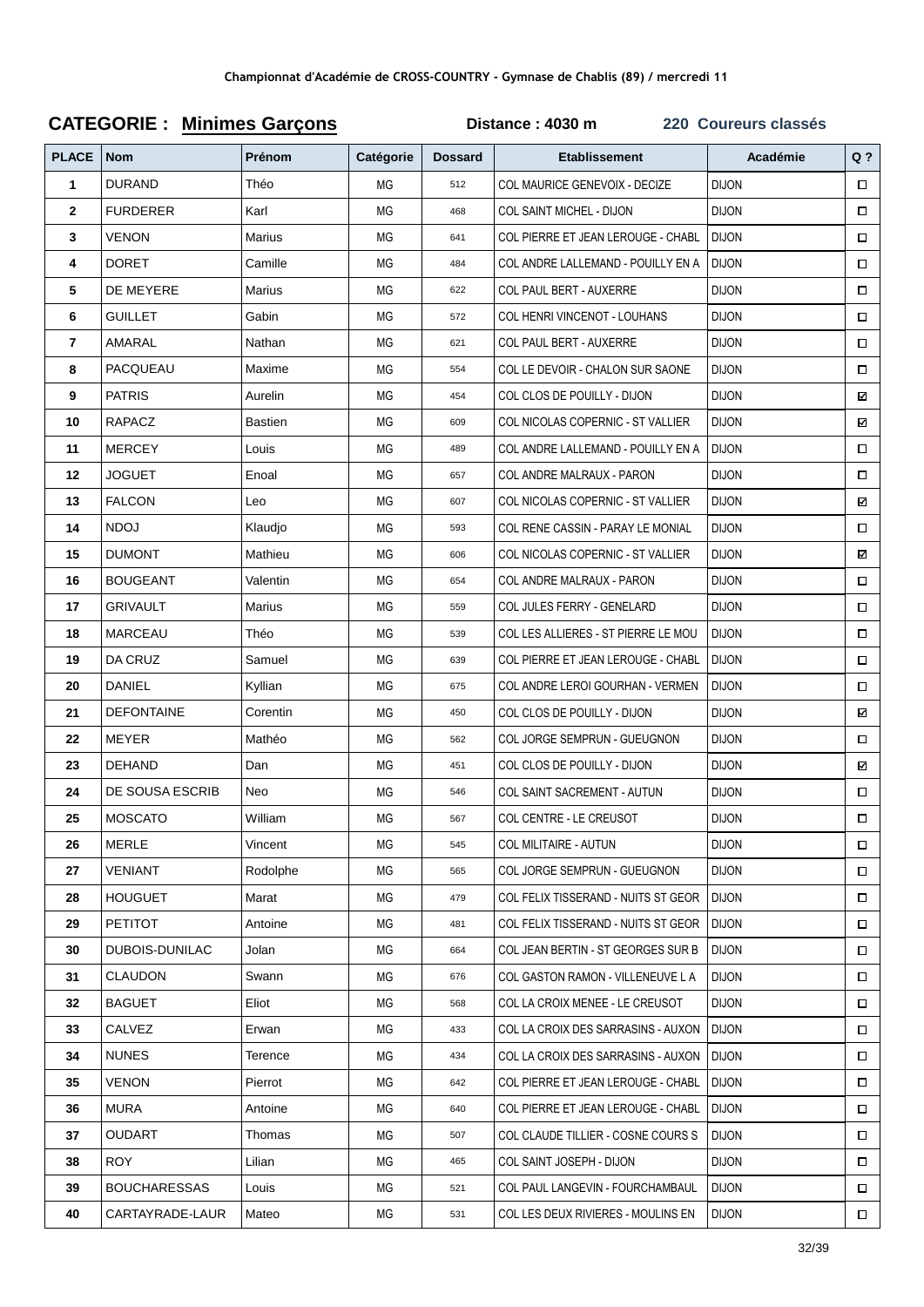| <b>PLACE</b> | <b>Nom</b>             | <b>Prénom</b> | Catégorie | <b>Dossard</b> | <b>Etablissement</b>                  | Académie     | Q <sub>2</sub> |
|--------------|------------------------|---------------|-----------|----------------|---------------------------------------|--------------|----------------|
| 41           | LE LAY                 | Yanis         | ΜG        | 463            | COL SAINT JOSEPH - DIJON              | <b>DIJON</b> | $\Box$         |
| 42           | <b>GAUVENET</b>        | Antonin       | МG        | 452            | COL CLOS DE POUILLY - DIJON           | <b>DIJON</b> | $\Box$         |
| 43           | <b>NAIGEON</b>         | Adrien        | ΜG        | 440            | COL LA CHAMPAGNE - GEVREY CHAMB       | <b>DIJON</b> | $\Box$         |
| 44           | CHANLIAU               | Luka          | ΜG        | 449            | COL CLOS DE POUILLY - DIJON           | <b>DIJON</b> | $\Box$         |
| 45           | <b>SOSNOWSKI</b>       | Paul          | MG        | 616            | COL LA CROIX DE L'ORME - AILLANT SU   | <b>DIJON</b> | $\Box$         |
| 46           | <b>AOUIDAT</b>         | Nael          | МG        | 474            | <b>COL PAUL FORT - IS SUR TILLE</b>   | <b>DIJON</b> | $\Box$         |
| 47           | GORDAT                 | Eliott        | МG        | 608            | COL NICOLAS COPERNIC - ST VALLIER     | <b>DIJON</b> | П              |
| 48           | <b>PERRIER</b>         | Mathis        | ΜG        | 517            | COL MAURICE GENEVOIX - DECIZE         | <b>DIJON</b> | $\Box$         |
| 49           | <b>MONTEIRO</b>        | Louis         | ΜG        | 620            | COL ALBERT CAMUS - AUXERRE            | <b>DIJON</b> | $\Box$         |
| 50           | <b>AUDOIN</b>          | Tao           | ΜG        | 497            | COL BORIS VIAN - TALANT               | <b>DIJON</b> | $\Box$         |
| 51           | <b>JOLY-PRAT</b>       | Mathis        | <b>MG</b> | 476            | COL PAUL FORT - IS SUR TILLE          | <b>DIJON</b> | $\Box$         |
| 52           | <b>EDOUARD</b>         | Daryl         | МG        | 624            | <b>COL PAUL BERT - AUXERRE</b>        | <b>DIJON</b> | $\Box$         |
| 53           | <b>DESPRES</b>         | Jules         | МG        | 630            | COL SAINT JOSEPH - AUXERRE            | <b>DIJON</b> | $\Box$         |
| 54           | <b>FRANCOIS</b>        | Léo           | МG        | 492            | COL JACQUES MERCUSOT - SOMBERNO       | <b>DIJON</b> | □              |
| 55           | <b>BRIDAULT-MOUGIN</b> | Evann         | ΜG        | 448            | COL CLOS DE POUILLY - DIJON           | <b>DIJON</b> | $\Box$         |
| 56           | <b>FOUILLEUL</b>       | Maxence       | <b>MG</b> | 672            | <b>COL PIERRE LAROUSSE - TOUCY</b>    | <b>DIJON</b> | $\Box$         |
| 57           | SPRINGARD              | Simon         | <b>MG</b> | 473            | COL ANDRE MALRAUX - DIJON             | <b>DIJON</b> | $\Box$         |
| 58           | <b>CHATTENET</b>       | Leo           | МG        | 498            | COL BORIS VIAN - TALANT               | <b>DIJON</b> | $\Box$         |
| 59           | <b>GOUBELET</b>        | Zacharia      | МG        | 469            | COL SAINT MICHEL - DIJON              | <b>DIJON</b> | □              |
| 60           | <b>BODET</b>           | Arthur        | ΜG        | 590            | COL RENE CASSIN - PARAY LE MONIAL     | <b>DIJON</b> | $\Box$         |
| 61           | <b>GENEIX</b>          | Thomas        | МG        | 611            | COL EN BAGATELLE - TOURNUS            | <b>DIJON</b> | $\Box$         |
| 62           | <b>MEDJEBEUR</b>       | Omar          | ΜG        | 584            | COL NOTRE DAME - MACON                | <b>DIJON</b> | $\Box$         |
| 63           | <b>SCHUMMER</b>        | Lucas         | MG        | 444            | LYC CHARLES DE GAULLE - DIJON         | <b>DIJON</b> | $\Box$         |
| 64           | <b>GOUGNOT</b>         | Timothee      | МG        | 653            | COL MILES DE NOYERS - NOYERS          | <b>DIJON</b> | $\Box$         |
| 65           | <b>FRONT</b>           | Enzo          | MG        | 613            | COL LA CROIX DE L'ORME - AILLANT SU   | <b>DIJON</b> | $\Box$         |
| 66           | LEGENDRE               | Maxime        | ΜG        | 650            | <b>COL JACQUES PREVERT - MIGENNES</b> | <b>DIJON</b> | 0              |
| 67           | <b>JACOB</b>           | Tom           | МG        | 470            | <b>COL SAINT MICHEL - DIJON</b>       | <b>DIJON</b> | $\Box$         |
| 68           | <b>RATTON</b>          | Louis         | ΜG        | 442            | COL FONTAINE DES DUCS - CHATILLON     | <b>DIJON</b> | $\Box$         |
| 69           | <b>SOARES</b>          | Mathis        | МG        | 455            | COL CLOS DE POUILLY - DIJON           | <b>DIJON</b> | $\Box$         |
| 70           | CAILLOU                | Gauvin        | МG        | 644            | COL SAINT JACQUES - JOIGNY            | <b>DIJON</b> | $\Box$         |
| 71           | <b>GRANSEIGNE--RAN</b> | Tom           | ΜG        | 648            | COL SAINT JACQUES - JOIGNY            | <b>DIJON</b> | $\Box$         |
| 72           | <b>SEIGNOT</b>         | Mathéo        | МG        | 629            | COL PAUL BERT - AUXERRE               | <b>DIJON</b> | $\Box$         |
| 73           | <b>HAUTIER</b>         | Adam          | МG        | 494            | COL JACQUES MERCUSOT - SOMBERNO       | <b>DIJON</b> | $\Box$         |
| 74           | <b>BENOIT</b>          | Florian       | ΜG        | 483            | COL ANDRE LALLEMAND - POUILLY EN A    | <b>DIJON</b> | $\Box$         |
| 75           | <b>OLID</b>            | Rodrigue      | МG        | 447            | COL GASTON BACHELARD - DIJON          | <b>DIJON</b> | $\Box$         |
| 76           | <b>PROST</b>           | Joannes       | МG        | 573            | COL HENRI VINCENOT - LOUHANS          | <b>DIJON</b> | $\Box$         |
| 77           | <b>DELUËGUE</b>        | Gaspar        | МG        | 582            | COL NOTRE DAME - MACON                | <b>DIJON</b> | $\Box$         |
| 78           | GAY                    | Maxence       | МG        | 453            | COL CLOS DE POUILLY - DIJON           | <b>DIJON</b> | $\Box$         |
| 79           | <b>LECOLLE</b>         | Jules         | МG        | 666            | COL JEAN BERTIN - ST GEORGES SUR B    | <b>DIJON</b> | □              |
| 80           | RHALEM-AHMED           | Elias         | $MG$      | 628            | COL PAUL BERT - AUXERRE               | <b>DIJON</b> | $\Box$         |

# **CATEGORIE : Minimes Garçons**

Distance: 4030 m

220 Coureurs classés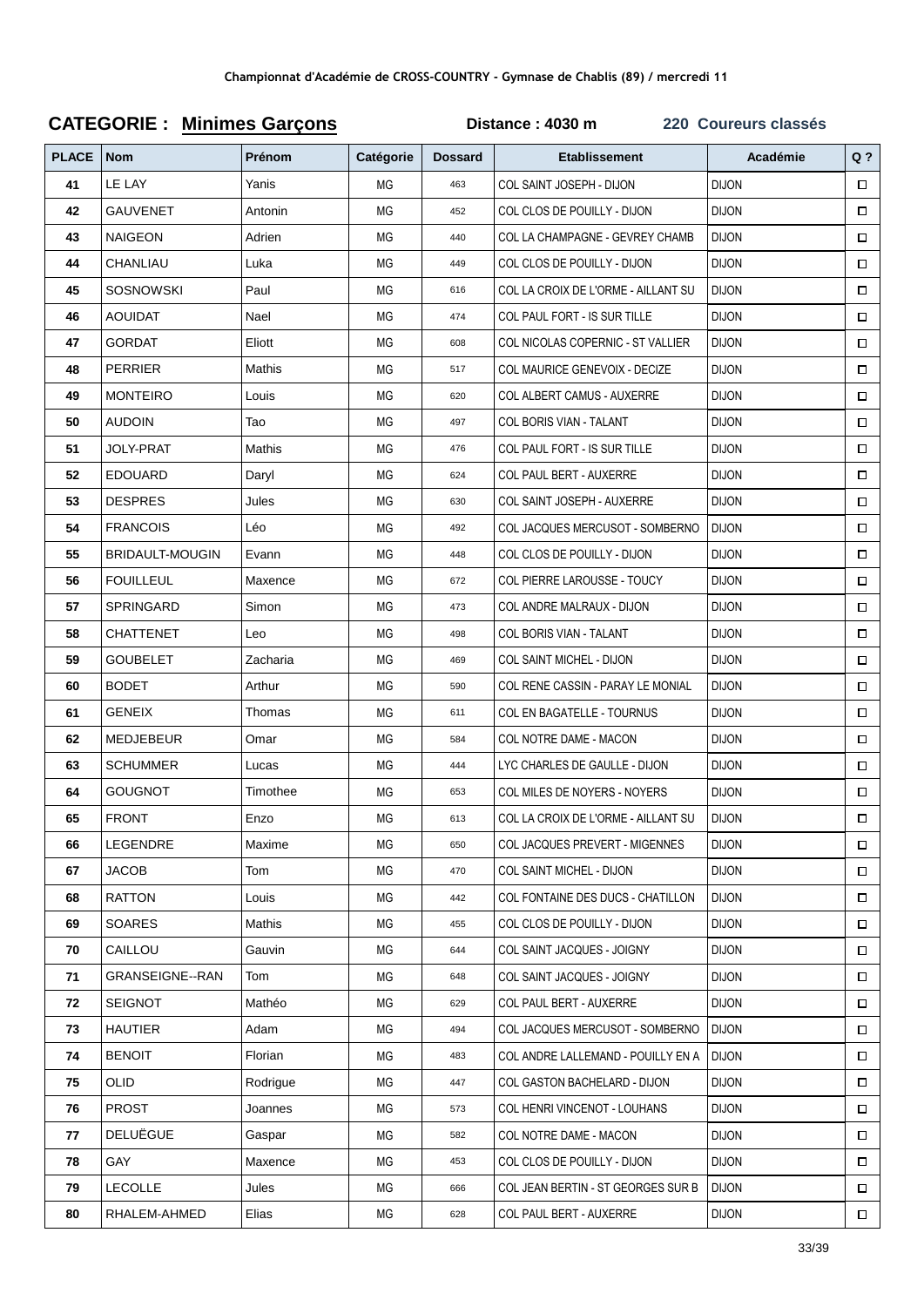| <b>PLACE</b> | <b>Nom</b>             | <b>Prénom</b>   | Catégorie | <b>Dossard</b> | <b>Etablissement</b>                | Académie     | $Q$ ?  |
|--------------|------------------------|-----------------|-----------|----------------|-------------------------------------|--------------|--------|
| 81           | <b>BERNOT</b>          | Alexandre       | ΜG        | 663            | COL JEAN BERTIN - ST GEORGES SUR B  | <b>DIJON</b> | $\Box$ |
| 82           | <b>KONATE</b>          | Victor          | MG        | 461            | COL SAINT JOSEPH - DIJON            | <b>DIJON</b> | $\Box$ |
| 83           | <b>FERNANDES</b>       | Romain          | ΜG        | 656            | COL ANDRE MALRAUX - PARON           | <b>DIJON</b> | $\Box$ |
| 84           | <b>DUMANOIR</b>        | Damien          | <b>MG</b> | 472            | COL ANDRE MALRAUX - DIJON           | <b>DIJON</b> | $\Box$ |
| 85           | LEFEUVRE               | Lucas           | <b>MG</b> | 603            | COL EN FLEURETTE - ST GENGOUX LE    | <b>DIJON</b> | $\Box$ |
| 86           | <b>DUTREMBLE</b>       | Nathan          | ΜG        | 597            | COL ROGER VAILLAND - SANVIGNES LE   | <b>DIJON</b> | $\Box$ |
| 87           | <b>RICHARD</b>         | César           | МG        | 668            | COL JEAN BERTIN - ST GEORGES SUR B  | <b>DIJON</b> | $\Box$ |
| 88           | <b>DUPUIS</b>          | Tim             | <b>MG</b> | 623            | COL PAUL BERT - AUXERRE             | <b>DIJON</b> | $\Box$ |
| 89           | NDOMBASI TUKILO        | Marcus          | ΜG        | 627            | <b>COL PAUL BERT - AUXERRE</b>      | <b>DIJON</b> | $\Box$ |
| 90           | <b>REAUX</b>           | <b>Baptiste</b> | <b>MG</b> | 564            | COL JORGE SEMPRUN - GUEUGNON        | <b>DIJON</b> | $\Box$ |
| 91           | <b>MONNET</b>          | Pierre          | <b>MG</b> | 556            | COL GUILLAUME DES AUTELS - CHAROL   | <b>DIJON</b> | $\Box$ |
| 92           | <b>GEORGES</b>         | Clement         | <b>MG</b> | 651            | COL MILES DE NOYERS - NOYERS        | <b>DIJON</b> | $\Box$ |
| 93           | <b>MENDY</b>           | Tony            | ΜG        | 464            | COL SAINT JOSEPH - DIJON            | <b>DIJON</b> | $\Box$ |
| 94           | <b>SCHIED</b>          | Ryan            | MG        | 466            | COL SAINT JOSEPH - DIJON            | <b>DIJON</b> | $\Box$ |
| 95           | LALAYE                 | Grace espoir    | ΜG        | 462            | COL SAINT JOSEPH - DIJON            | <b>DIJON</b> | □      |
| 96           | VAUTHIER               | Victor          | <b>MG</b> | 456            | COL CLOS DE POUILLY - DIJON         | <b>DIJON</b> | $\Box$ |
| 97           | <b>MISSA</b>           | <b>Ilias</b>    | <b>MG</b> | 480            | COL FELIX TISSERAND - NUITS ST GEOR | <b>DIJON</b> | $\Box$ |
| 98           | <b>GIBERT</b>          | Sacha           | MG        | 652            | COL MILES DE NOYERS - NOYERS        | <b>DIJON</b> | $\Box$ |
| 99           | JACOB                  | Hugo            | ΜG        | 602            | COL EN FLEURETTE - ST GENGOUX LE    | <b>DIJON</b> | $\Box$ |
| 100          | <b>BRINGER ALADAME</b> | Augustin        | ΜG        | 576            | COL LOUIS PASTEUR - MACON           | <b>DIJON</b> | $\Box$ |
| 101          | <b>DENUELLE</b>        | Simon           | ΜG        | 578            | COL SAINT EXUPERY - MACON           | <b>DIJON</b> | $\Box$ |
| 102          | <b>PROST</b>           | Corentin        | <b>MG</b> | 604            | COL EN FLEURETTE - ST GENGOUX LE    | <b>DIJON</b> | $\Box$ |
| 103          | <b>DUTHU</b>           | Renan           | <b>MG</b> | 485            | COL ANDRE LALLEMAND - POUILLY EN A  | <b>DIJON</b> | $\Box$ |
| 104          | <b>SOLOGOUBOFF</b>     | Alessio         | MG        | 435            | COL LA CROIX DES SARRASINS - AUXON  | <b>DIJON</b> | $\Box$ |
| 105          | <b>ROBERT</b>          | Jules           | MG        | 490            | COL ANDRE LALLEMAND - POUILLY EN A  | <b>DIJON</b> | $\Box$ |
| 106          | LAURENT-ATTHALI        | Gaspard         | ΜG        | 583            | COL NOTRE DAME - MACON              | <b>DIJON</b> | $\Box$ |
| 107          | <b>COELHO</b>          | Thomas          | ΜG        | 577            | <b>COL SAINT EXUPERY - MACON</b>    | <b>DIJON</b> | $\Box$ |
| 108          | RANJARD                | Tanguy          | МG        | 441            | COL LA CHAMPAGNE - GEVREY CHAMB     | <b>DIJON</b> | $\Box$ |
| 109          | <b>ESTIVALET</b>       | Nathan          | МG        | 439            | COL LA CHAMPAGNE - GEVREY CHAMB     | <b>DIJON</b> | $\Box$ |
| 110          | SIRI                   | Felicien        | ΜG        | 443            | COL FONTAINE DES DUCS - CHATILLON   | <b>DIJON</b> | $\Box$ |
| 111          | BALLAND                | Alexis          | МG        | 636            | COL PARC DES CHAUMES - AVALLON      | <b>DIJON</b> | □      |
| 112          | MENETRIER              | Damien          | МG        | 495            | COL JACQUES MERCUSOT - SOMBERNO     | <b>DIJON</b> | $\Box$ |
| 113          | <b>BALLET</b>          | Antoine         | МG        | 605            | COL NICOLAS COPERNIC - ST VALLIER   | <b>DIJON</b> | $\Box$ |
| 114          | <b>MARTIN</b>          | Nolan           | ΜG        | 599            | COL ROGER VAILLAND - SANVIGNES LE   | <b>DIJON</b> | $\Box$ |
| 115          | <b>BLANC</b>           | Marius          | МG        | 458            | COL SAINT JOSEPH - DIJON            | <b>DIJON</b> | $\Box$ |
| 116          | DELARUE                | Bastien         | ΜG        | 522            | COL PAUL LANGEVIN - FOURCHAMBAUL    | <b>DIJON</b> | $\Box$ |
| 117          | LAUVIN                 | Samuel          | ΜG        | 671            | COL ABEL MINARD - TONNERRE          | <b>DIJON</b> | $\Box$ |
| 118          | <b>MUNOZ</b>           | Kélio           | МG        | 674            | COL PIERRE LAROUSSE - TOUCY         | <b>DIJON</b> | $\Box$ |
| 119          | <b>BIGOT</b>           | Francois        | МG        | 530            | COL LES DEUX RIVIERES - MOULINS EN  | <b>DIJON</b> | $\Box$ |
| 120          | VERRIER                | Loan            | $MG$      | 610            | COL NICOLAS COPERNIC - ST VALLIER   | <b>DIJON</b> | $\Box$ |

# **CATEGORIE : Minimes Garçons Distance : 4030 m 220 Coureurs classés**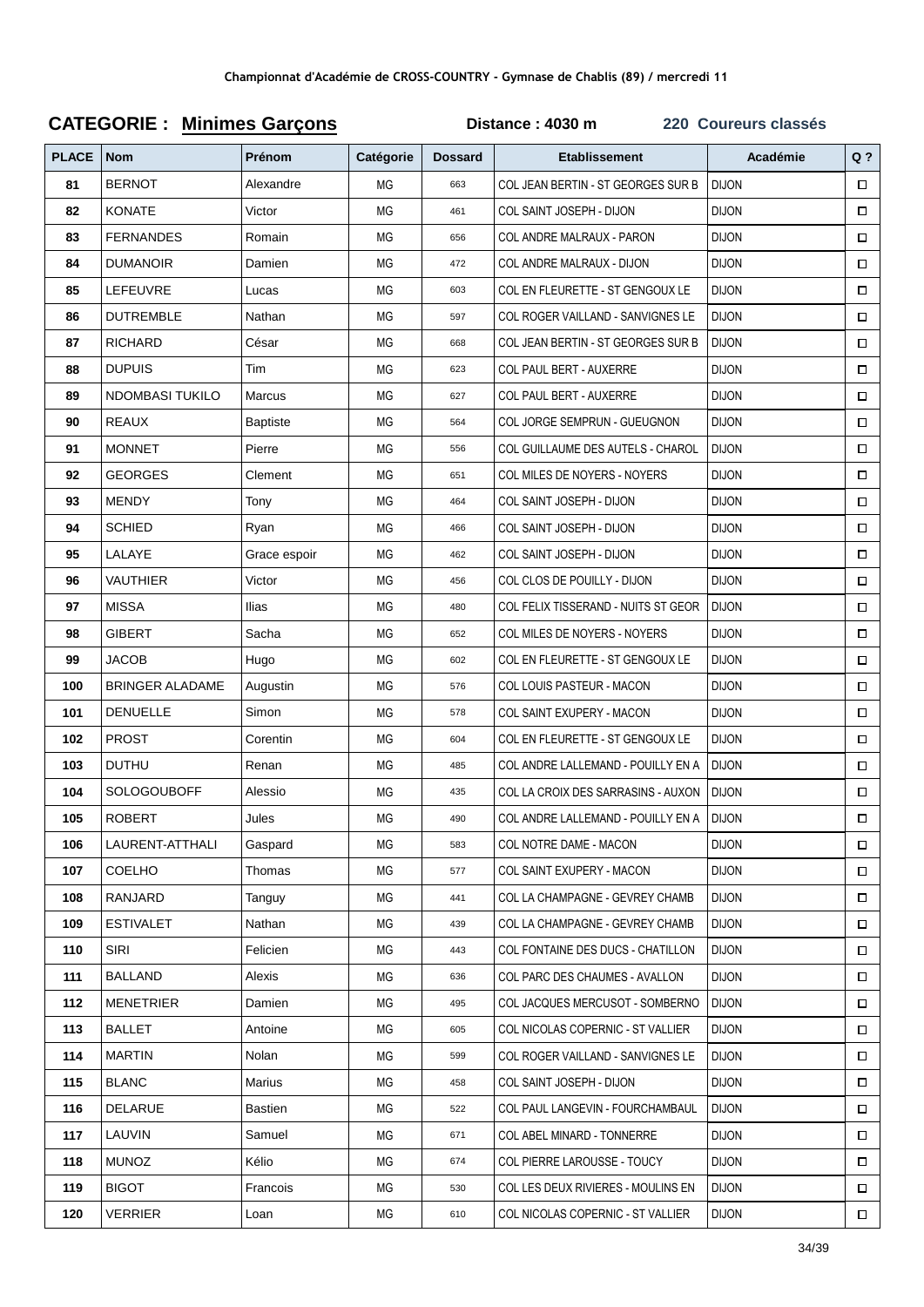| <b>PLACE</b> | <b>Nom</b>             | Prénom     | Catégorie | <b>Dossard</b> | <b>Etablissement</b>                 | Académie     | Q <sub>2</sub> |
|--------------|------------------------|------------|-----------|----------------|--------------------------------------|--------------|----------------|
| 121          | <b>FUSARO</b>          | Dorian     | ΜG        | 475            | COL PAUL FORT - IS SUR TILLE         | <b>DIJON</b> | $\Box$         |
| 122          | <b>KONATE</b>          | Thomas     | ΜG        | 673            | COL PIERRE LAROUSSE - TOUCY          | <b>DIJON</b> | $\Box$         |
| 123          | WINSTERSHEIM           | Kelvin     | ΜG        | 519            | <b>COL MAURICE GENEVOIX - DECIZE</b> | <b>DIJON</b> | $\Box$         |
| 124          | <b>LULBIN</b>          | Gwendal    | ΜG        | 506            | COL CLAUDE TILLIER - COSNE COURS S   | <b>DIJON</b> | $\Box$         |
| 125          | <b>DUMONT</b>          | Baptiste   | ΜG        | 560            | COL JORGE SEMPRUN - GUEUGNON         | <b>DIJON</b> | $\Box$         |
| 126          | <b>BURDY</b>           | Enzo       | ΜG        | 471            | COL ANDRE MALRAUX - DIJON            | <b>DIJON</b> | $\Box$         |
| 127          | <b>HAKOBYAN</b>        | Garnik     | ΜG        | 598            | COL ROGER VAILLAND - SANVIGNES LE    | <b>DIJON</b> | $\Box$         |
| 128          | <b>MILOU</b>           | Tristan    | ΜG        | 579            | COL SAINT EXUPERY - MACON            | <b>DIJON</b> | $\Box$         |
| 129          | LEUZY                  | Quentin    | ΜG        | 523            | COL PAUL LANGEVIN - FOURCHAMBAUL     | <b>DIJON</b> | $\Box$         |
| 130          | JAMAIN                 | Maxence    | ΜG        | 649            | COL SAINT JACQUES - JOIGNY           | <b>DIJON</b> | $\Box$         |
| 131          | <b>THIBERT</b>         | Lubin      | ΜG        | 478            | COL LAZARE CARNOT - NOLAY            | <b>DIJON</b> | $\Box$         |
| 132          | <b>HAFI</b>            | Marwan     | ΜG        | 460            | COL SAINT JOSEPH - DIJON             | <b>DIJON</b> | $\Box$         |
| 133          | <b>BOUNASSIR-ROIDA</b> | Ilias      | ΜG        | 459            | COL SAINT JOSEPH - DIJON             | <b>DIJON</b> | $\Box$         |
| 134          | <b>SULEM</b>           | Enzo       | ΜG        | 501            | COL BIBRACTE - CHATEAU CHINON VILL   | <b>DIJON</b> | $\Box$         |
| 135          | <b>GUILLAUMOT</b>      | Antonin    | ΜG        | 509            | COL RENE CASSIN - COSNE COURS SUR    | <b>DIJON</b> | $\Box$         |
| 136          | <b>EZZAOUIA</b>        | Oussama    | <b>MG</b> | 670            | COL ABEL MINARD - TONNERRE           | <b>DIJON</b> | $\Box$         |
| 137          | <b>DENIS</b>           | Cedric     | ΜG        | 660            | COL STEPHANE MALLARME - SENS         | <b>DIJON</b> | $\Box$         |
| 138          | CAILLOU                | Ronan      | <b>MG</b> | 645            | COL SAINT JACQUES - JOIGNY           | <b>DIJON</b> | $\Box$         |
| 139          | COULON                 | Marwin     | ΜG        | 581            | COL NOTRE DAME - MACON               | <b>DIJON</b> | $\Box$         |
| 140          | GRAVALLON              | Matisse    | ΜG        | 513            | COL MAURICE GENEVOIX - DECIZE        | <b>DIJON</b> | $\Box$         |
| 141          | <b>PARC</b>            | Antoine    | ΜG        | 432            | COL CLAUDE GUYOT - ARNAY LE DUC      | <b>DIJON</b> | $\Box$         |
| 142          | <b>BARTL</b>           | Yohann     | ΜG        | 524            | COL JEAN JAURES - GUERIGNY           | <b>DIJON</b> | $\Box$         |
| 143          | <b>DESHERBAIS</b>      | Paul       | ΜG        | 637            | COL PARC DES CHAUMES - AVALLON       | <b>DIJON</b> | $\Box$         |
| 144          | <b>BOURGARIT</b>       | Maxime     | <b>MG</b> | 587            | COL SAINT GILBERT - MONTCEAU LES M   | <b>DIJON</b> | $\Box$         |
| 145          | <b>GERVAIS</b>         | Lenny      | MG        | 647            | COL SAINT JACQUES - JOIGNY           | <b>DIJON</b> | $\Box$         |
| 146          | <b>LAHCENE</b>         | Medhi      | ΜG        | 532            | COL LES DEUX RIVIERES - MOULINS EN   | <b>DIJON</b> | $\Box$         |
| 147          | LAMY                   | Tom        | ΜG        | 510            | COL RENE CASSIN - COSNE COURS SUR    | <b>DIJON</b> | $\Box$         |
| 148          | <b>BAUDION</b>         | Romuald    | ΜG        | 491            | COL JACQUES MERCUSOT - SOMBERNO      | <b>DIJON</b> | □              |
| 149          | PAILLARD               | Loup       | ΜG        | 496            | COL JACQUES MERCUSOT - SOMBERNO      | <b>DIJON</b> | $\Box$         |
| 150          | <b>REMOND</b>          | Ruben      | МG        | 570            | COL LA CROIX MENEE - LE CREUSOT      | <b>DIJON</b> | $\Box$         |
| 151          | MARCHAND-MARATR        | Alexis     | МG        | 500            | COL BIBRACTE - CHATEAU CHINON VILL   | <b>DIJON</b> | $\Box$         |
| 152          | VIEL                   | Quentin    | МG        | 633            | LPO JOSEPH FOURIER - AUXERRE         | <b>DIJON</b> | $\Box$         |
| 153          | <b>MAAROUFI</b>        | Ilian      | ΜG        | 619            | <b>COL ALBERT CAMUS - AUXERRE</b>    | <b>DIJON</b> | $\Box$         |
| 154          | MEDJEBEUR              | Aniss      | МG        | 585            | COL NOTRE DAME - MACON               | <b>DIJON</b> | $\Box$         |
| 155          | <b>GALLON</b>          | Thomas     | ΜG        | 906            | COL JEAN BERTIN - ST GEORGES SUR B   | <b>DIJON</b> | □              |
| 156          | <b>VIGOUROUX</b>       | Andrew     | ΜG        | 661            | COL STEPHANE MALLARME - SENS         | <b>DIJON</b> | $\Box$         |
| 157          | LAFROGNE               | Gabin      | МG        | 486            | COL ANDRE LALLEMAND - POUILLY EN A   | <b>DIJON</b> | $\Box$         |
| 158          | <b>PONTHONNE</b>       | Enguerrand | ΜG        | 1497           | COL DOCTEUR KUHN - VITTEAUX          | <b>DIJON</b> | □              |
| 159          | <b>DUPLA</b>           | Gabin      | МG        | 548            | COL FERDINAND SARRIEN - BOURBON L    | <b>DIJON</b> | $\Box$         |
| 160          | CATIZZONE              | Gregori    | MG        | 659            | COL STEPHANE MALLARME - SENS         | <b>DIJON</b> | $\Box$         |

# **CATEGORIE : Minimes Garçons**

Distance: 4030 m

220 Coureurs classés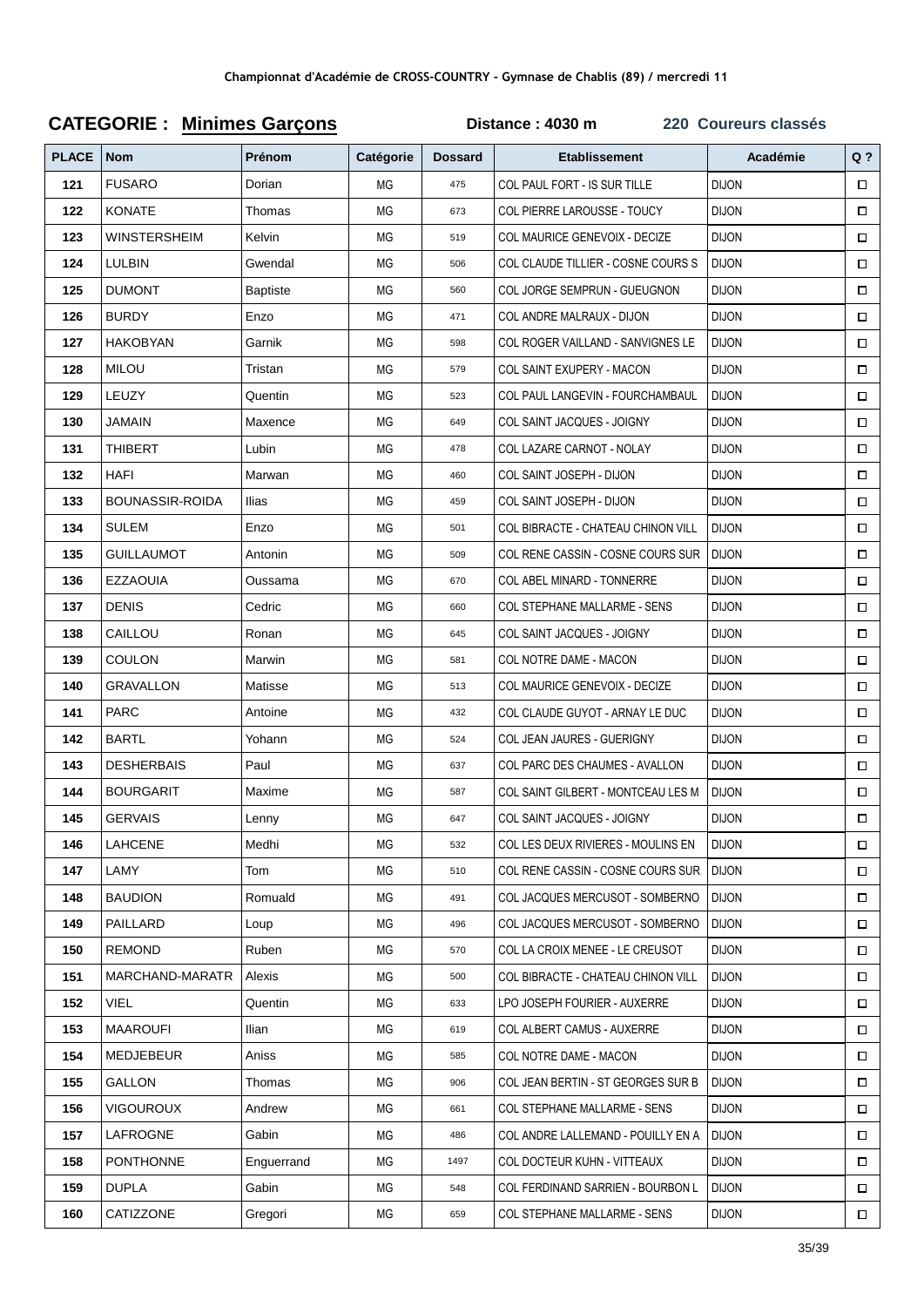| <b>PLACE</b> | <b>Nom</b>             | Prénom         | Catégorie | <b>Dossard</b> | <b>Etablissement</b>                | Académie     | $Q$ ?  |
|--------------|------------------------|----------------|-----------|----------------|-------------------------------------|--------------|--------|
| 161          | MATHÉ                  | Gabin          | МG        | 516            | COL MAURICE GENEVOIX - DECIZE       | <b>DIJON</b> | $\Box$ |
| 162          | LEVERDEZ               | Etan           | ΜG        | 477            | COL LAZARE CARNOT - NOLAY           | <b>DIJON</b> | $\Box$ |
| 163          | LEFORT-BEAUFEIS        | Zian           | МG        | 643            | COL JEAN ROCH COIGNET - COURSON L   | <b>DIJON</b> | $\Box$ |
| 164          | <b>FRANÇOIS</b>        | Tom            | МG        | 493            | COL JACQUES MERCUSOT - SOMBERNO     | <b>DIJON</b> | $\Box$ |
| 165          | <b>PIGNERET</b>        | Romain         | МG        | 601            | COL ROGER VAILLAND - SANVIGNES LE   | <b>DIJON</b> | $\Box$ |
| 166          | AYARI                  | Adam           | МG        | 575            | COL LOUIS PASTEUR - MACON           | <b>DIJON</b> | $\Box$ |
| 167          | <b>BERDAOUI</b>        | Jessim         | МG        | 618            | <b>COL ALBERT CAMUS - AUXERRE</b>   | <b>DIJON</b> | $\Box$ |
| 168          | <b>FABRE</b>           | Lucas          | МG        | 558            | COL JULES FERRY - GENELARD          | <b>DIJON</b> | $\Box$ |
| 169          | <b>CLAIR</b>           | Loik           | МG        | 557            | COL JULES FERRY - GENELARD          | <b>DIJON</b> | $\Box$ |
| 170          | <b>VEJUX</b>           | Leo            | MG        | 617            | COL LA CROIX DE L'ORME - AILLANT SU | <b>DIJON</b> | $\Box$ |
| 171          | <b>DUBOIS</b>          | Théo           | МG        | 547            | COL FERDINAND SARRIEN - BOURBON L   | <b>DIJON</b> | $\Box$ |
| 172          | <b>CEPEDA</b>          | <b>Bastien</b> | МG        | 1486           | COL PIERRE PAUL PRUD'HON - CLUNY    | <b>DIJON</b> | П      |
| 173          | <b>RENARD</b>          | Maxence        | ΜG        | 658            | COL ANDRE MALRAUX - PARON           | <b>DIJON</b> | $\Box$ |
| 174          | <b>HOUDARD</b>         | Julien         | МG        | 615            | COL LA CROIX DE L'ORME - AILLANT SU | <b>DIJON</b> | $\Box$ |
| 175          | WALLERAND              | Théo           | МG        | 508            | COL CLAUDE TILLIER - COSNE COURS S  | <b>DIJON</b> | $\Box$ |
| 176          | <b>BUCHERON</b>        | Guillaume      | MG        | 527            | COL JEAN ROSTAND - LA MACHINE       | <b>DIJON</b> | $\Box$ |
| 177          | <b>WINSTERSHEIM</b>    | Killian        | МG        | 520            | COL MAURICE GENEVOIX - DECIZE       | <b>DIJON</b> | $\Box$ |
| 178          | MAZILLY                | Enzo           | МG        | 431            | COL CLAUDE GUYOT - ARNAY LE DUC     | <b>DIJON</b> | Π      |
| 179          | PIERRE                 | Lilian         | МG        | 667            | COL JEAN BERTIN - ST GEORGES SUR B  | <b>DIJON</b> | $\Box$ |
| 180          | THOMAZEAU              | Kellian        | ΜG        | 549            | COL FERDINAND SARRIEN - BOURBON L   | <b>DIJON</b> | $\Box$ |
| 181          | NJI NJOYA              | Mehdi          | MG        | 594            | COL RENE CASSIN - PARAY LE MONIAL   | <b>DIJON</b> | $\Box$ |
| 182          | <b>CHEVROT</b>         | Joris          | МG        | 555            | COL GUILLAUME DES AUTELS - CHAROL   | <b>DIJON</b> | □      |
| 183          | <b>BESSON</b>          | Gabriel        | МG        | 580            | COL NOTRE DAME - MACON              | <b>DIJON</b> | $\Box$ |
| 184          | <b>PARIS</b>           | Paul           | МG        | 544            | LP LE MONT CHATELET - VARZY         | <b>DIJON</b> | $\Box$ |
| 185          | <b>LAMOTHE</b>         | Louis          | МG        | 504            | COL GIROUD DE VILLETTE - CLAMECY    | <b>DIJON</b> | $\Box$ |
| 186          | <b>PICOT</b>           | Tanguy         | ΜG        | 600            | COL ROGER VAILLAND - SANVIGNES LE   | <b>DIJON</b> | $\Box$ |
| 187          | <b>FISAIE GABRASSA</b> | Hermon         | ΜG        | 446            | COL GASTON BACHELARD - DIJON        | <b>DIJON</b> | $\Box$ |
| 188          | <b>MAHREZ</b>          | Abel           | МG        | 589            | LP ASTIER - PARAY LE MONIAL         | <b>DIJON</b> | $\Box$ |
| 189          | BELAAZIZ               | Nabil          | МG        | 669            | COL ABEL MINARD - TONNERRE          | <b>DIJON</b> | $\Box$ |
| 190          | <b>MANGPHAKONE</b>     | Saïyan         | МG        | 592            | COL RENE CASSIN - PARAY LE MONIAL   | <b>DIJON</b> | □      |
| 191          | <b>COMTE PARADOT</b>   | Enzo           | МG        | 543            | LP LE MONT CHATELET - VARZY         | <b>DIJON</b> | □      |
| 192          | <b>DUFOUR</b>          | Alexis         | МG        | 612            | COL LA CROIX DE L'ORME - AILLANT SU | <b>DIJON</b> | $\Box$ |
| 193          | <b>MANIERE</b>         | Theliau        | ΜG        | 430            | COL CLAUDE GUYOT - ARNAY LE DUC     | <b>DIJON</b> | □      |
| 194          | <b>DEFONTAINE</b>      | Malo           | МG        | 646            | COL SAINT JACQUES - JOIGNY          | <b>DIJON</b> | 0      |
| 195          | <b>BAYRAT</b>          | Ethan          | МG        | 551            | COL JEAN VILAR - CHALON SUR SAONE   | <b>DIJON</b> | $\Box$ |
| 196          | <b>DURAND</b>          | Antonin        | ΜG        | 445            | COL GASTON BACHELARD - DIJON        | <b>DIJON</b> | $\Box$ |
| 197          | LAMBERT                | Matthéo        | МG        | 529            | COL JEAN ROSTAND - LA MACHINE       | <b>DIJON</b> | $\Box$ |
| 198          | KAASHOEK               | Renzo          | МG        | 499            | COL BIBRACTE - CHATEAU CHINON VILL  | <b>DIJON</b> | $\Box$ |
| 199          | <b>FICHET</b>          | Romain         | MG        | 571            | COL HENRI VINCENOT - LOUHANS        | <b>DIJON</b> | $\Box$ |
| 200          | <b>ALEGOET</b>         | Nolann         | MG        | 550            | COL JEAN VILAR - CHALON SUR SAONE   | <b>DIJON</b> | $\Box$ |

# **CATEGORIE : Minimes Garçons Distance : 4030 m 220 Coureurs classés**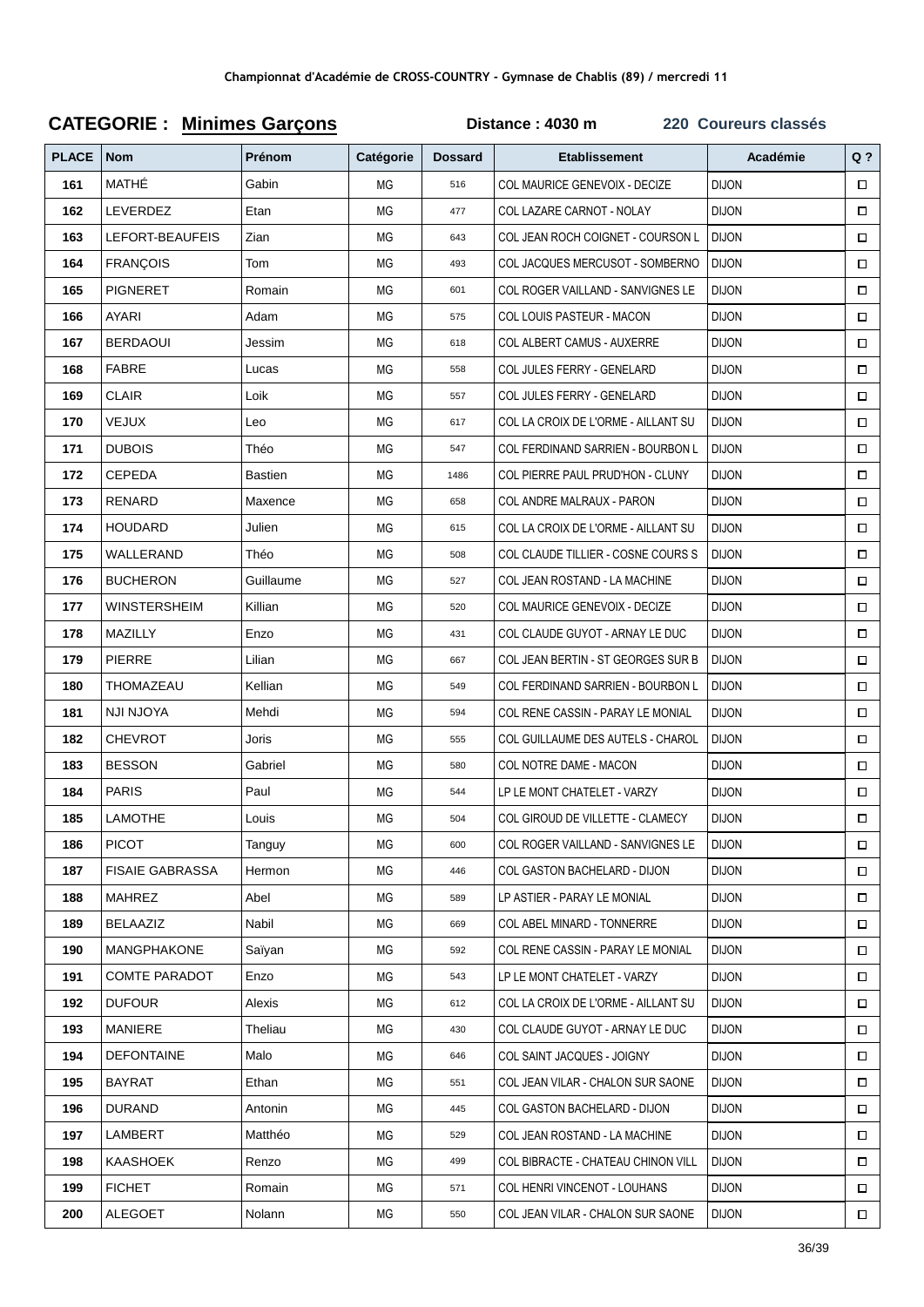| <b>PLACE</b> | <b>Nom</b>             | Prénom        | Catégorie | <b>Dossard</b> | <b>Etablissement</b>                     | Académie     | $Q$ ?  |
|--------------|------------------------|---------------|-----------|----------------|------------------------------------------|--------------|--------|
| 201          | <b>ZOLTY</b>           | Teva          | MG        | 542            | COL JEAN ARNOLET - ST SAULGE             | <b>DIJON</b> | $\Box$ |
| 202          | <b>DAHMANI</b>         | Jawad         | MG        | 591            | COL RENE CASSIN - PARAY LE MONIAL        | <b>DIJON</b> | $\Box$ |
| 203          | <b>BERNARD</b>         | Rafaël        | MG        | 502            | COL GIROUD DE VILLETTE - CLAMECY         | <b>DIJON</b> | □      |
| 204          | <b>AGUSTIN</b>         | Mathéis       | MG        | 596            | COL ROGER VAILLAND - SANVIGNES LE        | <b>DIJON</b> | $\Box$ |
| 205          | <b>PACAUD</b>          | Gabin         | MG        | 595            | COL RENE CASSIN - PARAY LE MONIAL        | <b>DIJON</b> | $\Box$ |
| 206          | <b>MEUNIER</b>         | Thomas        | MG        | 505            | COL GIROUD DE VILLETTE - CLAMECY         | <b>DIJON</b> | $\Box$ |
| 207          | <b>CONVERSAT</b>       | Quentin       | MG        | 631            | COL SAINT JOSEPH - AUXERRE               | <b>DIJON</b> | $\Box$ |
| 208          | <b>MARECHAL</b>        | Alban         | MG        | 511            | COL RENE CASSIN - COSNE COURS SUR        | <b>DIJON</b> | $\Box$ |
| 209          | <b>FREVILLE</b>        | Nathan        | MG        | 528            | COL JEAN ROSTAND - LA MACHINE            | <b>DIJON</b> | □      |
| 210          | <b>GUYOT-TARDIVENT</b> | <b>Mathis</b> | <b>MG</b> | 525            | COL JEAN JAURES - GUERIGNY               | <b>DIJON</b> | $\Box$ |
| 211          | <b>GUIPON</b>          | Nathan        | <b>MG</b> | 514            | COL MAURICE GENEVOIX - DECIZE            | <b>DIJON</b> | $\Box$ |
| 212          | <b>LANOIZELEE</b>      | Mathéis       | MG        | 538            | COL LES ALLIERES - ST PIERRE LE MOU      | <b>DIJON</b> | □      |
| 213          | <b>JEAULT</b>          | Florent       | MG        | 515            | COL MAURICE GENEVOIX - DECIZE            | <b>DIJON</b> | $\Box$ |
| 214          | <b>GAGNERAULT</b>      | Victor        | MG        | 537            | COL LES ALLIERES - ST PIERRE LE MOU      | <b>DIJON</b> | $\Box$ |
| 215          | <b>MARIAUX</b>         | Andréa        | MG        | 588            | COL SAINT GILBERT - MONTCEAU LES M       | <b>DIJON</b> | $\Box$ |
| 216          | <b>GUERON</b>          | Lucien        | MG        | 614            | COL LA CROIX DE L'ORME - AILLANT SU      | <b>DIJON</b> | $\Box$ |
| 217          | ANQUETIL               | Romain        | MG        | 541            | COL JEAN ARNOLET - ST SAULGE             | <b>DIJON</b> | $\Box$ |
| 218          | <b>MONTEMONT</b>       | Christophe    | <b>MG</b> | 569            | COL LA CROIX MENEE - LE CREUSOT          | <b>DIJON</b> | $\Box$ |
| 219          | <b>MICOUD</b>          | Alexandre     | <b>MG</b> | 552            | <b>COL JEAN VILAR - CHALON SUR SAONE</b> | <b>DIJON</b> | $\Box$ |
| 220          | LE MOYNE               | Louis         | <b>MG</b> | 526            | COL JEAN JAURES - GUERIGNY               | <b>DIJON</b> | $\Box$ |

#### **CATEGORIE : Minimes Garçons Distance : 4030 m 220 Coureurs classés**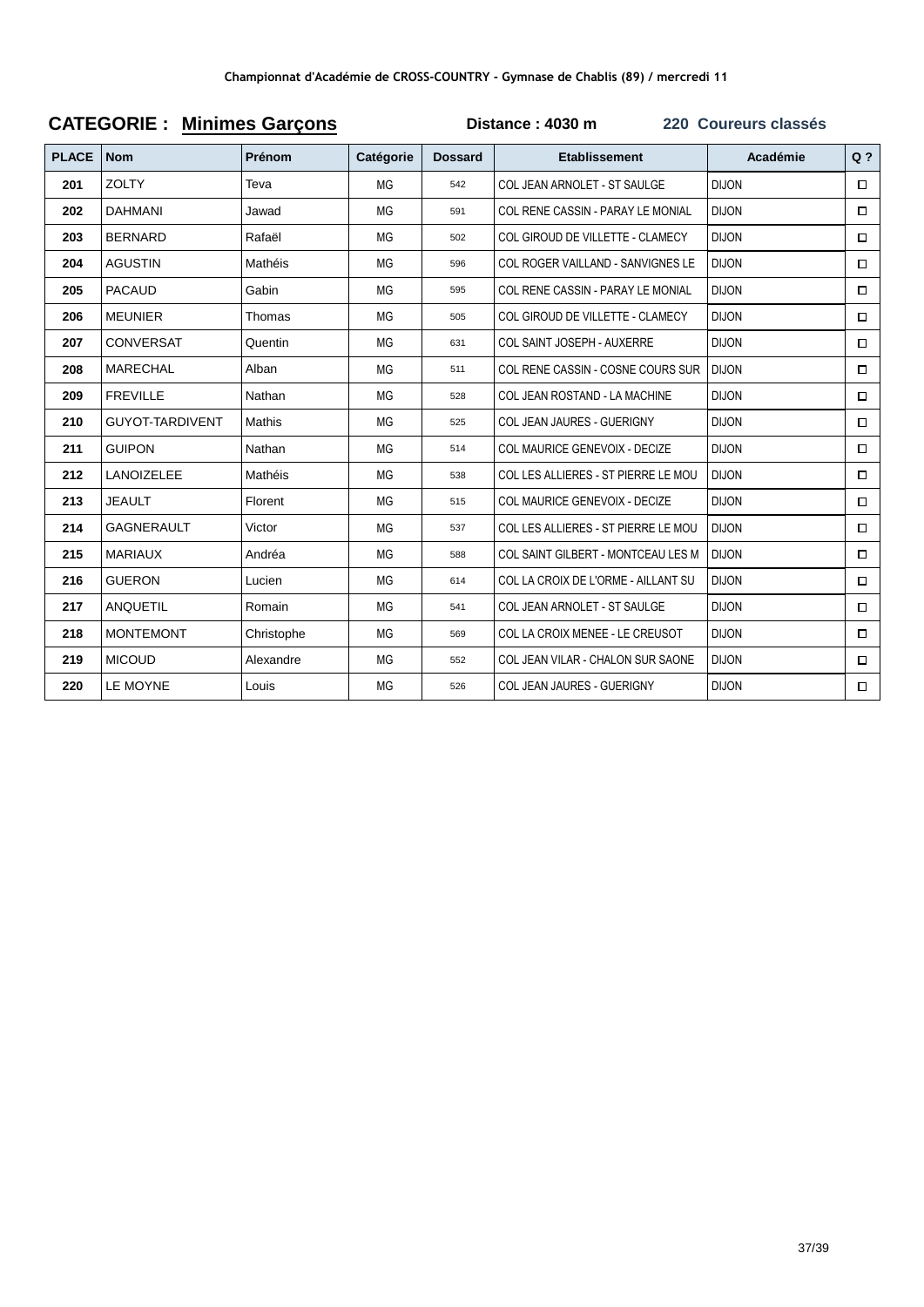| <b>CATEGORIE: Séniors Filles</b> |        |               |                  | Distance: 3350 m | 1 Coureuses classées                |              |       |
|----------------------------------|--------|---------------|------------------|------------------|-------------------------------------|--------------|-------|
| <b>PLACE   Nom</b>               |        | <b>Prénom</b> | <b>Catégorie</b> | <b>Dossard</b>   | Etablissement                       | Académie     | $Q$ ? |
|                                  | SASSOT | Céline        | SF               | 196              | I LYC SAINT CHARLES - CHALON SUR SA | <b>DIJON</b> |       |